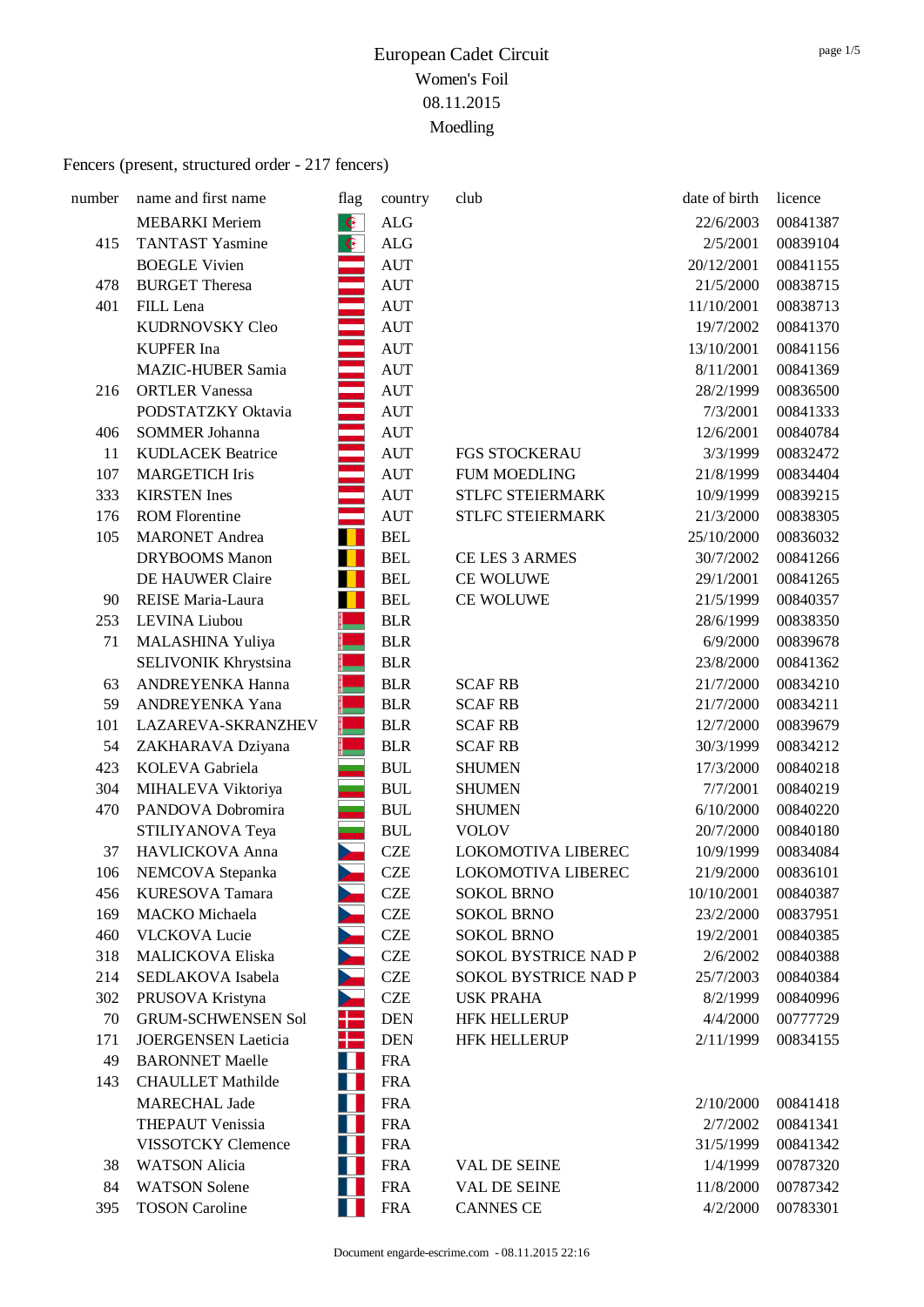| number | name and first name                           | flag           | country                  | club                                          | date of birth         | licence              |
|--------|-----------------------------------------------|----------------|--------------------------|-----------------------------------------------|-----------------------|----------------------|
| 210    | <b>CAUJOLLE Emeline</b>                       | w              | <b>FRA</b>               | <b>COMBS VILLE</b>                            | 15/8/2000             | 00825714             |
|        | <b>CAFFIER Melanie</b>                        | Ш              | <b>FRA</b>               | <b>VILLEFONTAIN</b>                           | 23/9/1999             | 00709309             |
| 161    | FOURNIGUET Josephine                          |                | <b>FRA</b>               | <b>BELFORT ASM</b>                            | 23/3/2001             | 00706614             |
| 43     | <b>LACHERAY</b> Eva                           |                | <b>FRA</b>               | <b>SOCHAUX MONT</b>                           | 11/3/2000             | 00821707             |
| 262    | <b>BADUEL</b> Juliette                        | ш              | <b>FRA</b>               | PETIT BOURG                                   | 11/1/2000             | 00822857             |
| 347    | <b>FRANCON</b> Anais                          | Н              | <b>FRA</b>               | <b>NOISY BAILLY</b>                           | 12/5/1999             | 00787637             |
| 80     | <b>FONTAYNE Emma</b>                          |                | <b>FRA</b>               | <b>RUEIL MALMAI</b>                           | 26/3/1999             | 00787667             |
| 193    | DE BREM Aude                                  |                | <b>FRA</b>               | <b>LIMOGES CE</b>                             | 2/2/2000              | 00782792             |
| 115    | <b>BREDY</b> Perrine                          | Ш              | <b>FRA</b>               | <b>LYON MDF</b>                               | 2/6/2000              | 00823488             |
| 7      | <b>RECHER Alice</b>                           | Н              | <b>FRA</b>               | PARIS ST FRA                                  | 6/4/1999              | 00787409             |
| 67     | <b>LEVEILLEY Victoire</b>                     |                | <b>FRA</b>               | <b>PARIS TA</b>                               | 24/6/1999             | 00826441             |
| 296    | <b>TEXIER Margaux</b>                         |                | <b>FRA</b>               | <b>POITIERS</b>                               | 2/6/2000              | 00824902             |
| 68     | <b>BABAEVA</b> Seville                        | XK             | <b>GBR</b>               |                                               | 8/7/2000              | 00835912             |
| 81     | <b>HOME</b> Amy                               | XK             | <b>GBR</b>               |                                               | 2/8/2001              | 00837750             |
| 265    | <b>PATEL Serena</b>                           | Ж              | <b>GBR</b>               | ALDERSHOT FC                                  | 3/7/1999              | 00833530             |
| 175    | <b>GRANVILLE Bronwen</b>                      | NZ<br>ZN       | <b>GBR</b>               | <b>BATH SWORD CLUB</b>                        | 28/8/2001             | 00838234             |
| 119    | <b>FAIRMAN</b> Charlotte                      | X              | <b>GBR</b>               | <b>CLUB ESCRIME WINCHES</b>                   | 14/11/1999            | 00835741             |
| 177    | <b>BLACK Mirren</b>                           | Ж              | <b>GBR</b>               | <b>COBHAM</b>                                 | 5/11/2001             | 00837728             |
| 8      | <b>CAMPBELL Yasmin</b>                        | $\frac{N}{N}$  | <b>GBR</b>               | FIGHTING FIT FC                               | 17/6/2000             | 00833512             |
| 148    | <b>BROWN</b> Madeleine                        | NZ<br>$\times$ | <b>GBR</b>               | <b>LASZLOF</b>                                | 20/11/2000            | 00837714             |
| 95     | <b>HUGHES Phoebe</b>                          | XK             | <b>GBR</b>               | <b>LASZLOF</b>                                | 1/6/2000              | 00837718             |
| 371    | <b>CURWEN Becci</b>                           | Ж              | <b>GBR</b>               | MILLFIELD SCHOOL                              | 9/6/2001              | 00840530             |
| 122    | <b>CAMPBELL Alice</b>                         | XK             | <b>GBR</b>               | NEWHAM SWORDS                                 | 7/8/2000              | 00835502             |
| 110    | <b>SHAW Rachel</b>                            | NZ<br>$\times$ | <b>GBR</b>               | <b>NEWHAM SWORDS</b>                          | 4/7/1999              | 00835744             |
| 55     | DE LANGE Kayleigh                             | XK             | <b>GBR</b>               | <b>SALLE OXON</b>                             | 26/4/1999             | 00835736             |
| 150    | <b>GILL</b> Isabella                          | XK             | <b>GBR</b>               | <b>SALLE PAUL FC</b>                          | 11/4/2000             | 00835500             |
| 109    | <b>BARRETT</b> Sarah                          | XK             | <b>GBR</b>               | WEST FIFE FENCING CL                          | 24/7/1999             | 00837727             |
| 111    | <b>KROHMER Alice</b>                          |                | <b>GER</b>               | <b>CTG KOBLENZ</b>                            | 16/2/1999             | 00698196             |
| 76     | FERON Johanna                                 |                | <b>GER</b>               | FC MOERS                                      | 29/11/2000            | 00838301             |
| 259    | <b>JANSEN</b> Greta                           |                | <b>GER</b>               | FC MOERS                                      | 18/7/2001             | 00838300             |
| 35     | UELTGESFORTH Pia                              |                | <b>GER</b>               | FC MOERS                                      | 1/1/1900              | 00832262             |
| 298    | <b>THUERMER Caecilia</b>                      |                | <b>GER</b>               | FC TAUBERBISCHOFSHEI                          | 22/8/2000             | 00698135             |
| 267    | <b>VOESTE Mara Sofie</b>                      |                | <b>GER</b>               | FC TAUBERBISCHOFSHEI                          | 11/12/2001            | 00840769             |
| 183    | <b>RAUCHFUSS Michlle</b>                      |                | <b>GER</b>               | FECHTCLUB SCHKEUDITZ                          | 10/7/2000             | 00704684             |
| 311    | <b>SCHMITZ Karoline</b>                       |                | <b>GER</b>               | OFC BONN                                      | 22/7/2000             | 00700688             |
| 286    | SHIGIHARA Annalena                            |                | <b>GER</b>               | OFC BONN                                      | 25/10/2000            | 00700695             |
| 31     | <b>STEPHAN Mona</b>                           |                | <b>GER</b>               | OFC BONN                                      | 8/2/1999              | 00703149             |
| 28     | <b>WEINER Kari</b>                            |                | <b>GER</b>               | OFC BONN                                      | 9/11/1999             | 00700453             |
| 9      | <b>WERNER Sophia</b>                          |                | <b>GER</b>               | <b>OSC BERLIN</b>                             | 14/6/1999             | 00701385             |
| 114    | <b>BIEDERMANN Juliane</b>                     |                | <b>GER</b>               | <b>SC BERLIN</b>                              | 7/6/1999              | 00703019             |
| 166    | <b>SCHNABEL Hanna</b>                         |                | <b>GER</b>               | <b>SC BERLIN</b>                              | 21/8/2000             | 00836633             |
| 79     | <b>VOELKER Johanna</b>                        |                | <b>GER</b>               | <b>SC BERLIN</b>                              | 13/4/1999             | 00703036             |
| 85     | <b>OLEWSKI</b> Sophie                         |                | <b>GER</b>               | <b>TFC HANAU</b>                              | 25/6/1999             | 00699777             |
| 331    | <b>KARNATH Nathalie</b>                       |                | <b>GER</b>               | <b>TG BIBERACH</b>                            | 20/7/1999             | 00702529             |
| 163    | <b>ERHARDT</b> Maike                          |                | ${\tt GER}$              | <b>TSG WEINHEIM</b>                           | 26/5/2000             | 00702161             |
| 30     | <b>KIRSCH</b> Anne                            |                | <b>GER</b>               | <b>TSG WEINHEIM</b>                           | 25/12/1999            | 00699794             |
|        | <b>MARKANTONAKI Maria</b>                     | 些<br>些         | <b>GRE</b>               | ATHLITIKI LESCHI XIF                          | 14/4/1999             | 00840723             |
|        | PEDIADITAKI Marina Elen<br>GEORGOPOULOU Ekavi | 些              | <b>GRE</b>               | <b>MESSARA</b><br><b>OMILOS XIFASKIAS GLY</b> | 9/3/2002              | 00840962             |
|        | APIDOPOULOU Antonia                           | 些              | <b>GRE</b><br><b>GRE</b> | <b>OXI FLORINAS</b>                           | 11/8/2000<br>8/1/2001 | 00840894             |
| 478    | DIMITRIADOU Monika                            |                | <b>GRE</b>               | <b>OXI FLORINAS</b>                           | 26/6/1999             | 00835963<br>00840578 |
|        |                                               | 写              |                          |                                               |                       |                      |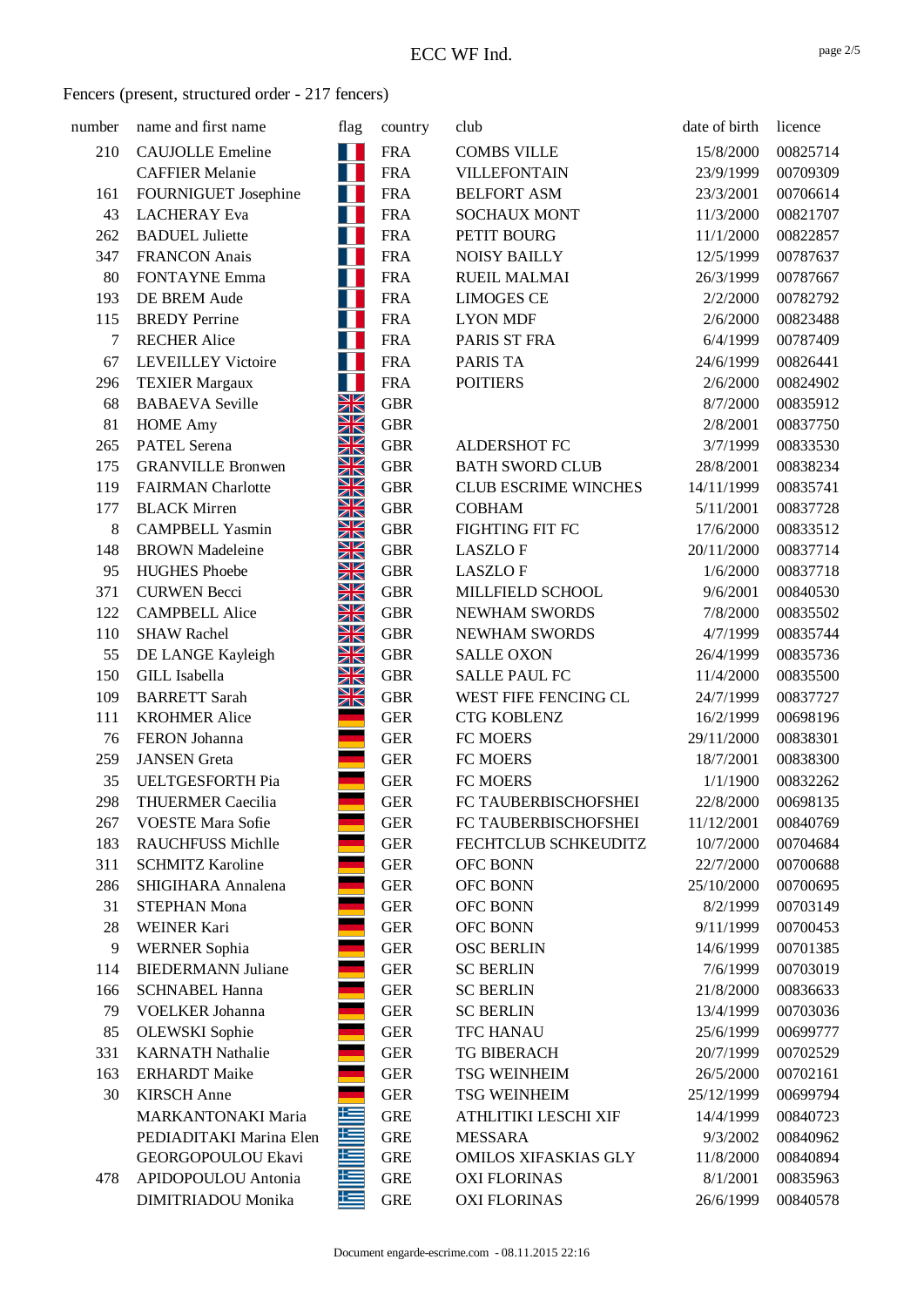| number | name and first name            | flag       | country    | club                 | date of birth | licence  |
|--------|--------------------------------|------------|------------|----------------------|---------------|----------|
| 438    | <b>GEROSIDERI</b> Pinelopi     | <u>is </u> | <b>GRE</b> | <b>OXI FLORINAS</b>  | 27/6/2001     | 00835964 |
|        | KOSTOPOULOU Flora              | ⋐          | <b>GRE</b> | <b>OXI FLORINAS</b>  | 3/11/1999     | 00840579 |
|        | NIKOLAIDOU Aggeliki            |            | <b>GRE</b> | <b>OXI FLORINAS</b>  | 3/11/1999     | 00840577 |
| 295    | <b>GUBA Bibor</b>              |            | <b>HUN</b> | <b>BHSE</b>          | 5/10/2001     | 00840369 |
| 158    | <b>HORVATH Lilla</b>           |            | <b>HUN</b> | <b>BHSE</b>          | 17/4/2001     | 00838428 |
| 260    | <b>NEMETH Luca</b>             |            | <b>HUN</b> | <b>BHSE</b>          | 25/1/2001     | 00840383 |
| 40     | <b>SZANTAY Anna</b>            |            | <b>HUN</b> | <b>BHSE</b>          | 16/8/1999     | 00833864 |
| 301    | <b>TOTH</b> Szonja             |            | <b>HUN</b> | <b>BHSE</b>          | 10/2/2001     | 00840371 |
| 120    | HANZL Lilla Zsofia             |            | <b>HUN</b> | <b>MTK</b>           | 11/6/2000     | 00837955 |
| 41     | POLTZ Anna                     |            | <b>HUN</b> | <b>MTK</b>           | 16/4/2000     | 00833784 |
| 113    | <b>TOMKA</b> Ivett             |            | <b>HUN</b> | <b>MTK</b>           | 2/8/2000      | 00835938 |
| 134    | <b>SIKE Nora</b>               |            | <b>HUN</b> | <b>SZEGED</b>        | 27/10/1999    | 00833632 |
| 77     | <b>CSIPAN Reka</b>             |            | <b>HUN</b> | SZIGETSZENTMIKLOSI T | 29/5/2000     | 00840367 |
| 436    | <b>KELEMEN Roza</b>            |            | <b>HUN</b> | <b>SZTE</b>          | 13/5/2001     | 00840373 |
| 205    | <b>BANYIK</b> Dorina           |            | <b>HUN</b> | <b>TEREZVAROS</b>    | 25/2/2001     | 00839995 |
| 299    | <b>FEKETE</b> Hanga            |            | <b>HUN</b> | <b>TEREZVAROS</b>    | 8/10/2002     | 00837890 |
| 159    | ZSOLDOSI Karolina              |            | <b>HUN</b> | <b>TEREZVAROS</b>    | 18/10/2001    | 00840376 |
| 2      | <b>HAJAS</b> Nora              |            | <b>HUN</b> | <b>TOREKVES</b>      | 3/10/2000     | 00835145 |
| 155    | <b>KALOCSAI</b> Virag          |            | <b>HUN</b> | <b>TOREKVES</b>      | 10/11/2001    | 00840368 |
| 23     | NAGY Anasztazia                |            | <b>HUN</b> | <b>UTE</b>           | 10/1/1999     | 00835980 |
|        | <b>ALLEGRINI</b> Ludovica      | Н          | <b>ITA</b> |                      | 24/3/1999     | 00835240 |
| 234    | <b>BARALDI</b> Bianca          | Н          | <b>ITA</b> |                      | 2/4/1999      | 00837229 |
| 203    | <b>BATTISTONI Matilde</b>      |            | <b>ITA</b> |                      | 4/12/2000     | 00838966 |
| 83     | <b>CANDIANI Vittoria</b>       | Ш          | <b>ITA</b> |                      | 17/3/1999     | 00835178 |
|        | <b>CARRER Benedetta</b>        | Н          | <b>ITA</b> |                      | 16/2/2001     | 00841043 |
| 343    | <b>COLOMBO</b> Elisa           |            | <b>ITA</b> |                      | 16/1/1999     | 00837238 |
| 350    | FAVARETTO Martina              |            | <b>ITA</b> |                      | 15/11/2001    | 00839287 |
| 225    | <b>GAMBINO</b> Flaminia        | Ш          | <b>ITA</b> |                      | 24/6/1999     | 00835232 |
| 87     | <b>GRIMALDI</b> Lucrezia Andre | Ш          | <b>ITA</b> |                      | 8/2/1999      | 00836722 |
| 279    | <b>MARAZZINI</b> Giorgia       | Н          | <b>ITA</b> |                      | 20/1/2001     | 00839086 |
| 391    | <b>MEMOLI</b> Giorgia          |            | <b>ITA</b> |                      | 27/7/2000     | 00839274 |
| 147    | PAPPONE Arianna                | H          | <b>ITA</b> |                      | 12/4/1999     | 00837594 |
| 223    | PEZZANO Camilla                |            | <b>ITA</b> |                      | 28/4/1999     | 00835288 |
| 149    | <b>PUCCINI</b> Virginia        |            | <b>ITA</b> |                      | 31/12/1999    | 00837232 |
|        | <b>PUGLIA</b> Serena           |            | <b>ITA</b> |                      | 29/4/1999     | 00835235 |
| 153    | <b>RICCI</b> Marta             |            | <b>ITA</b> |                      | 24/5/2000     | 00835205 |
| 341    | ROSSI Camilla                  |            | <b>ITA</b> |                      | 17/1/2000     | 00834596 |
| 379    | SPINA Giulia                   |            | <b>ITA</b> |                      | 27/4/2001     | 00839289 |
| 99     | TEMPESTA Cecilia Maria         |            | <b>ITA</b> |                      | 29/4/1999     | 00836698 |
| 29     | <b>ZUIN</b> Anna               | Ш          | <b>ITA</b> |                      | 15/3/1999     | 00838540 |
| 34     | <b>AZUMA</b> Sera              | D          | <b>JPN</b> |                      | 20/8/1999     | 00835203 |
|        | FUKUTSUKA Tokiho               | D          | <b>JPN</b> |                      | 8/9/2000      | 00841091 |
|        | HABASHITA Kanna                | D          | <b>JPN</b> |                      | 25/6/2001     | 00841090 |
|        | <b>KANO</b> Arisa              | $\bullet$  | <b>JPN</b> |                      | 2/6/2000      | 00841092 |
|        | <b>SAKAI Mako</b>              | D          | <b>JPN</b> |                      | 9/10/1999     | 00841093 |
|        | <b>TEMIZU Rina</b>             |            | <b>JPN</b> |                      | 16/7/1999     | 00841082 |
|        | <b>TOSA Yukino</b>             |            | <b>JPN</b> |                      | 3/10/2001     | 00841089 |
| 45     | <b>TSUJI</b> Sumire            |            | <b>JPN</b> |                      | 29/11/1999    | 00834370 |
| 44     | <b>UENO Yuka</b>               |            | <b>JPN</b> |                      | 28/11/2001    | 00839824 |
| 222    | <b>IVANOVA</b> Daniella        |            | <b>LAT</b> | RIGAS 3. BJSS        | 22/10/2000    | 00840576 |
| 42     | SOLODKIHA Jekaterina           |            | <b>LAT</b> | RIGAS 3. BJSS        | 13/3/2002     | 00840282 |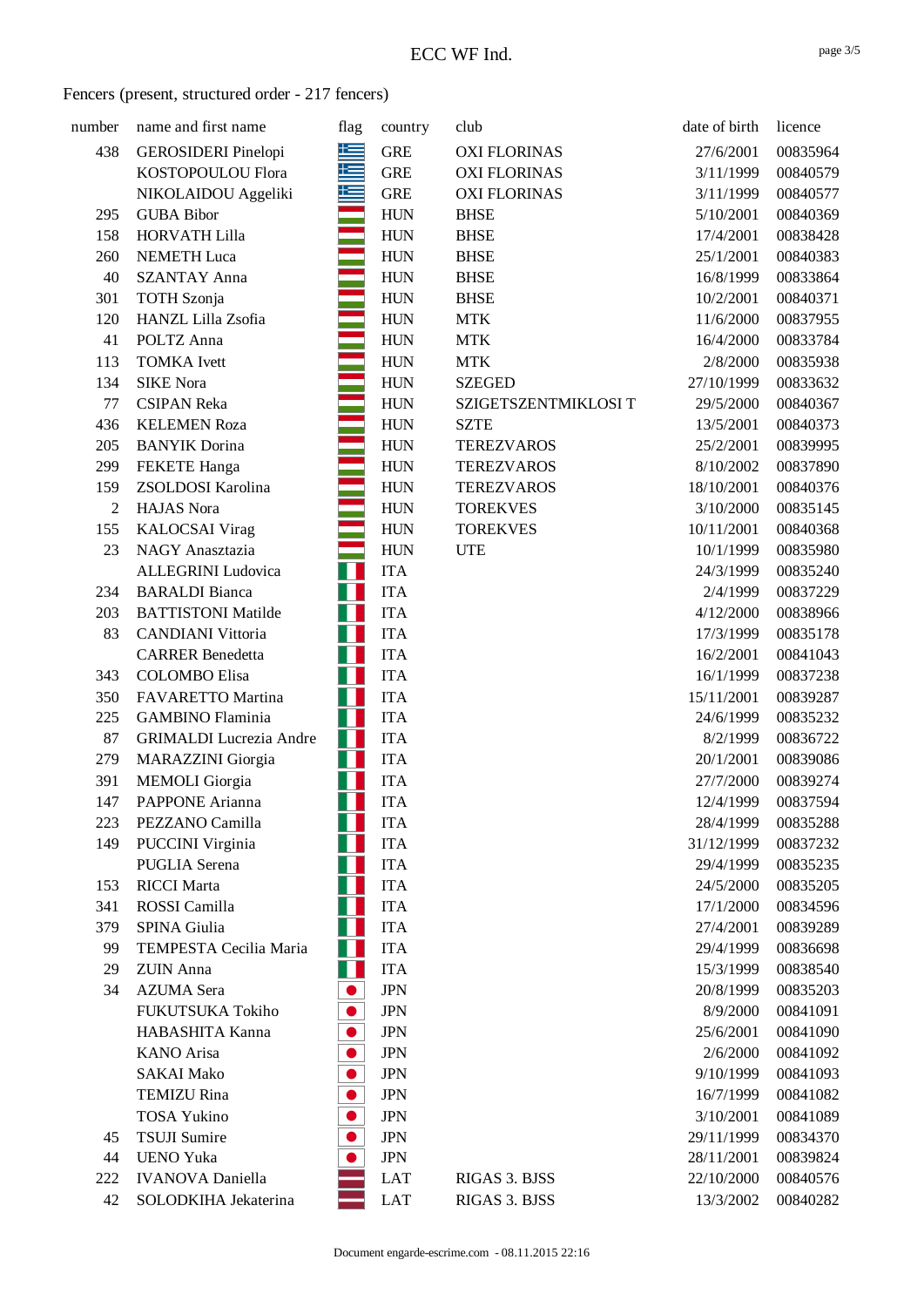| number | name and first name        | flag                      | country    | club                        | date of birth | licence  |
|--------|----------------------------|---------------------------|------------|-----------------------------|---------------|----------|
| 156    | <b>CERES</b> Anastasia     | <b>B</b>                  | <b>MDA</b> | <b>SCOALA DE SCRIMA</b>     | 27/1/1999     | 00835108 |
| 354    | <b>COZII</b> Alexandra     | 图                         | <b>MDA</b> | <b>SCOALA DE SCRIMA</b>     | 14/6/2000     | 00838441 |
| 237    | <b>MEULENAAR Veerle</b>    |                           | <b>NED</b> | <b>SC NOORD NEDERLAND</b>   | 26/2/2002     | 00840562 |
| 96     | <b>ZOONS</b> Myrthe        |                           | <b>NED</b> | SCHERMCENTRUM AMST          | 20/4/1999     | 00778122 |
|        | KOLIBABKA Julia            |                           | <b>POL</b> | <b>AZS AWF POZNAN</b>       | 4/1/2001      | 00841378 |
| 180    | SUCHOMSKA Zuzanna          |                           | POL        | <b>AZS AWF POZNAN</b>       | 16/6/2000     | 00840783 |
| 72     | <b>KACZMAREK Marta</b>     |                           | <b>POL</b> | <b>IKS JAMALEX LESZNO</b>   | 13/3/1999     | 00837127 |
| 258    | NECZYNSKA Adrianna         |                           | <b>POL</b> | <b>IKS JAMALEX LESZNO</b>   | 22/10/2001    | 00840347 |
| 1      | <b>TOMCZAK</b> Renata      |                           | POL        | <b>IKS JAMALEX LESZNO</b>   | 29/5/1999     | 00835916 |
| 66     | SZABELSKA Oliwia           |                           | POL        | KU AZS UK BYDGOSZCZ         | 4/4/2000      | 00834961 |
| 338    | DYBA Jagoda                |                           | <b>POL</b> | POLONIA LESZNO              | 22/9/1999     | 00837133 |
| 285    | PIJACZYNSKA Kinga          |                           | <b>POL</b> | POLONIA LESZNO              | 25/10/2000    | 00839663 |
|        | SADOWSKA Maria             |                           | POL        | POLONIA LESZNO              | 4/1/2000      | 00837132 |
|        | NIECIECKA Aleksandra       |                           | POL        | UKS ATENA GDANSK            | 9/4/1999      | 00839471 |
| 192    | <b>WASILCZUK</b> Dominika  |                           | <b>POL</b> | <b>UKS PM SYRENA</b>        | 20/8/2000     | 00839664 |
| 141    | JEGLINSKA Aleksandra       |                           | <b>POL</b> | UKS SALLE GDANSK            | 27/12/1999    | 00833014 |
| 51     | <b>OLIVEIRA</b> Carolina   | $ \Phi\rangle$            | <b>POR</b> |                             | 2/7/1999      | 00835501 |
| 39     | <b>DRAGHICI Raluca</b>     |                           | <b>ROU</b> | CS FARUL CONSTANTA          | 16/9/2000     | 00835110 |
| 46     | <b>VACARASU Raluca</b>     |                           | <b>ROU</b> | CS FARUL CONSTANTA          | 2/4/1999      | 00834246 |
| 24     | <b>CANDESCU Rebeca</b>     | L                         | <b>ROU</b> | CSA STEAUA BUCURESTI        | 6/10/2001     | 00836375 |
| 103    | <b>GHEORGHE Andreea</b>    | П                         | <b>ROU</b> | CSA STEAUA BUCURESTI        | 24/8/2001     | 00837935 |
| 15     | <b>SAVEANU</b> Anca        | T                         | <b>ROU</b> | CSA STEAUA BUCURESTI        | 13/4/2000     | 00835111 |
| 112    | <b>SIRBU Teodora</b>       | $\blacksquare$            | <b>ROU</b> | <b>CSU TIMISOARA</b>        | 23/2/1999     | 00834276 |
| 184    | <b>BORISENKO</b> Anastasia |                           | <b>RUS</b> | NATIONAL TEAM               | 18/4/2000     | 00840286 |
|        | KORABLINA Aleksandra       |                           | <b>RUS</b> | NATIONAL TEAM               | 15/10/2002    | 00841263 |
|        | <b>OGAR</b> Marina         | $\sim$                    | <b>RUS</b> | NATIONAL TEAM               | 5/5/2000      | 00840268 |
| 414    | WONG Maxine Jie Xin        | $\mathbb{G}$              | <b>SIN</b> | <b>YMC</b>                  | 3/2/2001      | 00836638 |
|        | <b>MICOVIC Nina</b>        | $\frac{2}{9}$             | <b>SRB</b> | MK CRVENA ZVEZDA            | 16/1/2003     | 00841377 |
| 457    | <b>GOLIC Teodora</b>       | $\frac{a}{2}$             | <b>SRB</b> | MK OMLADINAC                | 29/4/2001     | 00840263 |
| 423    | <b>BACHMANN Lise</b>       | $\overline{\textbf{r}}$   | <b>SUI</b> | <b>CEM MORGES</b>           | 28/4/2000     | 00838463 |
|        | <b>PASCHE Alyssa</b>       | ÷                         | <b>SUI</b> | <b>CEM MORGES</b>           | 13/1/2002     | 00840619 |
| 355    | <b>BARTALOVA Vivien</b>    | $\mathbb{B}$ .            | <b>SVK</b> | <b>KS SAMORIN</b>           | 3/7/2001      | 00837847 |
| 358    | <b>BODA</b> Barbara        |                           | <b>SVK</b> | <b>KS SAMORIN</b>           | 2/3/2003      | 00839834 |
| 356    | <b>BUDAY</b> Boglarka      |                           | <b>SVK</b> | <b>KS SAMORIN</b>           | 8/10/2002     | 00837848 |
| 91     | CSEFALVAYOVA Karolin       | $\mathbb{B}$              | <b>SVK</b> | <b>KS SAMORIN</b>           | 19/7/1999     | 00832118 |
| 306    | <b>GYORGY Eszter</b>       |                           | <b>SVK</b> | <b>KS SAMORIN</b>           | 18/10/2002    | 00840267 |
| 92     | NAGYOVA Kitti              |                           | <b>SVK</b> | <b>KS SAMORIN</b>           | 3/5/2000      | 00836011 |
| 142    | <b>UDVARDY</b> Jazmin      |                           | <b>SVK</b> | <b>KS SAMORIN</b>           | 12/8/2001     | 00837845 |
| 144    | KRALIKOVA Veronika         |                           | <b>SVK</b> | <b>SLAVIA STU BRATISLAV</b> | 7/11/2001     | 00835242 |
| 22     | KRALIKOVA Viktoria         |                           | <b>SVK</b> | <b>SLAVIA STU BRATISLAV</b> | 2/9/1999      | 00777508 |
| 457    | <b>ENGELKE</b> Isabelle    |                           | <b>SWE</b> | EGF                         | 30/6/1999     | 00835579 |
|        | ERIKSSON Mimi-Lee          |                           | <b>SWE</b> | <b>EGF</b>                  | 5/11/2001     | 00840288 |
| 484    | JADERLING Miranda          |                           | <b>SWE</b> | EGF                         | 5/3/2000      | 00838153 |
|        | <b>ERTENLI Berna</b>       | $\mathsf{C}^\star$        | <b>TUR</b> |                             | 26/7/2000     | 00841451 |
| 229    | LEVI Lea                   | $\overline{\mathbf{G}^*}$ | <b>TUR</b> |                             | 9/11/2002     | 00839239 |
| 392    | MAZLUMOGLU Zeynep Su       | $\mathsf{C}^\star$        | <b>TUR</b> |                             | 17/9/2001     | 00839452 |
| 294    | <b>OKUMUS</b> Busra        | $\mathsf{C}^\star$        | <b>TUR</b> |                             | 12/12/2000    | 00836064 |
| 433    | <b>OZKURT Elif</b>         | $\mathsf{C}^\star$        | <b>TUR</b> |                             | 8/3/1999      | 00834188 |
|        | TALAY Oya                  | $\overline{G}$            | <b>TUR</b> |                             | 28/3/2001     | 00841445 |
| 333    | FIRAT Mehlika              | $\mathsf{C}^\star$        | <b>TUR</b> | ADIYAMAN FERDI              | 27/3/1999     | 00833817 |
|        | ALIOGLU Nazli Ceren        | $\mathsf{C}^{\star}$      | <b>TUR</b> | ANKARA ESKRIM S.K.          | 6/1/2003      | 00841422 |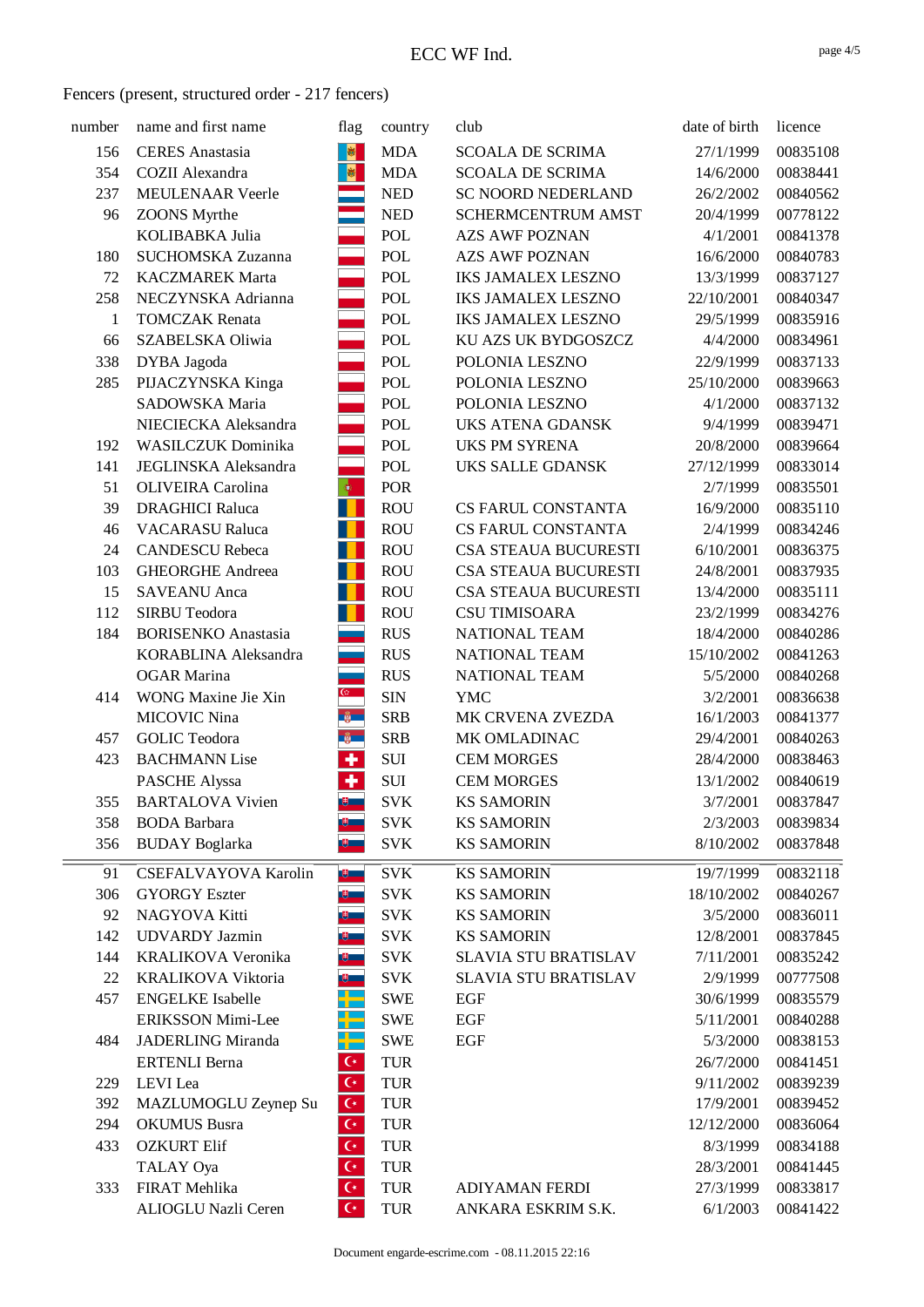| number | name and first name       | flag               | country    | club                    | date of birth | licence  |
|--------|---------------------------|--------------------|------------|-------------------------|---------------|----------|
| 299    | KARAYAZI Leyla Suzan      | $\mathsf{C}^*$     | <b>TUR</b> | <b>FETHIYE ORMAN SK</b> | 23/10/1999    | 00838011 |
| 137    | <b>GULEN</b> Fatmanur     | $\mathsf{C}^\star$ | <b>TUR</b> | <b>KARESI SK</b>        | 3/4/1999      | 00836048 |
| 459    | <b>TEMEL Kubra</b>        | $\mathsf{C}^*$     | <b>TUR</b> | KOCAELI BUYUKSEHIR B    | 2/7/2003      | 00840904 |
|        | <b>ISMEN</b> Imre         | $\mathsf{C}^*$     | <b>TUR</b> | <b>TED SK</b>           | 17/2/2001     | 00841421 |
|        | <b>MENTESOGLU Defne</b>   | $\mathsf{C}^*$     | <b>TUR</b> | TED SK                  | 14/8/2001     | 00841420 |
| 256    | <b>KRYVONOS Mariya</b>    |                    | <b>UKR</b> |                         | 17/5/2001     | 00838475 |
| 357    | <b>MOMONOVA Sofija</b>    |                    | <b>UKR</b> |                         | 4/11/2001     | 00837993 |
| 50     | <b>BUDENKO Oleksandra</b> |                    | <b>UKR</b> | <b>KIEW</b>             | 2/11/2000     | 00837989 |
| 404    | KOZLOVA Anastasiya        |                    | <b>UKR</b> | <b>KIEW</b>             | 31/1/2001     | 00837992 |
| 430    | <b>MORGUN Nadiya</b>      |                    | <b>UKR</b> | <b>KIEW</b>             | 4/9/2002      | 00841034 |
| 307    | REBCHUNOVSKA Oleksan      |                    | <b>UKR</b> | <b>KIEW</b>             | 6/4/2001      | 00838478 |
| 189    | SADII Anastasiia          |                    | <b>UKR</b> | <b>KIEW</b>             | 22/8/2001     | 00840487 |
| 16     | <b>TARANENKO Anna</b>     |                    | <b>UKR</b> | <b>KIEW</b>             | 27/12/2000    | 00838480 |
| 426    | <b>KORLAT Nikoletta</b>   |                    | <b>UKR</b> | <b>UZHGOROD</b>         | 11/2/2002     | 00841033 |
| 255    | <b>TOVTYN</b> Daniyela    |                    | <b>UKR</b> | <b>UZHGOROD</b>         | 18/4/2000     | 00836171 |
| 86     | <b>DHUIQUE-HEIN Aliya</b> |                    | <b>USA</b> |                         | 8/7/2001      | 00840051 |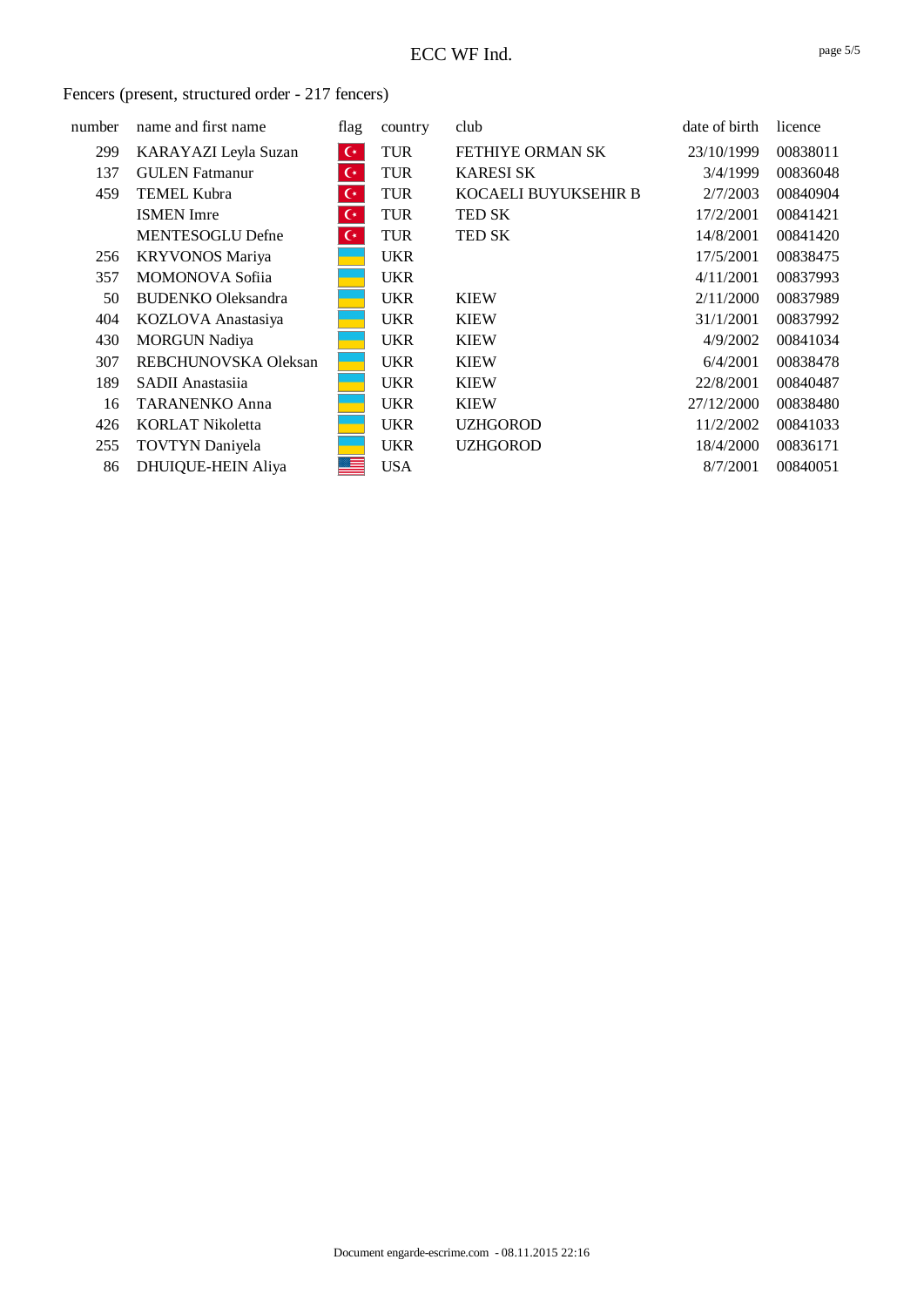Technical directory

Richard MARTIN DI Birgit GRASNEK Johann LOTTSPEICH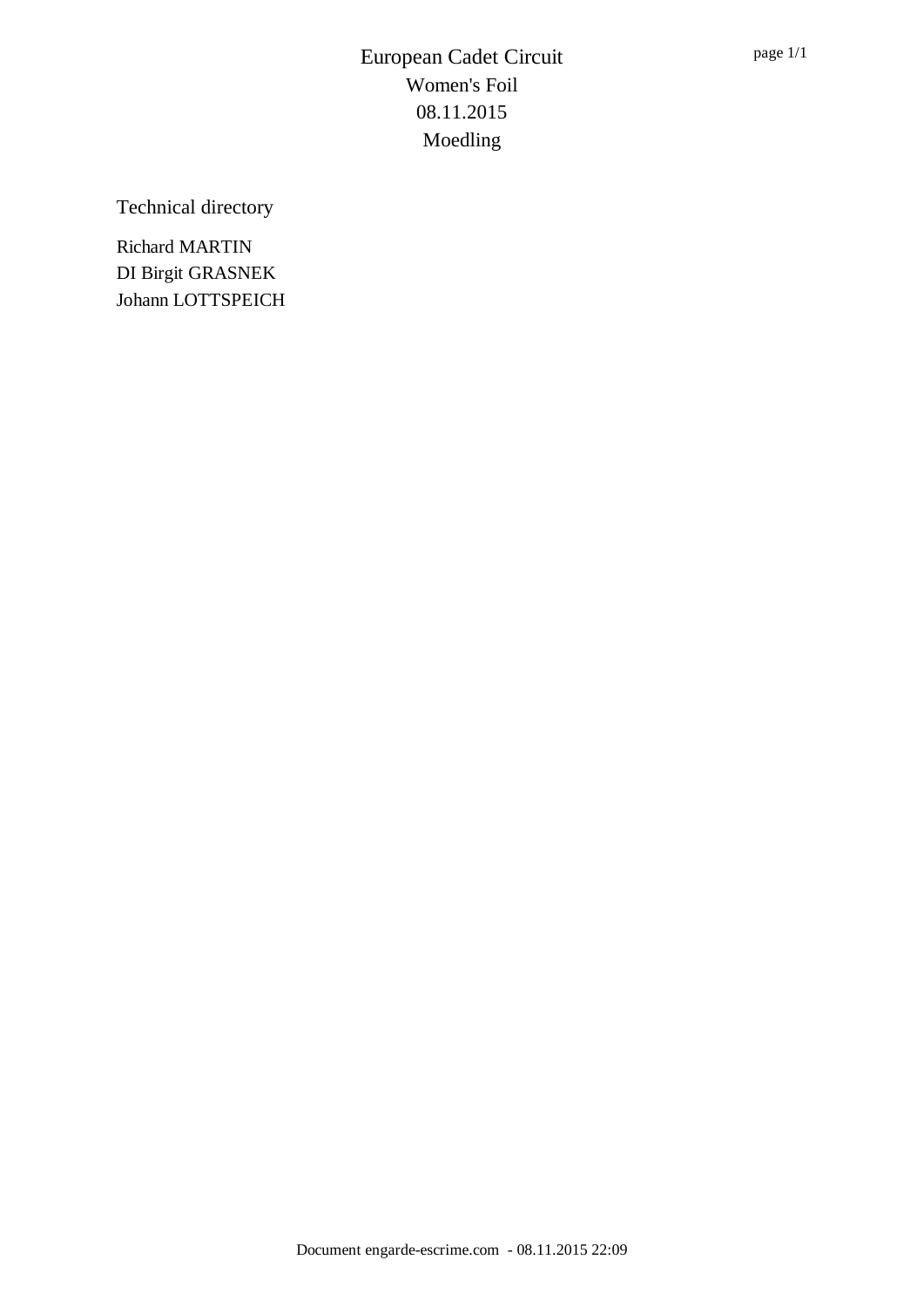## Formula of the competition

219 fencers

1 poules: round

219 fencers 33 poules (21 poules of 7, 12 poules of 6) Separation by : countries, clubs 175 qualifiers

\_\_\_\_\_\_\_\_\_\_\_\_\_\_\_\_\_\_\_\_\_\_\_\_\_\_\_\_\_\_\_\_\_

Direct elimination : 175 fencers

Tableau direct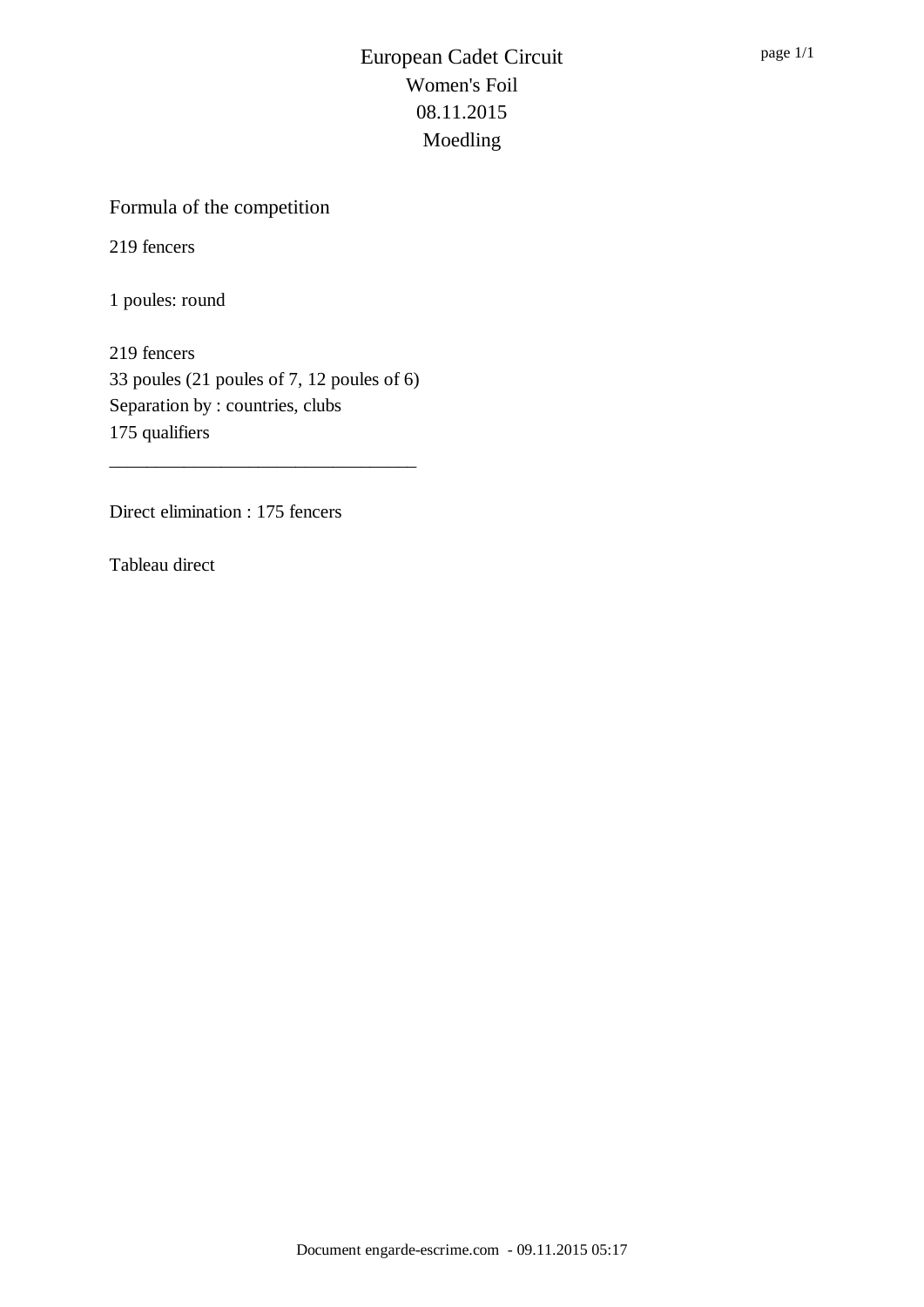#### Poules, round No 1

Poule No 1 8:30 piste No 1

| Referee: BRIGOLA Peter AUT   |            |                                                                                                                                              |       |                |           |                          |
|------------------------------|------------|----------------------------------------------------------------------------------------------------------------------------------------------|-------|----------------|-----------|--------------------------|
|                              |            |                                                                                                                                              | V/M   | ind.           |           | HS rank                  |
| <b>THEPAUT Venissia</b>      | <b>FRA</b> | $\ensuremath{\mathsf{V}}$<br>V<br>$\mathbf{1}$<br>$\mathbf V$<br>V<br>V                                                                      | 0.833 | 18             | 26        | 1                        |
| <b>KROHMER Alice</b>         | <b>GER</b> | $\overline{\mathsf{V}}$<br><b>College</b><br> V <br>V4 V<br>$\overline{2}$<br>V                                                              | 0.833 | 11             | 26        | $\overline{c}$           |
| KARAYAZI Leyla Suzan         | <b>TUR</b> | $\mathfrak{Z}$<br>V1 V<br>$\mathbf{1}$<br>$\mathbf{1}$<br>$\overline{0}$                                                                     | 0.333 | $-13$          | 11        | 5                        |
| SIRBU Teodora                | <b>ROU</b> | $\mathbf V$<br>$\overline{2}$<br>$\mathbf{1}$<br>$\overline{4}$<br>$\overline{4}$<br>$\mathbf{1}$                                            | 0.167 | $-10$          | 17        | $\epsilon$               |
| <b>GUBA Bibor</b>            | <b>HUN</b> | V <sub>2</sub><br>$\overline{\mathsf{V}}$<br>$\overline{2}$<br>V4<br>$\overline{0}$<br>$\overline{4}$                                        | 0.500 | 1              | 17        | $\overline{\mathcal{A}}$ |
| STILIYANOVA Teya             | <b>BUL</b> | $\sqrt{2}$<br>3<br>$\mathcal{L}^{\mathcal{L}}$<br>$\overline{4}$<br>$\mathbf V$<br>$\mathbf{1}$<br>$\boldsymbol{0}$                          | 0.167 | $-11$          | 15        | $\overline{7}$           |
| <b>TOMCZAK</b> Renata        | POL        | $\overline{2}$<br>$\mathbf V$<br>$\mathbf V$<br>$\overline{V}$<br>V<br>1                                                                     | 0.667 | $\overline{4}$ | 23        | 3                        |
| Poule No 2 8:30 piste No 2   |            |                                                                                                                                              |       |                |           |                          |
| Referee: CALISKAN Kaan TUR   |            |                                                                                                                                              |       |                |           |                          |
|                              |            |                                                                                                                                              | V/M   | ind.           | <b>HS</b> | rank                     |
| <b>MICOVIC Nina</b>          | <b>SRB</b> | $\overline{2}$<br>$\mathbf V$<br>$\boldsymbol{0}$<br>$\overline{2}$<br>$\mathbf{1}$<br>$\boldsymbol{0}$                                      | 0.167 | $-17$          | 10        | 6                        |
| FUKUTSUKA Tokiho             | <b>JPN</b> | $\mathbf V$<br>$\mathbf V$<br>V<br>1<br>$\mathbf{1}$<br>$\overline{4}$                                                                       | 0.500 | $\overline{2}$ | 21        | $\overline{\mathcal{A}}$ |
| PRUSOVA Kristyna             | <b>CZE</b> | $\overline{2}$<br>$\overline{2}$<br>$\overline{2}$<br>$\mathbf{1}$<br>3<br>$\mathbf{1}$<br>m.                                                | 0.000 | $-19$          | 11        | 7                        |
| <b>TEXIER Margaux</b>        | <b>FRA</b> | $\mathbf V$<br>$\mathbf V$<br>$\mathcal{L}_{\mathcal{A}}$<br>$\mathbf{V}$<br>$\overline{2}$<br>$\mathbf V$<br>$\overline{4}$                 | 0.667 | 12             | 26        | 3                        |
| <b>SHAW Rachel</b>           | <b>GBR</b> | $\mathbf V$<br>$\mathbf V$<br>$\mathbf{1}$<br>$\overline{2}$<br>$\mathbf{1}$<br>3                                                            | 0.333 | $-6$           | 17        | 5                        |
| <b>HAJAS</b> Nora            | <b>HUN</b> | $\overline{\mathsf{V}}$<br>$\mathbf V$<br>$\mathbf V$<br>V<br>V<br>V <sub>2</sub>                                                            | 1.000 | 20             | 27        | $\mathbf{1}$             |
| <b>BIEDERMANN Juliane</b>    | <b>GER</b> | $\overline{\mathsf{V}}$<br>$\overline{\mathsf{V}}$<br>$\mathbf V$<br>$\mathbf{V}$<br>$\mathbf{V}$<br>1                                       | 0.833 | 8              | 26        | $\overline{2}$           |
| Poule No 3 8:30 piste No 3   |            |                                                                                                                                              |       |                |           |                          |
| Referee: GENSER Martina AUT  |            |                                                                                                                                              |       |                |           |                          |
|                              |            |                                                                                                                                              | V/M   | ind.           |           | HS rank                  |
| <b>MENTESOGLU Defne</b>      | <b>TUR</b> | <b>College</b><br>$\sqrt{2}$<br>$\mathbf{0}$<br>$\mathbf{1}$<br>$\boldsymbol{0}$<br>$\boldsymbol{0}$<br>$\overline{0}$                       | 0.000 | $-27$          | 3         | 7                        |
| <b>THUERMER Caecilia</b>     | <b>GER</b> | $\overline{\mathsf{V}}$<br>$\mathcal{L}_{\mathcal{A}}$<br>$\mathbf V$<br>$\mathbf V$<br>$\mathbf{1}$<br>$\boldsymbol{0}$<br>$\mathbf{1}$     | 0.500 | $-1$           | 17        | $\overline{\mathcal{A}}$ |
| MIHALEVA Viktoriya           | <b>BUL</b> | $\overline{\mathsf{V}}$<br>$\overline{2}$<br>$\boldsymbol{0}$<br>$\overline{4}$<br>$\overline{2}$<br>$\boldsymbol{0}$                        | 0.167 | $-14$          | 13        | 6                        |
| <b>BARRETT Sarah</b>         | <b>GBR</b> | $\overline{\mathsf{V}}$<br>$\mathfrak{Z}$<br>$\sqrt{2}$<br>$\overline{4}$<br>$\mathbf{V}$<br>$\mathcal{L}_{\mathcal{A}}$<br>$\boldsymbol{0}$ | 0.333 | $-1$           | 19        | 5                        |
| <b>TOMKA</b> Ivett           | <b>HUN</b> | $\overline{3}$<br>$\overline{\mathsf{V}}$<br>$\mathbf V$<br>$\mathbf V$<br>$\overline{V}$<br>$\mathcal{L}^{\mathcal{L}}$<br>$\overline{3}$   | 0.667 | 9              | 26        | 3                        |
| <b>TOSA Yukino</b>           | <b>JPN</b> | $\mathbf V$<br>$\mathbf V$<br>$\mathbf V$<br>$\mathbf V$<br>$\mathbf V$<br>$\overline{\mathsf{V}}$                                           | 1.000 | 18             | 30        | $\mathbf{1}$             |
| <b>RECHER Alice</b>          | <b>FRA</b> | $\overline{\mathsf{V}}$<br>$\overline{\mathsf{V}}$<br>$\mathbf{V}$<br>$\overline{V}$<br>$\overline{2}$<br>V                                  | 0.833 | 16             | 27        | $\overline{c}$           |
| Poule No 4 8:30 piste No 4   |            |                                                                                                                                              |       |                |           |                          |
| Referee: AKYALCIN Gokhan TUR |            |                                                                                                                                              |       |                |           |                          |
|                              |            |                                                                                                                                              | V/M   | ind.           |           | HS rank                  |
| <b>BREDY</b> Perrine         | <b>FRA</b> | V<br>V<br>V<br>V<br>V<br>1                                                                                                                   | 0.833 | 12             | 26        | $\overline{c}$           |
| GEORGOPOULOU Ekavi           | <b>GRE</b> | $\overline{3}$<br>$\overline{0}$<br>$\mathbf{1}$<br>$\overline{0}$<br>$\overline{4}$<br>$\overline{4}$                                       | 0.000 | $-18$          | 12        | 7                        |

page 1/7

FEKETE Hanga HUN 2 V 3 V 1 4 0.333 -3 20 5 MARGETICH Iris  $AUT \mid 1 \mid V \mid V \mid 0 \mid 4 \mid 0.500 -4 20 4$ SHIGIHARA Annalena GER  $2 \mid V \mid 3 \mid 3 \mid \blacksquare$  1 | 2 | 0.167 -10 16 6 CAMPBELL Yasmin GBR  $|V|V|V|V|V|W| = 1.000$  23 30 1 PASCHE Alyssa SUI 0 V V V V 4 0.667 0 24 3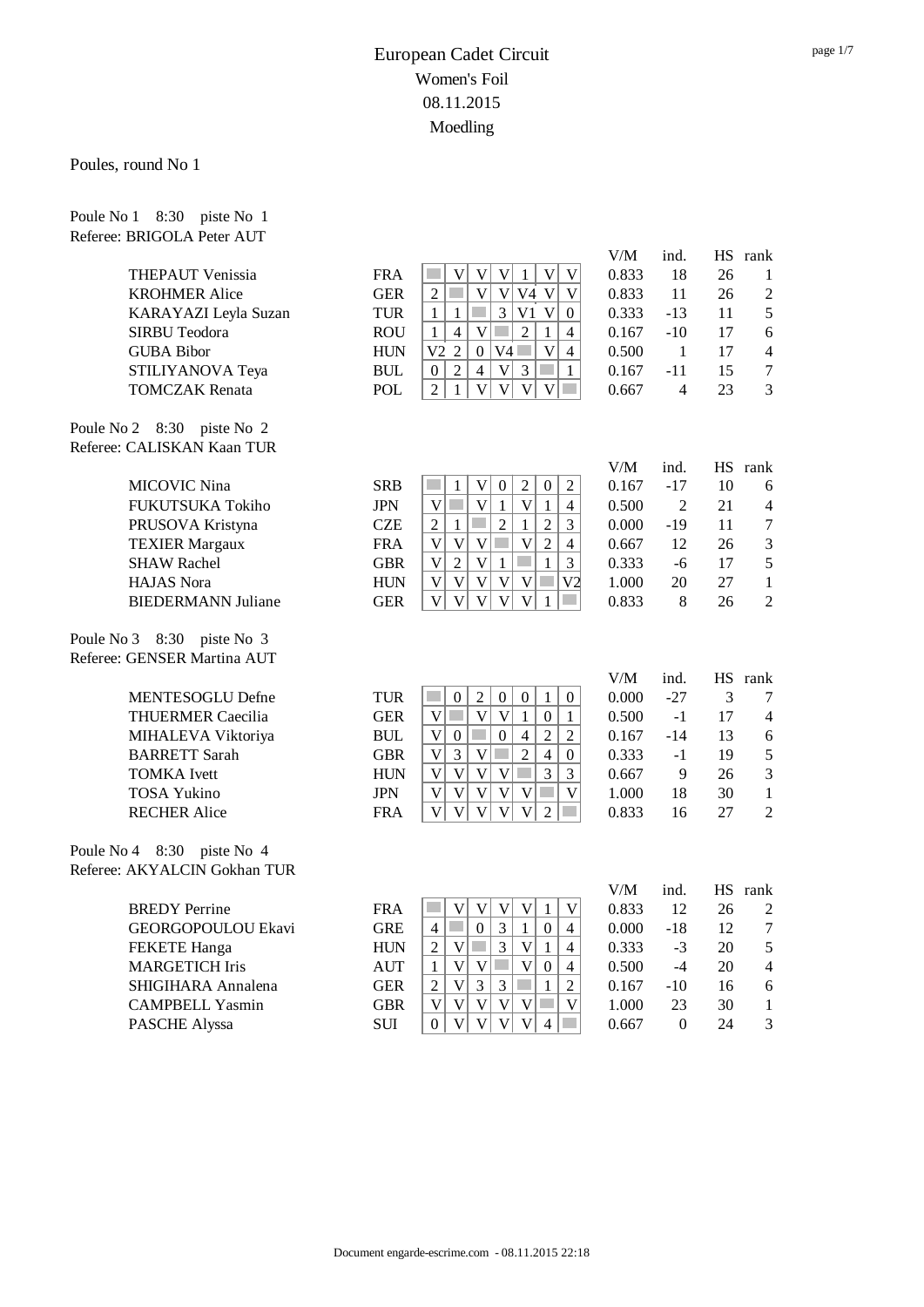| Poule No $5\quad 8:30$ piste No $5$ |                               |
|-------------------------------------|-------------------------------|
|                                     | Referee: DUCARME Florence FRA |

| <b>TOTH</b> Szonja<br><b>PUGLIA</b> Serena<br>NEMCOVA Stepanka<br>MAZIC-HUBER Samia<br><b>FAIRMAN</b> Charlotte<br><b>OKUMUS</b> Busra<br><b>WERNER Sophia</b> | <b>HUN</b><br><b>ITA</b><br><b>CZE</b><br><b>AUT</b><br><b>GBR</b><br><b>TUR</b><br><b>GER</b> | $\mathfrak{Z}$<br>$\mathfrak{Z}$<br>$\mathbf{1}$<br>$\overline{4}$<br>$\mathbf{1}$<br>1<br>$\overline{V}$<br>$\overline{V}$<br>$\ensuremath{\mathsf{V}}$<br>$\mathbf V$<br>$\mathbf V$<br>p.<br>3<br>$\ensuremath{\mathsf{V}}$<br>$\mathbf V$<br>$\boldsymbol{\mathrm{V}}$<br>$\mathbf{1}$<br>$\boldsymbol{0}$<br>$\mathbf{1}$<br>$\overline{2}$<br>$\mathbf{1}$<br>$\overline{2}$<br>$\mathbf V$<br>1<br>1<br>$\overline{4}$<br>$\mathbf V$<br>$\mathbf V$<br>$\overline{4}$<br>3<br>$\mathbf{1}$<br>$\mathbf V$<br>$\ensuremath{\mathbf{V}}$<br>$\ensuremath{\mathsf{V}}$<br>p.<br>$\overline{4}$<br>V4<br>$\overline{4}$<br>$\overline{V}$<br>$\overline{V}$<br>$\mathbf V$<br>$\mathbf V$<br>V<br>V | V/M<br>0.000<br>0.833<br>0.500<br>0.167<br>0.333<br>0.667<br>1.000 | ind.<br>$-16$<br>14<br>$-4$<br>$-16$<br>$-4$<br>8<br>18 | HS<br>13<br>28<br>17<br>12<br>22<br>27<br>30 | rank<br>7<br>$\overline{2}$<br>$\overline{4}$<br>6<br>5<br>$\mathfrak{Z}$<br>1 |
|----------------------------------------------------------------------------------------------------------------------------------------------------------------|------------------------------------------------------------------------------------------------|---------------------------------------------------------------------------------------------------------------------------------------------------------------------------------------------------------------------------------------------------------------------------------------------------------------------------------------------------------------------------------------------------------------------------------------------------------------------------------------------------------------------------------------------------------------------------------------------------------------------------------------------------------------------------------------------------------|--------------------------------------------------------------------|---------------------------------------------------------|----------------------------------------------|--------------------------------------------------------------------------------|
| Poule No 6 8:30 piste No 6<br>Referee: KLEMM Romuald CZE                                                                                                       |                                                                                                |                                                                                                                                                                                                                                                                                                                                                                                                                                                                                                                                                                                                                                                                                                         |                                                                    |                                                         |                                              |                                                                                |
|                                                                                                                                                                |                                                                                                |                                                                                                                                                                                                                                                                                                                                                                                                                                                                                                                                                                                                                                                                                                         | V/M                                                                | ind.                                                    |                                              | HS rank                                                                        |
| PIJACZYNSKA Kinga                                                                                                                                              | POL                                                                                            | <b>Side</b><br>V<br>$\mathbf V$<br>$\mathbf V$<br>$\mathbf V$<br>$\boldsymbol{0}$<br>V                                                                                                                                                                                                                                                                                                                                                                                                                                                                                                                                                                                                                  | 0.833                                                              | 13                                                      | 25                                           | 2                                                                              |
| <b>KUDLACEK Beatrice</b>                                                                                                                                       | <b>AUT</b>                                                                                     | $\mathbf V$<br>$\mathbf V$<br>$\mathbf V$<br>$\mathbf V$<br>$\mathbf V$<br>V                                                                                                                                                                                                                                                                                                                                                                                                                                                                                                                                                                                                                            | 1.000                                                              | 23                                                      | 30                                           | $\mathbf{1}$                                                                   |
| <b>GHEORGHE Andreea</b>                                                                                                                                        | <b>ROU</b>                                                                                     | $\overline{\mathsf{V}}$<br>$\ensuremath{\mathbf{V}}$<br>$\overline{4}$<br>$\overline{2}$<br>$\overline{\mathsf{V}}$<br>$\overline{4}$                                                                                                                                                                                                                                                                                                                                                                                                                                                                                                                                                                   | 0.500                                                              | $\,8\,$                                                 | 25                                           | $\mathfrak{Z}$                                                                 |
| HANZL Lilla Zsofia                                                                                                                                             | <b>HUN</b>                                                                                     | $\sqrt{2}$<br>$\ensuremath{\mathsf{V}}$<br>$\mathbf{1}$<br>$\mathbf V$<br>$\mathbf V$<br>$\boldsymbol{0}$                                                                                                                                                                                                                                                                                                                                                                                                                                                                                                                                                                                               | 0.500                                                              | $\boldsymbol{0}$                                        | 18                                           | 5                                                                              |
| TALAY Oya                                                                                                                                                      | <b>TUR</b>                                                                                     | $\boldsymbol{0}$<br>$\boldsymbol{0}$<br>$\mathbf{1}$<br>$\boldsymbol{0}$<br>V<br>$\boldsymbol{0}$                                                                                                                                                                                                                                                                                                                                                                                                                                                                                                                                                                                                       | 0.167                                                              | $-23$                                                   | 6                                            | 6                                                                              |
| <b>CAFFIER Melanie</b>                                                                                                                                         | <b>FRA</b>                                                                                     | $\overline{2}$<br>$\mathbf{V}$<br>$\mathbf{1}$<br>$\mathbf V$<br>V<br>$\mathbf{1}$                                                                                                                                                                                                                                                                                                                                                                                                                                                                                                                                                                                                                      | 0.500                                                              | $\boldsymbol{0}$                                        | 19                                           | $\overline{4}$                                                                 |
| <b>GYORGY Eszter</b>                                                                                                                                           | <b>SVK</b>                                                                                     | $\overline{2}$<br>$\mathbf{1}$<br>$\mathbf{1}$<br>$\overline{4}$<br>1<br>$\boldsymbol{0}$                                                                                                                                                                                                                                                                                                                                                                                                                                                                                                                                                                                                               | 0.000                                                              | $-21$                                                   | 9                                            | $\tau$                                                                         |
| Poule No 7 8:30 piste No 7<br>Referee: SCHARF Willi GER                                                                                                        |                                                                                                |                                                                                                                                                                                                                                                                                                                                                                                                                                                                                                                                                                                                                                                                                                         |                                                                    |                                                         |                                              |                                                                                |
|                                                                                                                                                                |                                                                                                |                                                                                                                                                                                                                                                                                                                                                                                                                                                                                                                                                                                                                                                                                                         | V/M                                                                | ind.                                                    | <b>HS</b>                                    | rank                                                                           |
| <b>MARAZZINI</b> Giorgia                                                                                                                                       | <b>ITA</b>                                                                                     | $\ensuremath{\mathsf{V}}$<br>$\mathfrak{2}$<br>$\boldsymbol{\mathrm{V}}$<br>$\mathbf V$<br>$\overline{4}$<br>$\overline{4}$                                                                                                                                                                                                                                                                                                                                                                                                                                                                                                                                                                             | 0.500                                                              | 6                                                       | 25                                           | 4                                                                              |
| REBCHUNOVSKA Oleksandra                                                                                                                                        | <b>UKR</b>                                                                                     | $\overline{V}$<br>$\overline{\mathsf{V}}$<br>$\bar{V}$<br>$\ensuremath{\mathbf{V}}$<br>V<br>$\mathbf V$<br>p.                                                                                                                                                                                                                                                                                                                                                                                                                                                                                                                                                                                           | 1.000                                                              | 18                                                      | 30                                           | $\mathbf{1}$                                                                   |
| <b>CAMPBELL Alice</b>                                                                                                                                          | <b>GBR</b>                                                                                     | $\overline{2}$<br>$\ensuremath{\mathbf{V}}$<br>$\mathbf V$<br>$\mathbf V$<br>$\overline{3}$<br>$\mathbf V$                                                                                                                                                                                                                                                                                                                                                                                                                                                                                                                                                                                              | 0.667                                                              | $\tau$                                                  | 25                                           | 3                                                                              |
| <b>ISMEN</b> Imre                                                                                                                                              | <b>TUR</b>                                                                                     | $\overline{2}$<br>$1\,$<br>$\boldsymbol{0}$<br>$\boldsymbol{0}$<br>$\overline{2}$<br>$\boldsymbol{0}$                                                                                                                                                                                                                                                                                                                                                                                                                                                                                                                                                                                                   | 0.000                                                              | $-25$                                                   | 5                                            | $\boldsymbol{7}$                                                               |
| <b>MARONET</b> Andrea                                                                                                                                          | <b>BEL</b>                                                                                     | $\overline{2}$<br>$\mathfrak{Z}$<br>$\mathbf V$<br>$\mathbf V$<br><b>College</b><br>$\overline{4}$<br>$\overline{\mathcal{L}}$                                                                                                                                                                                                                                                                                                                                                                                                                                                                                                                                                                          | 0.333                                                              | $\mathbf{1}$                                            | 23                                           | 5                                                                              |
| PODSTATZKY Oktavia                                                                                                                                             | <b>AUT</b>                                                                                     | $\overline{2}$<br>$\boldsymbol{0}$<br>$\ensuremath{\mathsf{V}}$<br>$\sqrt{2}$<br>$\boldsymbol{0}$<br>$\mathbf{1}$                                                                                                                                                                                                                                                                                                                                                                                                                                                                                                                                                                                       | 0.167                                                              | $-16$                                                   | 10                                           | $\sqrt{6}$                                                                     |
| <b>SAVEANU</b> Anca                                                                                                                                            | <b>ROU</b>                                                                                     | V<br>$\mathbf V$<br>3<br>$\mathbf V$<br>$\mathbf V$<br>V                                                                                                                                                                                                                                                                                                                                                                                                                                                                                                                                                                                                                                                | 0.833                                                              | 9                                                       | 28                                           | $\overline{2}$                                                                 |
| Poule No 8 8:30 piste No 8<br>Referee: LORENZ Benoit FRA                                                                                                       |                                                                                                |                                                                                                                                                                                                                                                                                                                                                                                                                                                                                                                                                                                                                                                                                                         |                                                                    |                                                         |                                              |                                                                                |
|                                                                                                                                                                |                                                                                                |                                                                                                                                                                                                                                                                                                                                                                                                                                                                                                                                                                                                                                                                                                         | V/M                                                                | ind.                                                    |                                              | HS rank                                                                        |
| <b>TARANENKO Anna</b>                                                                                                                                          | <b>UKR</b>                                                                                     | V<br>V<br>V<br>$\mathbf V$<br>V<br>V                                                                                                                                                                                                                                                                                                                                                                                                                                                                                                                                                                                                                                                                    | 1.000                                                              | 26                                                      | 30                                           | 1                                                                              |
| LAZAREVA-SKRANZHEVSKAY                                                                                                                                         | <b>BLR</b>                                                                                     | $\sqrt{2}$<br>$\overline{\mathsf{V}}$<br>$\mathbf V$<br>$\boldsymbol{0}$<br>$\mathbf{1}$<br>V                                                                                                                                                                                                                                                                                                                                                                                                                                                                                                                                                                                                           | 0.500                                                              | $\boldsymbol{0}$                                        | 18                                           | 3                                                                              |
| <b>SIKE</b> Nora<br>SADOWSKA Maria                                                                                                                             | <b>HUN</b><br>POL                                                                              | $\mathbf{1}$<br>$\overline{2}$<br>V<br> V <br>V<br>1<br>V3 V<br>$\mathbf V$<br>$\mathfrak{2}$                                                                                                                                                                                                                                                                                                                                                                                                                                                                                                                                                                                                           | 0.500<br>0.500                                                     | $-4$                                                    | 19                                           | $\overline{\mathcal{L}}$                                                       |
| <b>ERIKSSON Mimi-Lee</b>                                                                                                                                       | <b>SWE</b>                                                                                     | $\mathbf{0}$<br>$\mathbf{1}$<br>$\sqrt{2}$<br>$\overline{2}$<br>$\boldsymbol{0}$<br>$\mathbf{0}$<br>$\mathbf{1}$<br>$\overline{0}$                                                                                                                                                                                                                                                                                                                                                                                                                                                                                                                                                                      | 0.000                                                              | $-4$<br>$-25$                                           | 16<br>5                                      | 5<br>$\tau$                                                                    |
| <b>VOESTE Mara Sofie</b>                                                                                                                                       | <b>GER</b>                                                                                     | $\mathbf V$<br>$\overline{4}$<br>$\ensuremath{\mathsf{V}}$<br>$\mathbf V$<br><b>College</b><br>$\mathbf{1}$<br>V                                                                                                                                                                                                                                                                                                                                                                                                                                                                                                                                                                                        | 0.667                                                              | 10                                                      | 25                                           | $\mathbf{2}$                                                                   |
| <b>MALICKOVA Eliska</b>                                                                                                                                        | <b>CZE</b>                                                                                     | $\overline{2}$<br>$\mathbf{V}$<br>$\overline{0}$<br>$\overline{2}$<br>V<br>$\overline{4}$                                                                                                                                                                                                                                                                                                                                                                                                                                                                                                                                                                                                               | 0.333                                                              | $-3$                                                    | 18                                           | 6                                                                              |
| Poule No 9 8:30 piste No 9<br>Referee: VILLENEUVE Charles FRA                                                                                                  |                                                                                                |                                                                                                                                                                                                                                                                                                                                                                                                                                                                                                                                                                                                                                                                                                         |                                                                    |                                                         |                                              |                                                                                |
|                                                                                                                                                                |                                                                                                |                                                                                                                                                                                                                                                                                                                                                                                                                                                                                                                                                                                                                                                                                                         | V/M                                                                | ind.                                                    |                                              | HS rank                                                                        |
| <b>PATEL Serena</b>                                                                                                                                            | <b>GBR</b>                                                                                     | V<br>V<br>3<br>V<br>1                                                                                                                                                                                                                                                                                                                                                                                                                                                                                                                                                                                                                                                                                   | 0.600                                                              | 5                                                       | 19                                           | 4                                                                              |
| SELIVONIK Khrystsina                                                                                                                                           | <b>BLR</b>                                                                                     | $\mathbf{1}$<br>$\mathbf{0}$<br>V<br>$\mathbf{1}$<br>1                                                                                                                                                                                                                                                                                                                                                                                                                                                                                                                                                                                                                                                  | 0.200                                                              | $-12$                                                   | $8\,$                                        | 5                                                                              |
| TEMPESTA Cecilia Maria                                                                                                                                         | <b>ITA</b>                                                                                     | V<br>V<br>V<br>$\overline{2}$<br>V                                                                                                                                                                                                                                                                                                                                                                                                                                                                                                                                                                                                                                                                      | 0.800                                                              | 12                                                      | 22                                           | $\sqrt{2}$                                                                     |
| <b>KRALIKOVA Viktoria</b>                                                                                                                                      | <b>SVK</b>                                                                                     | V <sub>4</sub><br>$\overline{c}$<br>V<br>3<br>V                                                                                                                                                                                                                                                                                                                                                                                                                                                                                                                                                                                                                                                         | 0.600                                                              | 6                                                       | 19                                           | $\overline{3}$                                                                 |
| <b>SCHMITZ Karoline</b>                                                                                                                                        | <b>GER</b>                                                                                     | 3<br>$\mathbf V$<br>V<br>$\mathbf V$<br>V                                                                                                                                                                                                                                                                                                                                                                                                                                                                                                                                                                                                                                                               | 0.800                                                              | 12                                                      | 23                                           | $\mathbf{1}$                                                                   |
| DIMITRIADOU Monika                                                                                                                                             | <b>GRE</b>                                                                                     | 1<br>$\overline{0}$<br>$\mathbf{0}$<br>1<br>$\overline{0}$                                                                                                                                                                                                                                                                                                                                                                                                                                                                                                                                                                                                                                              | 0.000                                                              | $-23$                                                   | $\overline{2}$                               | 6                                                                              |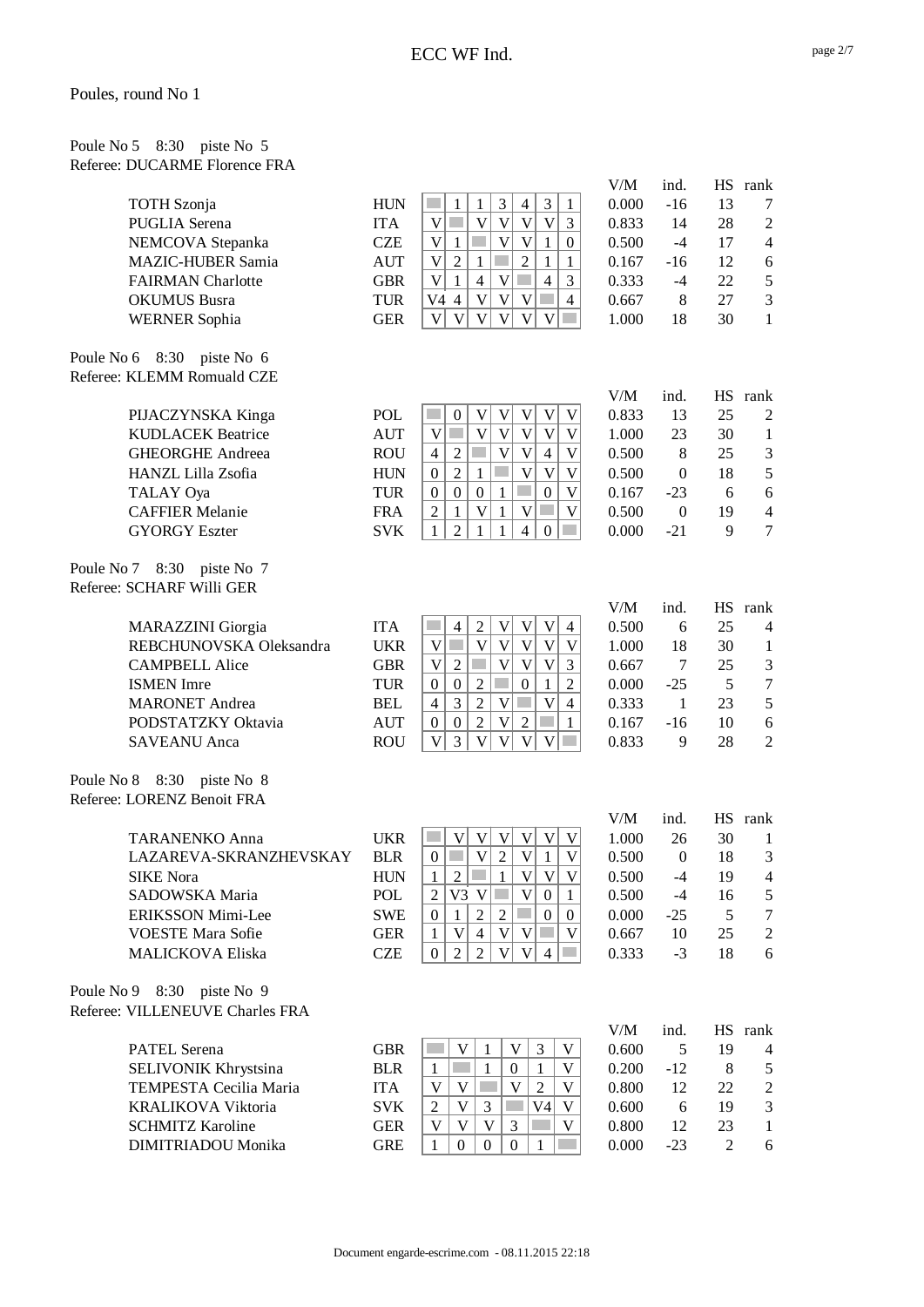| Poule No 10 8:30 piste No 10 |  |  |
|------------------------------|--|--|
| Referee: JANICEK Ondrej GBR  |  |  |

|                                  |            |                                                                                                                                  | V/M     | ind.           |                | HS rank        |
|----------------------------------|------------|----------------------------------------------------------------------------------------------------------------------------------|---------|----------------|----------------|----------------|
| <b>BADUEL Juliette</b>           | <b>FRA</b> | $\mathbf V$<br>$\mathbf V$<br>V<br>$\overline{4}$<br>$\mathbf V$<br>V                                                            | 0.833   | 15             | 29             | 1              |
| <b>KARNATH Nathalie</b>          | <b>GER</b> | $\overline{V}$<br>$\overline{\mathsf{V}}$<br>3<br>$\overline{\mathsf{V}}$<br>u.<br>$\overline{4}$<br>1                           | 0.500   | $\mathbf{1}$   | 23             | $\overline{4}$ |
| KOLIBABKA Julia                  | POL        | $\overline{V}$<br>$\overline{2}$<br>$\overline{4}$<br>$\mathbf{1}$<br>$\mathbf{1}$<br>$\mathbf{1}$                               | 0.167   | $-14$          | 14             | $\tau$         |
| <b>MEBARKI</b> Meriem            | ALG        | $\sqrt{2}$<br>3<br>3<br>$\overline{c}$<br>V<br>$\boldsymbol{0}$                                                                  | 0.167   | $-12$          | 15             | 6              |
| <b>ZOONS</b> Myrthe              | <b>NED</b> | 3<br>$\overline{V}$<br>$\mathbf V$<br>$\sqrt{2}$<br>$\overline{\mathsf{V}}$<br>3                                                 | 0.500   | $-3$           | 23             | $\mathfrak s$  |
| NAGY Anasztazia                  | <b>HUN</b> | $\overline{V}$<br>$\overline{\mathsf{V}}$<br>$\mathbf V$<br>$\mathbf{V}$<br>T.<br>$\overline{\mathsf{V}}$<br>$\overline{2}$      | 0.833   | $8\,$          | 27             | $\overline{c}$ |
| <b>GULEN</b> Fatmanur            | <b>TUR</b> | $\mathbf V$<br>$\mathbf V$<br>$\overline{4}$<br>$\mathbf V$<br>$\overline{4}$<br>$\overline{2}$                                  | 0.500   | 5              | 25             | 3              |
| Poule No 11 8:30 piste No 11     |            |                                                                                                                                  |         |                |                |                |
| Referee: BALOGH Reka HUN         |            |                                                                                                                                  |         |                |                |                |
|                                  |            |                                                                                                                                  | V/M     | ind.           |                | HS rank        |
| <b>HUGHES Phoebe</b>             | <b>GBR</b> | $\sqrt{2}$<br>V4 0<br>$\mathfrak{2}$<br>V<br>V                                                                                   | 0.500   | $-1$           | 18             | 5              |
| <b>KIRSTEN</b> Ines              | <b>AUT</b> | $\mathbf V$<br>$\sqrt{2}$<br>$\mathfrak{Z}$<br>V<br>$\overline{4}$<br>3                                                          | 0.333   | $-4$           | 22             | 6              |
| <b>TEMIZU Rina</b>               | <b>JPN</b> | $\overline{V}$<br>$\mathfrak{Z}$<br>$\mathbf V$<br>$\overline{4}$<br>$\overline{4}$<br>$\mathbf{1}$                              | 0.333   | $-5$           | 22             | $\tau$         |
| <b>CANDESCU Rebeca</b>           | <b>ROU</b> | $\mathfrak{Z}$<br>$\mathbf V$<br>$\mathbf{2}$<br>V<br>$\overline{4}$<br>V                                                        | 0.500   | $\overline{4}$ | 24             | $\overline{2}$ |
| <b>JANSEN</b> Greta              | <b>GER</b> | $\mathbf V$<br>3<br>$\overline{\mathsf{V}}$<br>V<br>3<br>$\mathbf{1}$                                                            | 0.500   | $-1$           | 22             | $\overline{4}$ |
| JEGLINSKA Aleksandra             | POL        | $\sqrt{2}$<br>$\ensuremath{\mathsf{V}}$<br>3<br>$\overline{c}$<br>$\mathbf V$<br>V                                               | 0.500   | 1              | 22             | $\mathfrak{Z}$ |
| VISSOTCKY Clemence               | <b>FRA</b> | $\overline{V}$<br>$\mathbf{V}$<br>$\mathbf V$<br>$\mathbf V$<br>V<br>$\overline{0}$                                              | 0.833   | 6              | 25             | $\mathbf{1}$   |
| Poule No 12 8:30 piste No 12     |            |                                                                                                                                  |         |                |                |                |
| Referee: ABRAHAMS Paul GBR       |            |                                                                                                                                  |         |                |                |                |
|                                  |            |                                                                                                                                  | V/M     | ind.           |                | HS rank        |
| FIRAT Mehlika                    | <b>TUR</b> | $\mathfrak{Z}$<br>3<br>$\mathfrak 2$<br>V<br>$\mathbf{1}$<br>$\overline{4}$                                                      | 0.167   | $-7$           | 18             | 6              |
| <b>NEMETH Luca</b>               | <b>HUN</b> | $\mathcal{C}^{\mathcal{A}}$<br>$\mathbf V$<br>$\overline{2}$<br>$\mathbf{V}$<br>$\boldsymbol{0}$<br>$\mathbf{1}$<br>$\mathbf{1}$ | 0.333   | $-12$          | 14             | 5              |
| <b>CARRER Benedetta</b>          | <b>ITA</b> | $\overline{4}$<br>V<br>$\ensuremath{\mathsf{V}}$<br>$\overline{4}$<br>$\mathbf V$<br>$\mathbf{1}$                                | 0.500   | $\mathbf{1}$   | 24             | $\overline{4}$ |
| <b>WEINER Kari</b>               | <b>GER</b> | $\mathbf V$<br>$\mathbf V$<br>3<br>V<br>3<br>$\mathbf V$                                                                         | 0.667   | 6              | 26             | $\overline{c}$ |
| NAGYOVA Kitti                    | <b>SVK</b> | $\mathbf V$<br>$\mathbf V$<br>$\sqrt{2}$<br>$\mathbf V$<br>V<br>3                                                                | 0.667   | 3              | 25             | $\mathfrak{Z}$ |
| <b>BOEGLE Vivien</b>             | <b>AUT</b> | $\overline{2}$<br>$\mathbf V$<br>$\overline{2}$<br>$\overline{4}$<br>$\overline{4}$<br>$\mathfrak{Z}$                            | 0.167   | $-8$           | 20             | $\tau$         |
| <b>CHAULLET</b> Mathilde         | <b>FRA</b> | $\overline{\mathsf{V}}$<br>$\mathbf V$<br>V<br>$\mathbf V$<br>$\mathbf V$<br>V                                                   | 1.000   | 17             | 30             | $\mathbf{1}$   |
| Poule No 13 8:30 piste No 13     |            |                                                                                                                                  |         |                |                |                |
| Referee: SHEVCHENKO Svitlana UKR |            |                                                                                                                                  |         |                |                |                |
|                                  |            |                                                                                                                                  | V/M     | ind.           |                | HS rank        |
| <b>MARKANTONAKI Maria</b>        | <b>GRE</b> | V<br>3<br>3<br>$\theta$<br>$\overline{4}$                                                                                        | 0.200   | $-7$           | 15             | 4              |
| <b>ZUIN</b> Anna                 | <b>ITA</b> | $\overline{V}$<br>V<br>V <sub>4</sub><br>V<br>V                                                                                  | 1.000   | 22             | 24             | $\mathbf{1}$   |
| <b>DRYBOOMS</b> Manon            | <b>BEL</b> | $\overline{c}$<br>3<br>$\mathbf{2}$<br>V<br>1                                                                                    | 0.200   | $-10$          | 13             | 5              |
| <b>BROWN</b> Madeleine           | <b>GBR</b> | V<br>$\sqrt{2}$<br>$\boldsymbol{0}$<br>$\overline{4}$<br>$\mathbf{1}$                                                            | 0.200   | $-10$          | 12             | 6              |
| NECZYNSKA Adrianna               | POL        | $\mathbf V$<br>V<br>$\mathbf V$<br>$\mathbf{1}$<br>$\mathbf{1}$                                                                  | 0.600   | $-3$           | 17             | 3              |
| <b>FRANCON</b> Anais             | <b>FRA</b> | V<br>V<br>V<br>V<br>$\mathbf{0}$<br><b>Contract</b>                                                                              | 0.800   | 8              | 20             | $\overline{c}$ |
| Poule No 14 10:00 piste No 26    |            |                                                                                                                                  |         |                |                |                |
|                                  |            |                                                                                                                                  | V/M     | ind.           |                | HS rank        |
| <b>TOSON Caroline</b>            | <b>FRA</b> | $\overline{c}$<br>V<br>$\boldsymbol{0}$<br>X                                                                                     | 0.333   | $-3$           | 7              | 3              |
| <b>KIRSCH</b> Anne               | <b>GER</b> | V<br>V<br>1<br>X                                                                                                                 | 0.667   | $\overline{4}$ | 11             | $\overline{c}$ |
| <b>RICCI</b> Marta               | <b>ITA</b> | V<br>V<br>V<br>X                                                                                                                 | 1.000   | 10             | 15             | 1              |
| <b>HORVATH Lilla</b>             | <b>HUN</b> | X<br>$\boldsymbol{0}$<br>2<br>2                                                                                                  | 0.000   | $-11$          | $\overline{4}$ | 4              |
| <b>GOLIC Teodora</b>             | <b>SRB</b> | S<br>S<br>S<br>S                                                                                                                 | forfait |                |                | 5              |
|                                  |            |                                                                                                                                  |         |                |                |                |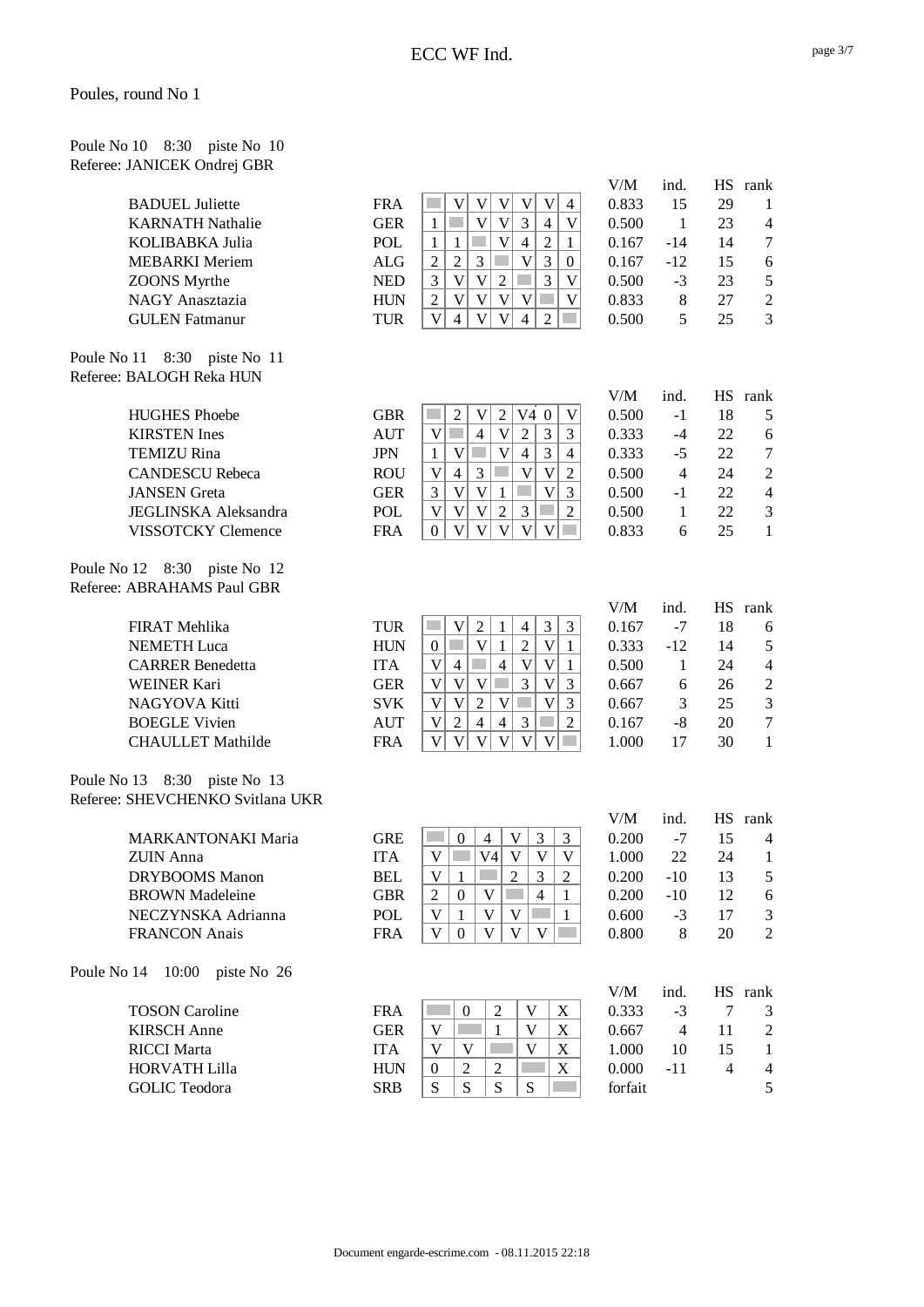Poule No 15 8:30 piste No 14 Referee: SELAN Klemen SLO

|                                  |            |                                                                                                                               | V/M   | ind.           |    | HS rank                  |
|----------------------------------|------------|-------------------------------------------------------------------------------------------------------------------------------|-------|----------------|----|--------------------------|
| <b>KRALIKOVA Veronika</b>        | <b>SVK</b> | $\mathfrak{Z}$<br>$\mathbf V$<br>V<br>$\overline{4}$<br>1                                                                     | 0.400 | $-2$           | 18 | $\overline{\mathcal{A}}$ |
| <b>KRYVONOS Mariya</b>           | <b>UKR</b> | 3<br>V <sub>4</sub><br>$\overline{2}$<br>$\mathbf V$<br>V                                                                     | 0.600 | $\mathfrak{2}$ | 19 | $\overline{c}$           |
| DE HAUWER Claire                 | <b>BEL</b> | $\overline{2}$<br>3<br>V<br>3<br>$\overline{4}$                                                                               | 0.200 | $-5$           | 17 | 6                        |
| <b>STEPHAN Mona</b>              | <b>GER</b> | $\mathbf{V}$<br>V<br>V <sub>4</sub><br>$\boldsymbol{0}$<br>$\overline{2}$                                                     | 0.600 | $-2$           | 16 | $\mathfrak 3$            |
| <b>WATSON</b> Solene             | <b>FRA</b> | $\overline{\mathsf{V}}$<br>$\mathbf V$<br>$\mathbf V$<br>$\overline{4}$<br>V <sub>4</sub>                                     | 0.800 | 9              | 23 | $\mathbf{1}$             |
| <b>KANO</b> Arisa                | <b>JPN</b> | 3<br>$\overline{2}$<br>$\mathbf V$<br>$\mathbf V$<br>$\overline{2}$                                                           | 0.400 | $-2$           | 17 | 5                        |
|                                  |            |                                                                                                                               |       |                |    |                          |
| Poule No 16 8:30 piste No 15     |            |                                                                                                                               |       |                |    |                          |
| Referee: MANOLACHE Christina AUT |            |                                                                                                                               |       |                |    |                          |
|                                  |            |                                                                                                                               | V/M   | ind.           | HS | rank                     |
| PAPPONE Arianna                  | <b>ITA</b> | $\mathbf V$<br>V<br>V<br>V<br>V<br>V                                                                                          | 1.000 | 19             | 30 | 1                        |
| <b>AZUMA</b> Sera                | <b>JPN</b> | $\overline{\mathsf{V}}$<br>$\overline{\mathsf{V}}$<br>$\mathbf V$<br>$\mathbf V$<br>$\overline{\mathsf{V}}$<br>$\mathbf{1}$   | 0.833 | 19             | 26 | $\sqrt{2}$               |
| <b>OLEWSKI</b> Sophie            | <b>GER</b> | $\ensuremath{\mathsf{V}}$<br>$\mathbf V$<br>$\mathfrak{Z}$<br>$\overline{\mathsf{V}}$<br>$\boldsymbol{0}$<br>$\boldsymbol{0}$ | 0.500 | $-4$           | 18 | 5                        |
| <b>TOVTYN</b> Daniyela           | <b>UKR</b> | 3<br>$\overline{4}$<br>$\mathbf{V}$<br>$\mathbf{1}$<br>$\mathbf V$<br>V                                                       | 0.500 | $\overline{4}$ | 23 | 3                        |
| <b>BARTALOVA Vivien</b>          | <b>SVK</b> | 3<br>$\boldsymbol{0}$<br>$\overline{2}$<br>T.<br>$\overline{\mathsf{V}}$<br>$\mathbf{1}$<br>$\mathbf{1}$                      | 0.167 | $-13$          | 12 | 6                        |
| <b>JADERLING Miranda</b>         | <b>SWE</b> | $\overline{\mathsf{V}}$<br>$\overline{4}$<br>$\mathbf{V}$<br><b>Side</b><br>$\overline{\mathsf{V}}$<br>$\mathbf{1}$<br>1      | 0.500 | $\overline{2}$ | 21 | $\overline{4}$           |
| NIKOLAIDOU Aggeliki              | <b>GRE</b> | $\overline{2}$<br>$\boldsymbol{0}$<br>$\mathbf{0}$<br>$\mathbf{0}$<br>$\mathbf{1}$<br>$\boldsymbol{0}$                        | 0.000 | $-27$          | 3  | $\overline{7}$           |
|                                  |            |                                                                                                                               |       |                |    |                          |
| Poule No 17 8:30 piste No 16     |            |                                                                                                                               |       |                |    |                          |
| Referee: SALISCAN Virgil ROU     |            |                                                                                                                               |       |                |    |                          |
|                                  |            |                                                                                                                               | V/M   | ind.           |    | HS rank                  |
| <b>PUCCINI Virginia</b>          | <b>ITA</b> | V<br>$\mathbf V$<br>$\mathbf V$<br>$\mathbf V$<br>$\mathbf V$<br>1                                                            | 0.833 | 12             | 26 | $\mathbf{1}$             |
| DHUIQUE-HEIN Aliya               | <b>USA</b> | $\mathcal{C}^{\mathcal{A}}$<br>$\mathbf V$<br>$\mathfrak{Z}$<br>3<br>$\mathbf V$<br>$\ensuremath{\mathsf{V}}$<br>V            | 0.667 | 5              | 26 | $\overline{4}$           |
| <b>SAKAI Mako</b>                | <b>JPN</b> | $\overline{3}$<br>$\overline{2}$<br>3<br>$\boldsymbol{0}$<br>$\overline{V}$<br>$\overline{V}$                                 | 0.333 | $-7$           | 18 | $\mathfrak s$            |
| <b>UELTGESFORTH Pia</b>          | <b>GER</b> | $\sqrt{2}$<br>$\mathbf V$<br>$\ensuremath{\mathsf{V}}$<br>V3<br>V<br>V                                                        | 0.833 | 12             | 25 | $\sqrt{2}$               |
| LEVINA Liubou                    | <b>BLR</b> | $\overline{\mathsf{V}}$<br>$\mathbf V$<br>$\overline{4}$<br>$\mathbf{V}$<br>$\mathbf V$<br>$\mathbf{1}$                       | 0.667 | 6              | 25 | $\mathfrak{Z}$           |
| <b>BUDAY</b> Boglarka            | <b>SVK</b> | $\mathfrak{Z}$<br>$\sqrt{2}$<br>$\overline{4}$<br>$\sqrt{2}$<br>$\mathfrak{Z}$<br>$\overline{\mathsf{V}}$                     | 0.167 | $-4$           | 19 | 6                        |
| <b>BURGET Theresa</b>            | <b>AUT</b> | $\overline{2}$<br>$\overline{2}$<br>$\mathbf{1}$<br>$\mathbf{1}$<br>$\boldsymbol{0}$<br>$\mathbf{0}$                          | 0.000 | $-24$          | 6  | $\overline{7}$           |
| Poule No 18 8:30 piste No 17     |            |                                                                                                                               |       |                |    |                          |
| Referee: GASPER Christian GER    |            |                                                                                                                               |       |                |    |                          |
|                                  |            |                                                                                                                               | V/M   | ind.           | HS | rank                     |
| APIDOPOULOU Antonia              | <b>GRE</b> | $\mathbf V$<br>$\ensuremath{\mathsf{V}}$<br>$\mathfrak{Z}$<br>$\overline{2}$<br>$\mathbf V$<br>$\mathbf{1}$                   | 0.500 | $-3$           | 21 | 3                        |
| HAVLICKOVA Anna                  | <b>CZE</b> | $\overline{2}$<br>$\mathbf{1}$<br>×.<br>$\boldsymbol{0}$<br>$\overline{4}$<br>$\mathbf V$<br>$\overline{4}$                   | 0.167 | $-11$          | 16 | $\tau$                   |
| <b>GAMBINO Flaminia</b>          | <b>ITA</b> | $\overline{\mathsf{V}}$<br>$\overline{V}$<br>$\overline{V}$<br>$\overline{V}$<br>$\overline{4}$<br>$\mathbf{V}$               | 0.833 | 17             | 29 | $\mathbf{1}$             |
| <b>GILL</b> Isabella             | <b>GBR</b> | $\overline{4}$<br>V<br> V <br>V<br>V<br>V                                                                                     | 0.833 | 17             | 29 | $\mathbf{1}$             |
| ALIOGLU Nazli Ceren              | <b>TUR</b> | $\mathbf V$<br>$\mathbf V$<br>$\overline{2}$<br>3<br> V <br>$\boldsymbol{0}$<br>m.                                            | 0.500 | $-6$           | 20 | 5                        |
| CSEFALVAYOVA Karolina            | <b>SVK</b> | $\overline{2}$<br>$\sqrt{2}$<br>V<br>$\mathbf{1}$<br>$\overline{4}$<br>$\sqrt{2}$                                             | 0.167 | $-10$          | 16 | 6                        |
| MOMONOVA Sofiia                  | <b>UKR</b> | $\mathbf V$<br>$\mathbf V$<br>$V$ $\Box$<br>$\overline{4}$<br>$\mathbf{1}$<br>$\overline{0}$                                  | 0.500 | $-4$           | 20 | $\overline{4}$           |
|                                  |            |                                                                                                                               |       |                |    |                          |
| Poule No 19 8:30 piste No 18     |            |                                                                                                                               |       |                |    |                          |
| Referee: LANGE Robert GER        |            |                                                                                                                               |       |                |    |                          |
|                                  |            |                                                                                                                               | V/M   | ind.           |    | HS rank                  |
| <b>MEULENAAR Veerle</b>          | <b>NED</b> | $\mathfrak 2$<br>V<br>$\boldsymbol{0}$<br>$\overline{4}$<br>$\overline{4}$<br>4                                               | 0.167 | $-7$           | 19 | 6                        |
| PANDOVA Dobromira                | <b>BUL</b> | $\mathbf V$<br>3<br>$\mathbf{1}$<br>a a<br>$\overline{0}$<br>$\mathbf{1}$<br>$\overline{0}$                                   | 0.167 | $-18$          | 10 | 7                        |
| <b>KALOCSAI</b> Virag            | <b>HUN</b> | $\mathbf V$<br>3<br>$\mathbf V$<br>V<br>V<br>0                                                                                | 0.667 | 10             | 23 | $\mathfrak{Z}$           |
| <b>WATSON Alicia</b>             | <b>FRA</b> | V<br>V<br>V<br>3<br>V<br>V                                                                                                    | 0.833 | 9              | 28 | $\overline{c}$           |
| NIECIECKA Aleksandra             | POL        | V<br>$\ensuremath{\mathsf{V}}$<br>$\overline{2}$<br>$\mathfrak{Z}$<br>×.<br>$\overline{2}$<br>$\overline{0}$                  | 0.333 | $-10$          | 17 | 5                        |
| <b>BODA</b> Barbara              | <b>SVK</b> | $\mathbf V$<br>$\mathbf V$<br>$\mathbf{1}$<br>$\mathbf{1}$<br>V<br>1                                                          | 0.500 | $-4$           | 18 | $\overline{4}$           |
| <b>CANDIANI</b> Vittoria         | <b>ITA</b> | $\mathbf V$<br>$\mathbf V$<br>3<br>V<br>$\mathbf V$<br>V                                                                      | 0.833 | 20             | 28 | $\mathbf{1}$             |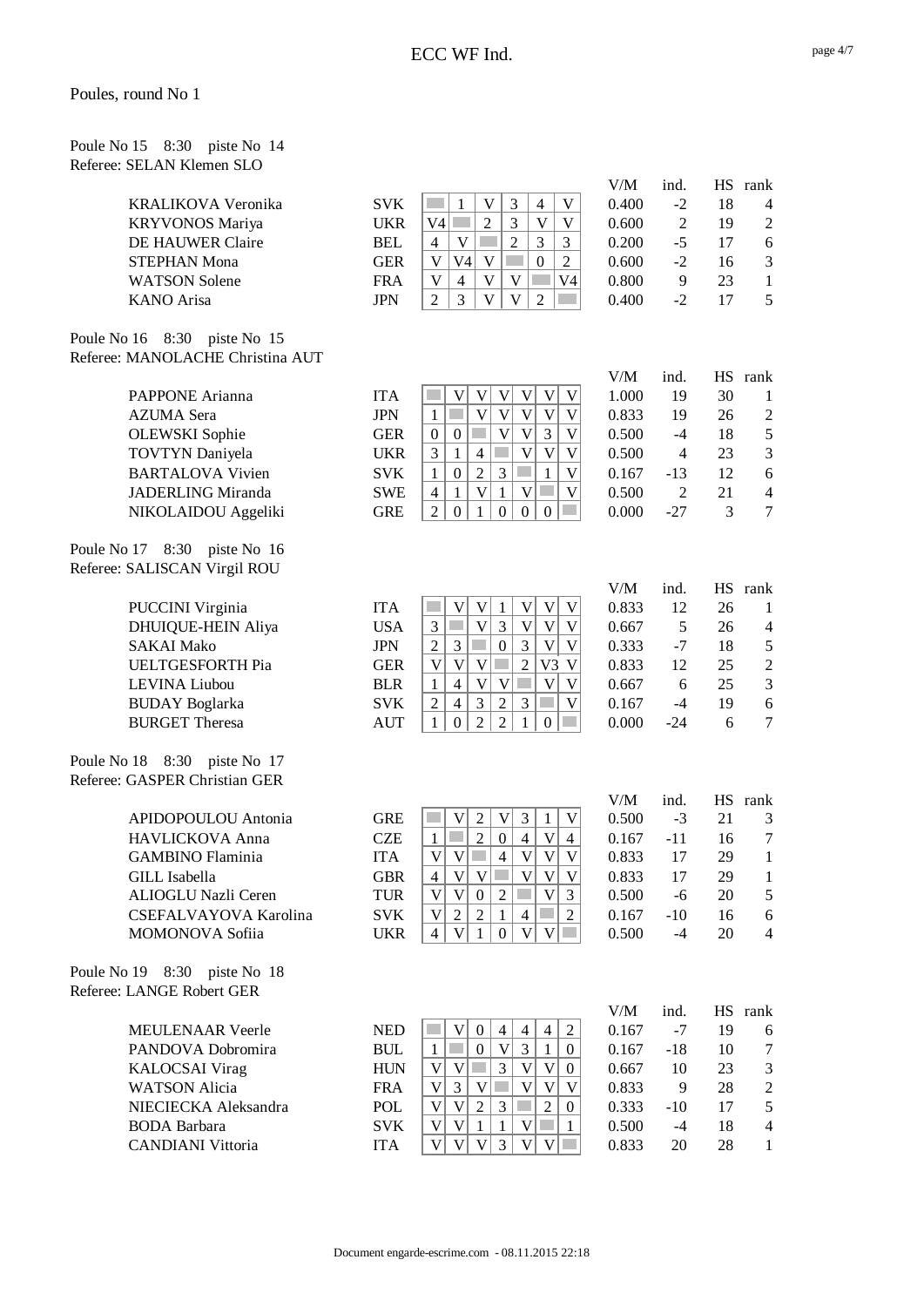| Poule No 20 10:00 piste No 27 |  |  |
|-------------------------------|--|--|
| Referee: TOMCHUK Denys UKR    |  |  |

|                                    |             |                                                                                                                                 | V/M   | ind.             |        | HS rank        |
|------------------------------------|-------------|---------------------------------------------------------------------------------------------------------------------------------|-------|------------------|--------|----------------|
| SEDLAKOVA Isabela                  | <b>CZE</b>  | $\overline{2}$<br>V<br>V<br>V                                                                                                   | 0.750 | 5                | 17     | $\mathfrak{2}$ |
| <b>KUDRNOVSKY Cleo</b>             | <b>AUT</b>  | $\overline{2}$<br>$\mathbf{1}$<br>$\overline{2}$<br>$\overline{4}$                                                              | 0.000 | $-11$            | 9      | 5              |
| <b>DRAGHICI Raluca</b>             | <b>ROU</b>  | $\mathbf V$<br>$\mathbf V$<br>V<br>$\overline{4}$                                                                               | 0.750 | 10               | 19     | $\mathbf{1}$   |
| <b>UDVARDY</b> Jazmin              | <b>SVK</b>  | $\mathbf V$<br>$\mathbf{1}$<br>$\mathbf V$<br>$\mathfrak{2}$                                                                    | 0.500 | $-3$             | 13     | $\overline{4}$ |
| <b>KELEMEN Roza</b>                | <b>HUN</b>  | $\mathbf{V}$<br>$\overline{\mathsf{V}}$<br>$\mathbf{1}$<br>$\overline{4}$                                                       | 0.500 | $-1$             | 15     | 3              |
|                                    |             |                                                                                                                                 |       |                  |        |                |
| Poule No 21 8:30 piste No 19       |             |                                                                                                                                 |       |                  |        |                |
| Referee: WIETRZYKOWSKI Mikolaj POL |             |                                                                                                                                 |       |                  |        |                |
|                                    |             |                                                                                                                                 | V/M   | ind.             |        | HS rank        |
| <b>CURWEN Becci</b>                | <b>GBR</b>  | a s<br>$\ensuremath{\mathsf{V}}$<br>3<br>$\overline{4}$<br>$\overline{4}$<br>1<br>1                                             | 0.167 | $-7$             | 18     | 5              |
| <b>KUPFER</b> Ina                  | <b>AUT</b>  | 3<br>$\mathfrak{Z}$<br>$\boldsymbol{0}$<br>V<br>$\boldsymbol{0}$<br><b>College</b><br>0                                         | 0.167 | $-18$            | 11     | 6              |
| <b>SZANTAY Anna</b>                | <b>HUN</b>  | $\overline{\mathsf{V}}$<br>$\mathbf V$<br>$\mathcal{L}_{\mathcal{A}}$<br>$\overline{V}$<br>3<br>$\mathbf V$<br>3                | 0.667 | 12               | 26     | 3              |
| <b>CERES</b> Anastasia             | <b>MDA</b>  | 3<br>$\overline{V}$<br>$\mathbf V$<br>$\mathbf{1}$<br>$\mathbf V$<br>$\overline{4}$                                             | 0.500 | $\boldsymbol{0}$ | 23     | $\overline{4}$ |
| <b>FONTAYNE Emma</b>               | <b>FRA</b>  | $\overline{\mathsf{V}}$<br>$\overline{V}$<br>V<br>$\mathbf{V}$<br>$\mathbf V$<br>4                                              | 0.833 | 19               | 29     | $\overline{2}$ |
| <b>VLCKOVA Lucie</b>               | <b>CZE</b>  | V<br>$\boldsymbol{0}$<br>$\mathbb{R}^n$<br>$\mathbf{1}$<br>$\boldsymbol{0}$<br>$\boldsymbol{0}$<br>$\mathbf{1}$                 | 0.167 | $-21$            | $\tau$ | $\overline{7}$ |
| PEZZANO Camilla                    | <b>ITA</b>  | $\overline{V}$<br>$\mathbf V$<br>$\overline{\mathbf{V}}$<br>$\mathbf{V}$<br>$\mathbf V$<br>V                                    | 1.000 | 15               | 30     | $\mathbf{1}$   |
|                                    |             |                                                                                                                                 |       |                  |        |                |
| Poule No 22 8:30 piste No 20       |             |                                                                                                                                 |       |                  |        |                |
| Referee: SAVIN Alexander GBR       |             |                                                                                                                                 |       |                  |        |                |
|                                    |             |                                                                                                                                 | V/M   | ind.             |        | HS rank        |
| HABASHITA Kanna                    | <b>JPN</b>  | $\mathfrak{Z}$<br>$\mathfrak{Z}$<br>3<br>V<br>$\mathbf V$<br>V                                                                  | 0.500 | $\overline{4}$   | 24     | 3              |
| <b>IVANOVA</b> Daniella            | <b>LAT</b>  | $\overline{3}$<br>$\overline{2}$<br>$\overline{2}$<br>$\mathbf V$<br>$\mathbf V$<br><b>College</b><br>$\mathbf{1}$              | 0.333 | $-5$             | 18     | 6              |
| ROSSI Camilla                      | <b>ITA</b>  | $\mathbf V$<br>$\ensuremath{\mathsf{V}}$<br>$\overline{V}$<br>$\mathbb{R}^n$<br>V<br>$\ensuremath{\mathsf{V}}$<br>V             | 1.000 | 17               | 30     | $\mathbf{1}$   |
| <b>VOELKER Johanna</b>             | <b>GER</b>  | $\overline{\mathbf{V}}$<br>$\overline{V}$<br>$\mathbf V$<br>$\sqrt{2}$<br>3<br>$\mathbf{0}$                                     | 0.500 | $-1$             | 20     | 5              |
|                                    |             | $\overline{2}$<br>$\overline{2}$<br>$\mathbf{1}$                                                                                |       |                  |        | $\overline{7}$ |
| <b>TEMEL Kubra</b>                 | <b>TUR</b>  | $\mathbf{1}$<br>$\boldsymbol{0}$<br>$\overline{0}$                                                                              | 0.000 | $-24$            | 6      |                |
| POLTZ Anna                         | <b>HUN</b>  | $\overline{c}$<br>3<br>V<br>$\mathbf V$<br>V<br>a l<br>V                                                                        | 0.667 | 6                | 25     | $\overline{2}$ |
| FOURNIGUET Josephine               | <b>FRA</b>  | $\overline{2}$<br>V<br>V<br>$\mathbf{1}$<br>V<br>1                                                                              | 0.500 | 3                | 19     | $\overline{4}$ |
| Poule No 23 8:30 piste No 21       |             |                                                                                                                                 |       |                  |        |                |
| Referee: KURYSHKA Andrei BLR       |             |                                                                                                                                 |       |                  |        |                |
|                                    |             |                                                                                                                                 | V/M   |                  |        | HS rank        |
|                                    |             |                                                                                                                                 |       | ind.             |        |                |
| <b>COLOMBO</b> Elisa               | <b>ITA</b>  | V4 V<br>$\mathbf V$<br> V <br>$\mathbf V$<br>$\mathbf V$                                                                        | 1.000 | 15               | 29     | $\mathbf{1}$   |
| <b>ENGELKE</b> Isabelle            | <b>SWE</b>  | $\sqrt{2}$<br>$\overline{2}$<br>$\mathcal{L}^{\mathcal{L}}$<br>$\mathbf{1}$<br>$\mathbf{1}$<br>$\overline{4}$<br>V <sub>4</sub> | 0.167 | $-14$            | 14     | 6              |
| SOLODKIHA Jekaterina               | LAT         | V <br>$\overline{V}$<br> V <br><b>COL</b><br>$\mathbf V$<br>$\overline{2}$<br>V                                                 | 0.833 | 12               | 27     | $\overline{c}$ |
| <b>CSIPAN Reka</b>                 | <b>HUN</b>  | $\mathbf V$<br>$\mathfrak{Z}$<br> V <br>$\mathbf V$<br><b>COL</b><br>V<br>$\mathbf{1}$                                          | 0.667 | 6                | 24     | 3              |
| <b>ERHARDT</b> Maike               | ${\tt GER}$ | 3 <br>$1$ $\Box$<br>$\overline{2}$<br>V 0 <br>$\mathbf V$                                                                       | 0.333 | $-8$             | 16     | 5              |
| <b>OGAR Marina</b>                 | <b>RUS</b>  | $\sqrt{2}$<br>$V$ $\Box$<br> V <br>$\mathfrak{Z}$<br>V<br>$\overline{4}$                                                        | 0.500 | 3                | 24     | 4              |
| <b>ORTLER Vanessa</b>              | <b>AUT</b>  | $\mathfrak{Z}$<br>$\overline{3}$<br>$\overline{4}$<br>$\mathfrak{Z}$<br>$\overline{0}$<br>2                                     | 0.000 | $-14$            | 15     | 7              |
|                                    |             |                                                                                                                                 |       |                  |        |                |
| Poule No 24 10:00 piste No 8       |             |                                                                                                                                 |       |                  |        |                |
| Referee: NIKANCHYK Uladzimir BLR   |             |                                                                                                                                 |       |                  |        |                |
|                                    |             |                                                                                                                                 | V/M   | ind.             |        | HS rank        |
| LEVI Lea                           | <b>TUR</b>  | <b>College</b><br>V<br>$\overline{2}$<br>$\overline{2}$<br>V<br>$\overline{0}$                                                  | 0.400 | $-5$             | 14     | 4              |
| REISE Maria-Laura                  | <b>BEL</b>  | V<br>$\overline{4}$<br>$\overline{4}$<br>$\overline{4}$<br>1                                                                    | 0.200 | $-4$             | 18     | 5              |
| COZII Alexandra                    | <b>MDA</b>  | V4<br>V<br>$\boldsymbol{0}$<br>V<br>1                                                                                           | 0.600 | $-3$             | 15     | 3              |
| <b>LACHERAY</b> Eva                | <b>FRA</b>  | V<br>V<br>V<br>V<br>3                                                                                                           | 0.800 | 12               | 23     | 2              |
| KOSTOPOULOU Flora                  | <b>GRE</b>  | $\overline{2}$<br>$\mathbf{1}$<br>2<br>$\overline{0}$<br>2                                                                      | 0.000 | $-18$            | 7      | 6              |
| FAVARETTO Martina                  | <b>ITA</b>  | V<br>V<br>$\mathbf V$<br>V<br>V<br>$\sim$ 10 $\pm$                                                                              | 1.000 | 18               | 25     | $\mathbf{1}$   |
|                                    |             |                                                                                                                                 |       |                  |        |                |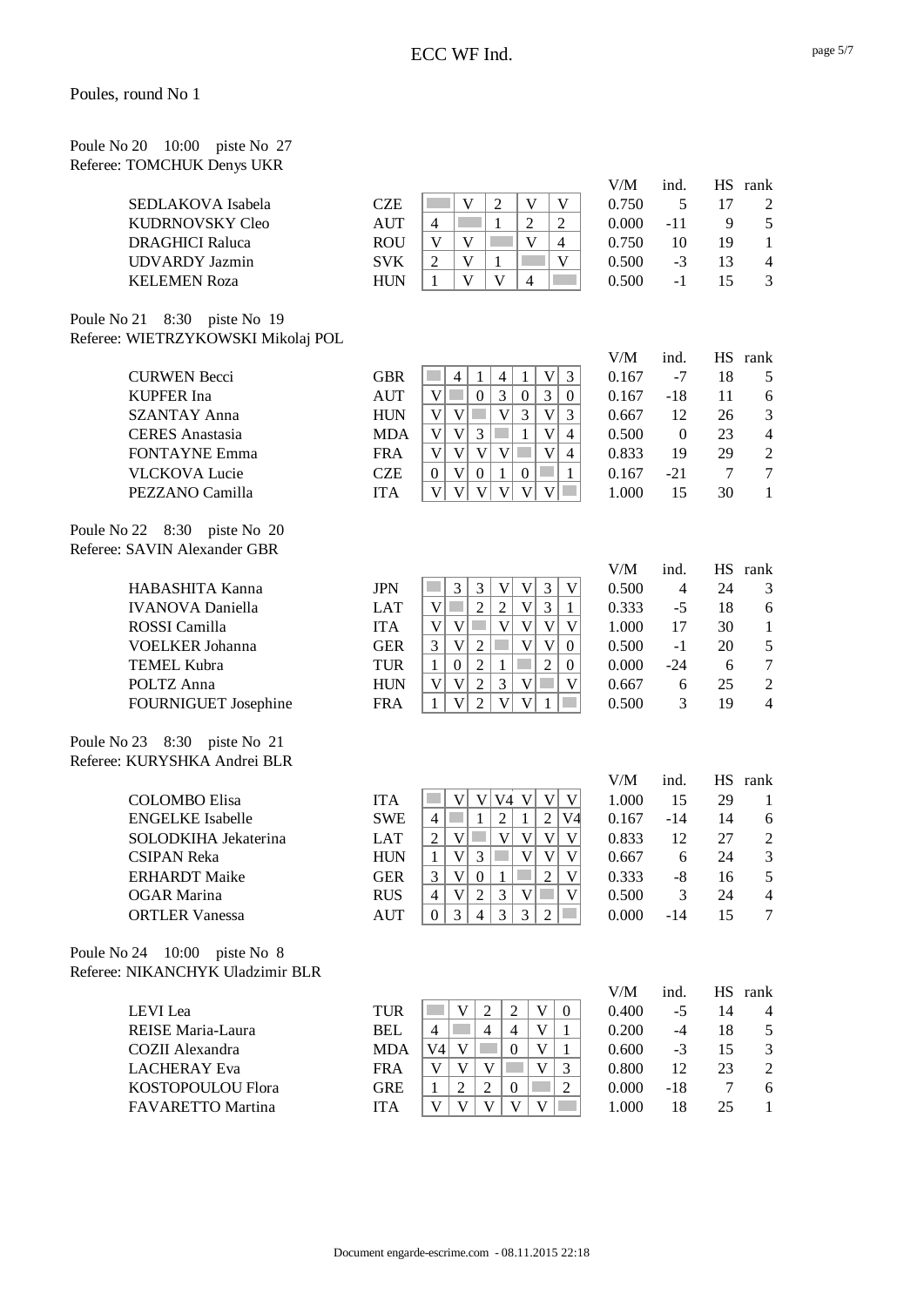| Poule No 25 8:30 piste No 22 |  |  |
|------------------------------|--|--|
| Referee: PALABIYIK Cihan TUR |  |  |

| <b>UENO Yuka</b><br>PEDIADITAKI Marina Eleni<br><b>CAUJOLLE Emeline</b>                                                                 | <b>JPN</b><br><b>GRE</b><br><b>FRA</b> | V <sub>4</sub><br>V<br>V<br>V<br>V<br>3<br>V<br>3<br>2<br>1<br>$\overline{V}$<br>$\overline{V}$<br>$\boldsymbol{0}$<br>V<br>1<br>$\overline{2}$                                                           | V/M<br>1.000<br>0.200<br>0.600 | ind.<br>13<br>-6<br>3            | 24<br>14<br>16 | HS rank<br>1<br>$\mathfrak s$<br>$\mathfrak{Z}$ |
|-----------------------------------------------------------------------------------------------------------------------------------------|----------------------------------------|-----------------------------------------------------------------------------------------------------------------------------------------------------------------------------------------------------------|--------------------------------|----------------------------------|----------------|-------------------------------------------------|
| ZSOLDOSI Karolina<br>SPINA Giulia                                                                                                       | <b>HUN</b><br><b>ITA</b>               | $\overline{2}$<br>$\mathbf V$<br>3<br>$\mathbf{1}$<br>$\overline{4}$<br>$\mathbf V$<br>$\mathbf{1}$<br>$\mathbf V$<br>V                                                                                   | 0.200<br>0.600                 | $-9$<br>$\overline{4}$           | 13<br>20       | 6<br>$\boldsymbol{2}$                           |
| <b>KACZMAREK Marta</b>                                                                                                                  | POL                                    | $\overline{\mathsf{V}}$<br>$\overline{2}$<br>$\mathbf V$<br>$\mathbf{1}$<br>1                                                                                                                             | 0.400                          | $-5$                             | 14             | $\overline{4}$                                  |
| Poule No 26 8:30 piste No 23<br>Referee: GSCHING Alexander GER<br>MALASHINA Yuliya<br><b>GEROSIDERI</b> Pinelopi<br><b>TSUJI Sumire</b> | <b>BLR</b><br><b>GRE</b><br><b>JPN</b> | V<br>V<br>V<br>$\mathfrak{2}$<br>$\mathbf V$<br>$\overline{\mathsf{V}}$<br>3<br>$\boldsymbol{0}$<br>$\boldsymbol{0}$<br>3<br>$\overline{\mathsf{V}}$<br>V<br>$\mathbf V$<br>$\mathbf V$<br>$\overline{4}$ | V/M<br>0.800<br>0.200<br>0.800 | ind.<br>8<br>$-10$<br>13         | 22<br>11<br>24 | HS rank<br>3<br>5<br>$\mathbf{1}$               |
| <b>MARECHAL Jade</b>                                                                                                                    | <b>FRA</b>                             | $\boldsymbol{0}$<br>$\mathbf{1}$<br>$\overline{4}$<br>$\boldsymbol{0}$<br>V                                                                                                                               | 0.200                          | $-11$                            | 10             | $\sqrt{6}$                                      |
| <b>MEMOLI</b> Giorgia                                                                                                                   | <b>ITA</b>                             | $\mathbf V$<br>$\overline{2}$<br>V <sub>3</sub><br>V<br>V                                                                                                                                                 | 0.800                          | 10                               | 20             | $\boldsymbol{2}$                                |
| <b>BANYIK</b> Dorina                                                                                                                    | <b>HUN</b>                             | V<br>3<br>$\overline{4}$<br>$\overline{0}$<br>1                                                                                                                                                           | 0.200                          | $-10$                            | 13             | $\overline{4}$                                  |
| Poule No 27 8:30 piste No 24<br>Referee: KOVACS Mark HUN                                                                                |                                        |                                                                                                                                                                                                           |                                |                                  |                |                                                 |
|                                                                                                                                         |                                        |                                                                                                                                                                                                           | V/M                            | ind.                             |                | HS rank                                         |
| <b>MORGUN Nadiya</b>                                                                                                                    | <b>UKR</b>                             | 3<br>$\mathbf{1}$<br>$\mathbf V$<br><b>College</b><br>$\boldsymbol{0}$<br>$\mathbf{1}$                                                                                                                    | 0.200                          | $-13$                            | 10             | 6                                               |
| MACKO Michaela                                                                                                                          | <b>CZE</b>                             | $\overline{V}$<br>$\mathbf V$<br>$\mathbf{V}$<br>$\overline{\mathsf{V}}$<br>$\mathbf V$<br>in 1                                                                                                           | 1.000                          | 13                               | 25             | $\mathbf{1}$                                    |
| ALLEGRINI Ludovica                                                                                                                      | <b>ITA</b>                             | $\overline{\mathsf{V}}$<br>$\mathbf V$<br>$\overline{4}$<br>3<br>$\overline{4}$                                                                                                                           | 0.400                          | $\overline{4}$                   | 21             | $\mathfrak{Z}$                                  |
| MAZLUMOGLU Zeynep Su                                                                                                                    | <b>TUR</b>                             | $\mathbf V$<br>$\boldsymbol{0}$<br>$\overline{2}$<br>$\boldsymbol{0}$<br>$\mathbf V$                                                                                                                      | 0.400                          | $-8$                             | 12             | $\mathfrak s$                                   |
| <b>DE BREM Aude</b><br><b>VACARASU Raluca</b>                                                                                           | <b>FRA</b><br><b>ROU</b>               | V<br>$\mathbf V$<br>$\overline{4}$<br>3<br>$\overline{4}$<br>$\overline{\mathsf{V}}$<br>$\mathbf{V}$<br>$\overline{4}$<br>$\overline{\mathsf{V}}$<br>$\mathbf{1}$                                         | 0.400<br>0.600                 | $\overline{2}$<br>$\overline{2}$ | 21<br>20       | $\overline{4}$<br>$\overline{2}$                |
|                                                                                                                                         |                                        |                                                                                                                                                                                                           |                                |                                  |                |                                                 |
| Poule No 28 8:30 piste No 25<br>Referee: BAKO Tamas HUN                                                                                 |                                        |                                                                                                                                                                                                           |                                |                                  |                |                                                 |
| <b>SCHNABEL Hanna</b>                                                                                                                   | <b>GER</b>                             | <b>College</b><br>V <sub>4</sub><br>V<br>V<br>$\mathbf{0}$<br>V                                                                                                                                           | V/M<br>0.800                   | ind.<br>2                        | 19             | HS rank<br>2                                    |
| <b>BABAEVA</b> Seville                                                                                                                  | <b>GBR</b>                             | $\overline{2}$<br>3<br>3<br>V<br>3                                                                                                                                                                        | 0.200                          | $-8$                             | 16             | $\sqrt{5}$                                      |
| FILL Lena                                                                                                                               | <b>AUT</b>                             | $\overline{2}$<br>3<br>$\overline{4}$<br>$\overline{4}$<br>1                                                                                                                                              | 0.000                          | $-11$                            | 14             | 6                                               |
| <b>BATTISTONI Matilde</b>                                                                                                               | <b>ITA</b>                             | 3<br>$\mathbf V$<br>V3<br>V<br>3                                                                                                                                                                          | 0.600                          | 5                                | 19             | $\mathfrak{Z}$                                  |
| <b>KORLAT Nikoletta</b>                                                                                                                 | <b>UKR</b>                             | $\mathbf V$<br>$\mathbf V$<br>$\mathbf V$<br>$\overline{2}$<br>$\boldsymbol{0}$                                                                                                                           | 0.600                          | $\overline{2}$                   | 17             | $\overline{\mathbf{4}}$                         |
| <b>BARONNET Maelle</b>                                                                                                                  | <b>FRA</b>                             | V <br>V<br>$\mathbf{V}$<br>V<br>$\overline{4}$                                                                                                                                                            | 0.800                          | 10                               | 24             | 1                                               |
| Poule No 29 8:30 piste No 26<br>Referee: BARDENHAGEN Jan GER                                                                            |                                        |                                                                                                                                                                                                           |                                |                                  |                |                                                 |
|                                                                                                                                         |                                        |                                                                                                                                                                                                           | V/M                            | ind.                             |                | HS rank                                         |
| <b>LEVEILLEY Victoire</b>                                                                                                               | <b>FRA</b>                             | 2<br>V<br>V<br>V<br>V                                                                                                                                                                                     | 0.800                          | 6                                | 22             | 2                                               |
| <b>GRANVILLE Bronwen</b>                                                                                                                | <b>GBR</b>                             | $\mathbf V$<br>$\mathbf{V}$<br>$\overline{2}$<br>$\overline{\mathsf{V}}$<br>1                                                                                                                             | 0.600                          | 7                                | 18             | 3                                               |
| <b>OZKURT Elif</b><br><b>WASILCZUK</b> Dominika                                                                                         | <b>TUR</b>                             | 3<br>$\overline{2}$<br>V<br>2<br>$\overline{2}$<br>V<br>V <sub>4</sub><br>$\overline{4}$                                                                                                                  | 0.200                          | -6                               | 14             | $\mathfrak s$                                   |
| <b>SOMMER Johanna</b>                                                                                                                   | POL<br><b>AUT</b>                      | V<br>$\overline{2}$<br>3<br>$\overline{0}$<br>$\boldsymbol{0}$<br>$\overline{0}$<br>$\overline{0}$                                                                                                        | 0.600<br>0.000                 | 6<br>$-22$                       | 20<br>3        | $\overline{4}$                                  |
| <b>BUDENKO</b> Oleksandra                                                                                                               | <b>UKR</b>                             | V3<br>V<br>V<br>$\overline{4}$<br>V                                                                                                                                                                       | 0.800                          | 9                                | 22             | 6<br>$\mathbf{1}$                               |
|                                                                                                                                         |                                        |                                                                                                                                                                                                           |                                |                                  |                |                                                 |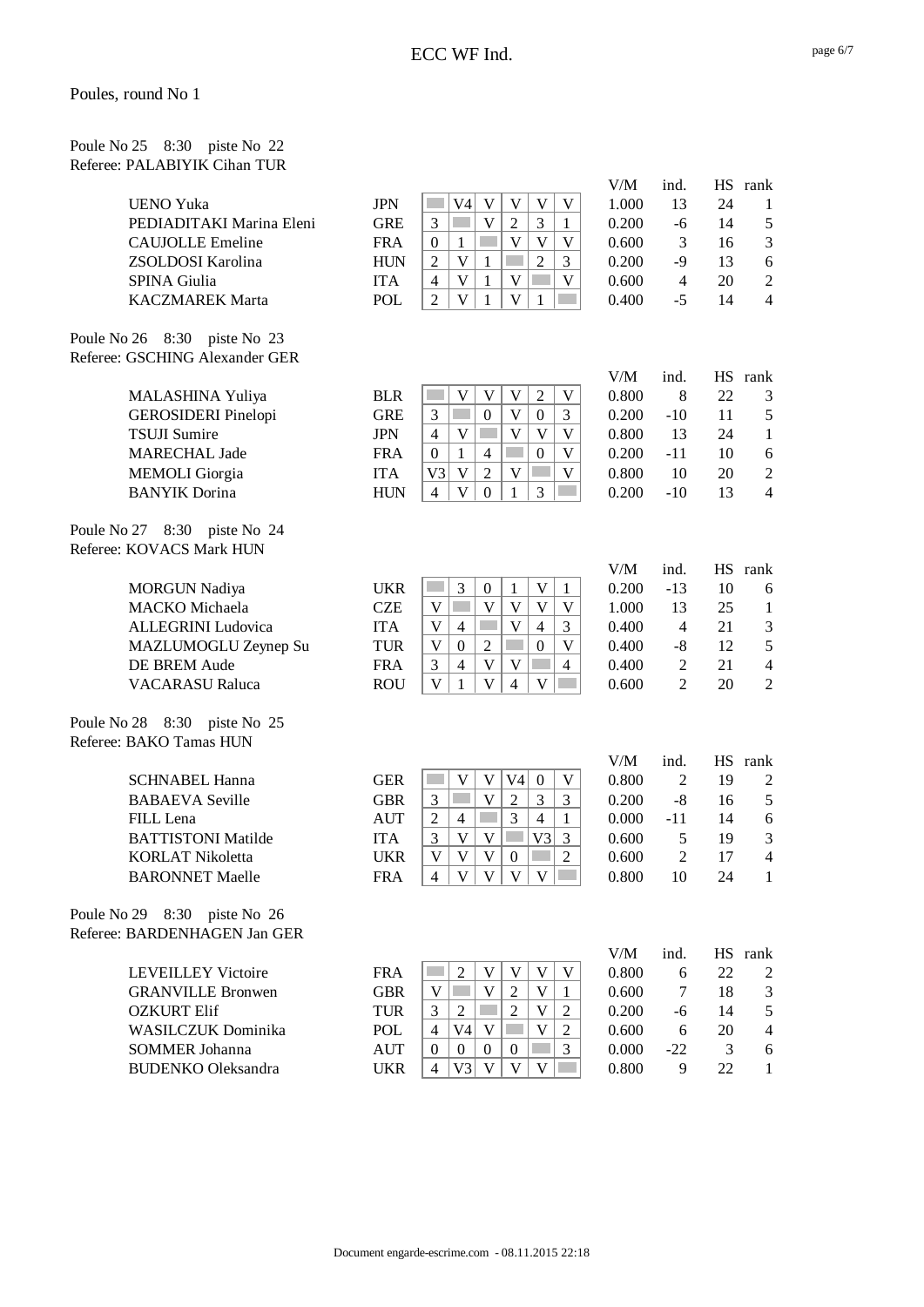| Poule No 30 8:30 piste No 27  |  |  |
|-------------------------------|--|--|
| Referee: ROZSAVARI Nandor HUN |  |  |

|             |                                         |                          |                                                                                                                                             | V/M            | ind.           |        | HS rank        |
|-------------|-----------------------------------------|--------------------------|---------------------------------------------------------------------------------------------------------------------------------------------|----------------|----------------|--------|----------------|
|             | <b>OLIVEIRA</b> Carolina                | <b>POR</b>               | $\overline{\mathsf{V}}$<br>$\overline{2}$<br>$\mathbf V$<br>$\mathbf V$<br>$\mathbf V$<br>$\mathbf{1}$                                      | 0.667          | 5              | 23     | 3              |
|             | <b>KURESOVA Tamara</b>                  | <b>CZE</b>               | <b>College</b><br>$\mathbf{1}$<br>$\mathbf{1}$<br>$\overline{2}$<br>$\boldsymbol{0}$<br>$\overline{0}$<br>$\mathbf{1}$                      | 0.000          | $-25$          | 5      | $\tau$         |
|             | WONG Maxine Jie Xin                     | <b>SIN</b>               | $\bar{V}$<br>$\overline{3}$<br>$\mathbf{V}$<br>p.<br>$\mathbf{V}$<br>$\mathbf{V}$<br>$\mathbf{V}$                                           | 0.833          | 19             | 28     | $\sqrt{2}$     |
|             | <b>JOERGENSEN Laeticia</b>              | <b>DEN</b>               | $\overline{\mathsf{V}}$<br>$\overline{\mathsf{V}}$<br>$\mathbf V$<br>p.<br>V4 V4 V4                                                         | 1.000          | 13             | 27     | $\mathbf{1}$   |
|             | ANDREYENKA Hanna                        | <b>BLR</b>               | $\overline{\mathsf{V}}$<br>$\overline{2}$<br>$\overline{2}$<br>3<br>$\overline{2}$<br>V                                                     | 0.333          | $-1$           | 19     | $\overline{4}$ |
|             | SADII Anastasiia                        | <b>UKR</b>               | $\overline{\mathsf{V}}$<br>$\overline{3}$<br>$\overline{2}$<br>$\mathbf{1}$<br>V <sub>3</sub><br>$\overline{3}$                             | 0.333          | $-4$           | 17     | 5              |
|             | <b>ROM Florentine</b>                   | <b>AUT</b>               | $\overline{3}$<br>$\overline{\mathsf{V}}$<br>$\overline{2}$<br>$\mathbf{1}$<br>$\boldsymbol{0}$<br>$\mathbf V$                              | 0.333          | $-7$           | 16     | 6              |
|             | Poule No 31 8:30 piste No 28            |                          |                                                                                                                                             |                |                |        |                |
|             | Referee: LELKES Peter SVK               |                          |                                                                                                                                             |                |                |        |                |
|             |                                         |                          |                                                                                                                                             | V/M            | ind.           |        | HS rank        |
|             | SZABELSKA Oliwia                        | POL                      | <b>T</b><br>$\mathbf V$<br>$\mathbf V$<br>$\mathbf V$<br>$\mathbf V$<br>V<br>V                                                              | 1.000          | 23             | 30     | 1              |
|             | <b>GRUM-SCHWENSEN Sol</b>               | <b>DEN</b>               | $\overline{\mathsf{V}}$<br>$\overline{\mathsf{V}}$<br>$\overline{V}$<br>$\mathcal{L}^{\mathcal{L}}$<br>$\mathbf{1}$<br>$\overline{4}$<br>3  | 0.500          | $-1$           | 23     | 5              |
|             | KOZLOVA Anastasiya                      | <b>UKR</b>               | $\overline{\mathsf{V}}$<br>$\overline{V}$<br>$\mathbf{1}$<br>$\overline{2}$<br>$\mathbf{0}$<br>$\overline{4}$                               | 0.333          | $-4$           | 17     | 6              |
|             | ZAKHARAVA Dziyana                       | <b>BLR</b>               | $\overline{3}$<br>$\mathbf V$<br>p.<br>$\overline{V}$<br>$\mathbf{V}$<br>$\overline{2}$<br>$\boldsymbol{0}$                                 | 0.500          | 3              | 20     | $\mathfrak{Z}$ |
|             | <b>BACHMANN</b> Lise                    | <b>SUI</b>               | $\overline{2}$<br>$\mathcal{L}_{\mathcal{A}}$<br>$\overline{2}$<br>$\boldsymbol{0}$<br>1<br>$\boldsymbol{0}$<br>$\mathbf{1}$                | 0.000          | $-24$          | 6      | $\overline{7}$ |
|             | <b>BLACK Mirren</b>                     | <b>GBR</b>               | V <sub>4</sub><br>$\overline{2}$<br>$\overline{V}$<br>$\overline{V}$<br>$\overline{c}$<br>$\overline{4}$<br>$\mathcal{L}^{\mathcal{L}}$     | 0.500          | $\overline{0}$ | 22     | $\overline{4}$ |
|             | <b>BORISENKO</b> Anastasia              | <b>RUS</b>               | $\overline{\mathsf{V}}$<br>$\mathbf{V}$<br>$\overline{\mathsf{V}}$<br>V<br>$\Omega$<br>$\overline{4}$                                       | 0.667          | 3              | 24     | $\overline{2}$ |
|             |                                         |                          |                                                                                                                                             |                |                |        |                |
|             | Poule No 32 8:30 piste No 29            |                          |                                                                                                                                             |                |                |        |                |
|             | Referee: VALICSEK Peter HUN             |                          |                                                                                                                                             |                |                |        |                |
|             |                                         |                          |                                                                                                                                             | V/M            | ind.           |        | HS rank        |
|             | <b>GRIMALDI</b> Lucrezia Andrea         | <b>ITA</b>               | $\bar{V}$<br>$\mathfrak{Z}$<br>$\ensuremath{\mathsf{V}}$<br>$\mathbf V$<br>$\overline{4}$<br>$\mathbf V$                                    | 0.667          | 6              | 27     | 3              |
|             | ANDREYENKA Yana                         | <b>BLR</b>               | $\overline{4}$<br> V <br>$\mathbf V$<br>3<br>$\boldsymbol{0}$<br>$\mathbf V$                                                                | 0.500          | 5              | 22     | $\overline{4}$ |
|             | SUCHOMSKA Zuzanna                       | <b>POL</b>               | $\overline{\mathbf{V}}$<br>$\mathbf V$<br>$\mathbf{V}$<br>$\mathbf V$<br>$\mathbf V$<br>V<br><b>T</b>                                       | 1.000          | 12             | 30     | $\mathbf{1}$   |
|             | DE LANGE Kayleigh                       | <b>GBR</b>               | 3<br>$\mathbf{1}$<br>$\overline{V}$<br>$\overline{V}$<br>$\overline{4}$<br>$\mathbf V$                                                      | 0.500          | 3              | 23     | 5              |
|             | <b>RAUCHFUSS Michlle</b>                | <b>GER</b>               | $\overline{3}$<br>$\mathbf V$<br>$\overline{V}$<br>$\overline{3}$<br>$\mathcal{L}_{\mathcal{A}}$<br>$\mathbf{V}$<br>$\overline{\mathsf{V}}$ | 0.667          | 13             | 26     | $\overline{2}$ |
|             | <b>TANTAST Yasmine</b>                  | <b>ALG</b>               | 3<br>$\overline{2}$<br>$\mathbf{1}$<br>$\mathbf{1}$<br>V<br>$\boldsymbol{0}$<br>m.                                                          | 0.167          | $-16$          | 12     | 6              |
|             | KOLEVA Gabriela                         | <b>BUL</b>               | 3<br>$\overline{2}$<br>$\overline{0}$<br>$\mathbf{0}$<br>1<br>1                                                                             | 0.000          | $-23$          | $\tau$ | $\overline{7}$ |
| Poule No 33 | piste No 9                              |                          |                                                                                                                                             |                |                |        |                |
|             |                                         |                          |                                                                                                                                             | V/M            | ind.           |        | HS rank        |
|             | <b>BARALDI</b> Bianca                   | <b>ITA</b>               | $\mathbf V$<br>$\mathbf V$<br>$\mathbf V$<br>3<br>$\overline{4}$<br><b>College</b>                                                          | 0.600          | 9              | 22     | $\mathfrak 2$  |
|             | FERON Johanna                           | <b>GER</b>               | $\overline{V}$<br>V <sub>3</sub><br><b>College</b><br>$\mathbf V$<br>$\mathbf V$<br>$\boldsymbol{0}$                                        | 0.800          | 10             | 18     | $\mathbf{1}$   |
|             | DYBA Jagoda                             | <b>POL</b>               | 3<br>$\overline{2}$<br>V3<br>$\mathbf{1}$<br>V4                                                                                             | 0.400          | $-7$           | 13     | 5              |
|             | <b>ERTENLI Berna</b>                    | <b>TUR</b>               | 3<br>V<br><b>Tara</b><br>$\boldsymbol{0}$<br>$\Omega$<br>1                                                                                  | 0.200          | $-14$          | 9      | 6              |
|             | KORABLINA Aleksandra<br><b>HOME Amy</b> | <b>RUS</b><br><b>GBR</b> | V <sub>4</sub><br>$\overline{2}$<br>$\mathbf V$<br>$\mathbf{0}$<br>V<br>3<br>$\overline{V}$<br>V<br>1<br>$\overline{2}$                     | 0.600<br>0.400 | 5<br>$-3$      | 16     | 3<br>4         |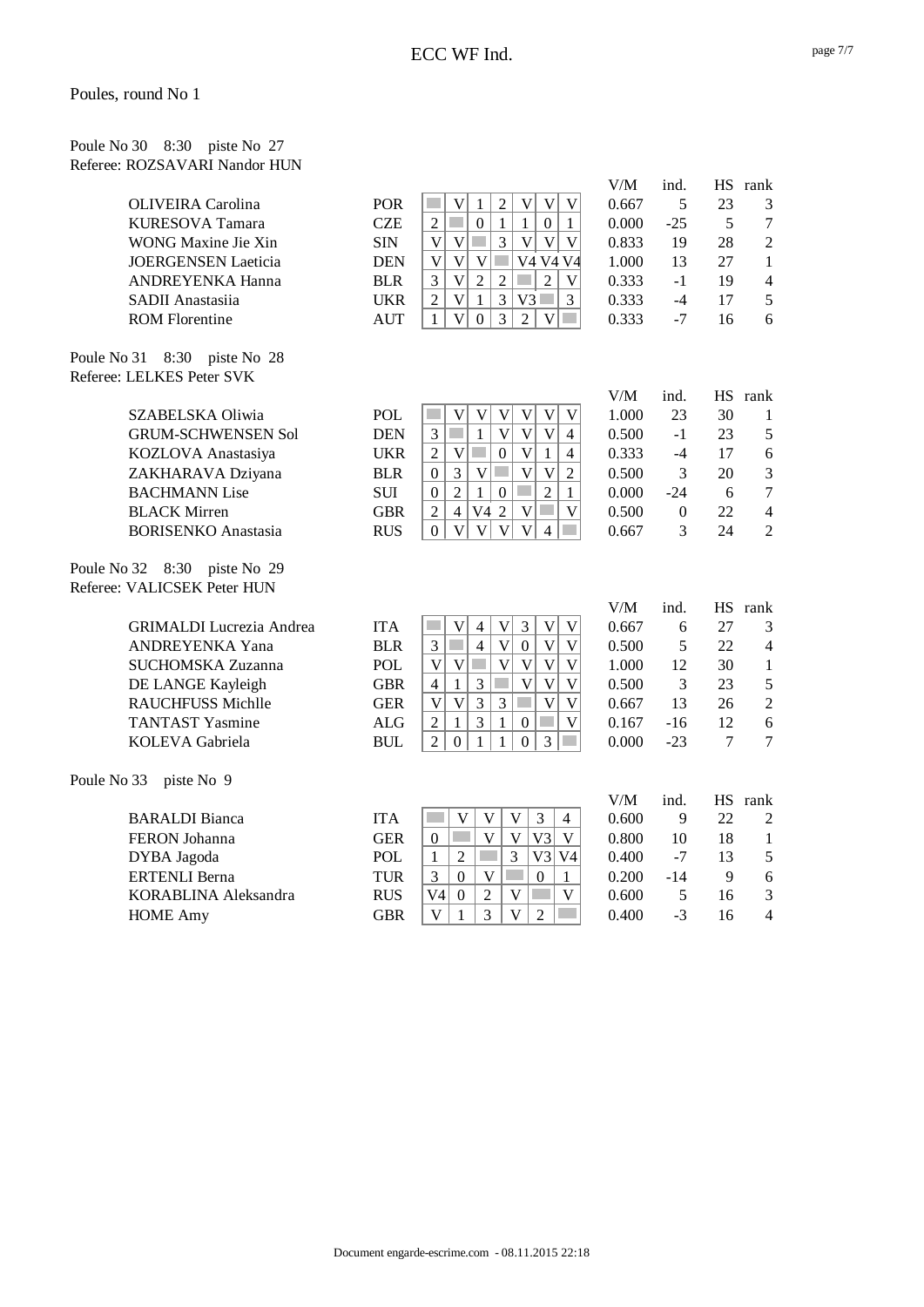| rank           | name and first name        | country    | V/M   | ind. | HS | group     |
|----------------|----------------------------|------------|-------|------|----|-----------|
| 1              | <b>TARANENKO Anna</b>      | <b>UKR</b> | 1.000 | 26   | 30 | qualifier |
| $\overline{2}$ | <b>CAMPBELL Yasmin</b>     | <b>GBR</b> | 1.000 | 23   | 30 | qualifier |
| $\overline{2}$ | <b>KUDLACEK Beatrice</b>   | <b>AUT</b> | 1.000 | 23   | 30 | qualifier |
| $\overline{2}$ | <b>SZABELSKA Oliwia</b>    | POL        | 1.000 | 23   | 30 | qualifier |
| 5              | <b>ZUIN</b> Anna           | <b>ITA</b> | 1.000 | 22   | 24 | qualifier |
| 6              | <b>HAJAS</b> Nora          | <b>HUN</b> | 1.000 | 20   | 27 | qualifier |
| 7              | <b>PAPPONE</b> Arianna     | <b>ITA</b> | 1.000 | 19   | 30 | qualifier |
| 8              | REBCHUNOVSKA Oleksandra    | <b>UKR</b> | 1.000 | 18   | 30 | qualifier |
| 8              | <b>TOSA Yukino</b>         | <b>JPN</b> | 1.000 | 18   | 30 | qualifier |
| 8              | <b>WERNER Sophia</b>       | <b>GER</b> | 1.000 | 18   | 30 | qualifier |
| 11             | FAVARETTO Martina          | <b>ITA</b> | 1.000 | 18   | 25 | qualifier |
| 12             | <b>CHAULLET Mathilde</b>   | <b>FRA</b> | 1.000 | 17   | 30 | qualifier |
| 12             | ROSSI Camilla              | <b>ITA</b> | 1.000 | 17   | 30 | qualifier |
| 14             | PEZZANO Camilla            | <b>ITA</b> | 1.000 | 15   | 30 | qualifier |
| 15             | <b>COLOMBO</b> Elisa       | <b>ITA</b> | 1.000 | 15   | 29 | qualifier |
| 16             | <b>JOERGENSEN Laeticia</b> | <b>DEN</b> | 1.000 | 13   | 27 | qualifier |
| 17             | <b>MACKO</b> Michaela      | <b>CZE</b> | 1.000 | 13   | 25 | qualifier |
| 18             | <b>UENO Yuka</b>           | <b>JPN</b> | 1.000 | 13   | 24 | qualifier |
| 19             | SUCHOMSKA Zuzanna          | <b>POL</b> | 1.000 | 12   | 30 | qualifier |
| 20             | <b>RICCI</b> Marta         | <b>ITA</b> | 1.000 | 10   | 15 | qualifier |
| 21             | <b>CANDIANI</b> Vittoria   | <b>ITA</b> | 0.833 | 20   | 28 | qualifier |
| 22             | <b>FONTAYNE Emma</b>       | <b>FRA</b> | 0.833 | 19   | 29 | qualifier |
| 23             | WONG Maxine Jie Xin        | <b>SIN</b> | 0.833 | 19   | 28 | qualifier |
| 24             | <b>AZUMA</b> Sera          | <b>JPN</b> | 0.833 | 19   | 26 | qualifier |
| 25             | <b>THEPAUT Venissia</b>    | <b>FRA</b> | 0.833 | 18   | 26 | qualifier |
| 26             | <b>GAMBINO</b> Flaminia    | <b>ITA</b> | 0.833 | 17   | 29 | qualifier |
| 26             | <b>GILL Isabella</b>       | <b>GBR</b> | 0.833 | 17   | 29 | qualifier |
| 28             | <b>RECHER Alice</b>        | <b>FRA</b> | 0.833 | 16   | 27 | qualifier |
| 29             | <b>BADUEL Juliette</b>     | <b>FRA</b> | 0.833 | 15   | 29 | qualifier |
| 30             | <b>PUGLIA</b> Serena       | <b>ITA</b> | 0.833 | 14   | 28 | qualifier |
| 31             | PIJACZYNSKA Kinga          | <b>POL</b> | 0.833 | 13   | 25 | qualifier |
| 32             | SOLODKIHA Jekaterina       | LAT        | 0.833 | 12   | 27 | qualifier |
| 33             | <b>BREDY</b> Perrine       | <b>FRA</b> | 0.833 | 12   | 26 | qualifier |
| 33             | <b>PUCCINI Virginia</b>    | <b>ITA</b> | 0.833 | 12   | 26 | qualifier |
| 35             | <b>UELTGESFORTH Pia</b>    | <b>GER</b> | 0.833 | 12   | 25 | qualifier |
| 36             | <b>KROHMER Alice</b>       | <b>GER</b> | 0.833 | 11   | 26 | qualifier |
| 37             | <b>SAVEANU</b> Anca        | <b>ROU</b> | 0.833 | 9    | 28 | qualifier |
| 37             | <b>WATSON Alicia</b>       | <b>FRA</b> | 0.833 | 9    | 28 | qualifier |
| 39             | NAGY Anasztazia            | <b>HUN</b> | 0.833 | 8    | 27 | qualifier |
| 40             | <b>BIEDERMANN Juliane</b>  | <b>GER</b> | 0.833 | 8    | 26 | qualifier |
| 41             | VISSOTCKY Clemence         | <b>FRA</b> | 0.833 | 6    | 25 | qualifier |
| 42             | <b>TSUJI Sumire</b>        | <b>JPN</b> | 0.800 | 13   | 24 | qualifier |
| 43             | <b>LACHERAY</b> Eva        | <b>FRA</b> | 0.800 | 12   | 23 | qualifier |
| 43             | <b>SCHMITZ Karoline</b>    | <b>GER</b> | 0.800 | 12   | 23 | qualifier |
| 45             | TEMPESTA Cecilia Maria     | <b>ITA</b> | 0.800 | 12   | 22 | qualifier |
| 46             | <b>BARONNET Maelle</b>     | <b>FRA</b> | 0.800 | 10   | 24 | qualifier |
| 47             | <b>MEMOLI</b> Giorgia      | <b>ITA</b> | 0.800 | 10   | 20 | qualifier |
| 48             | FERON Johanna              | <b>GER</b> | 0.800 | 10   | 18 | qualifier |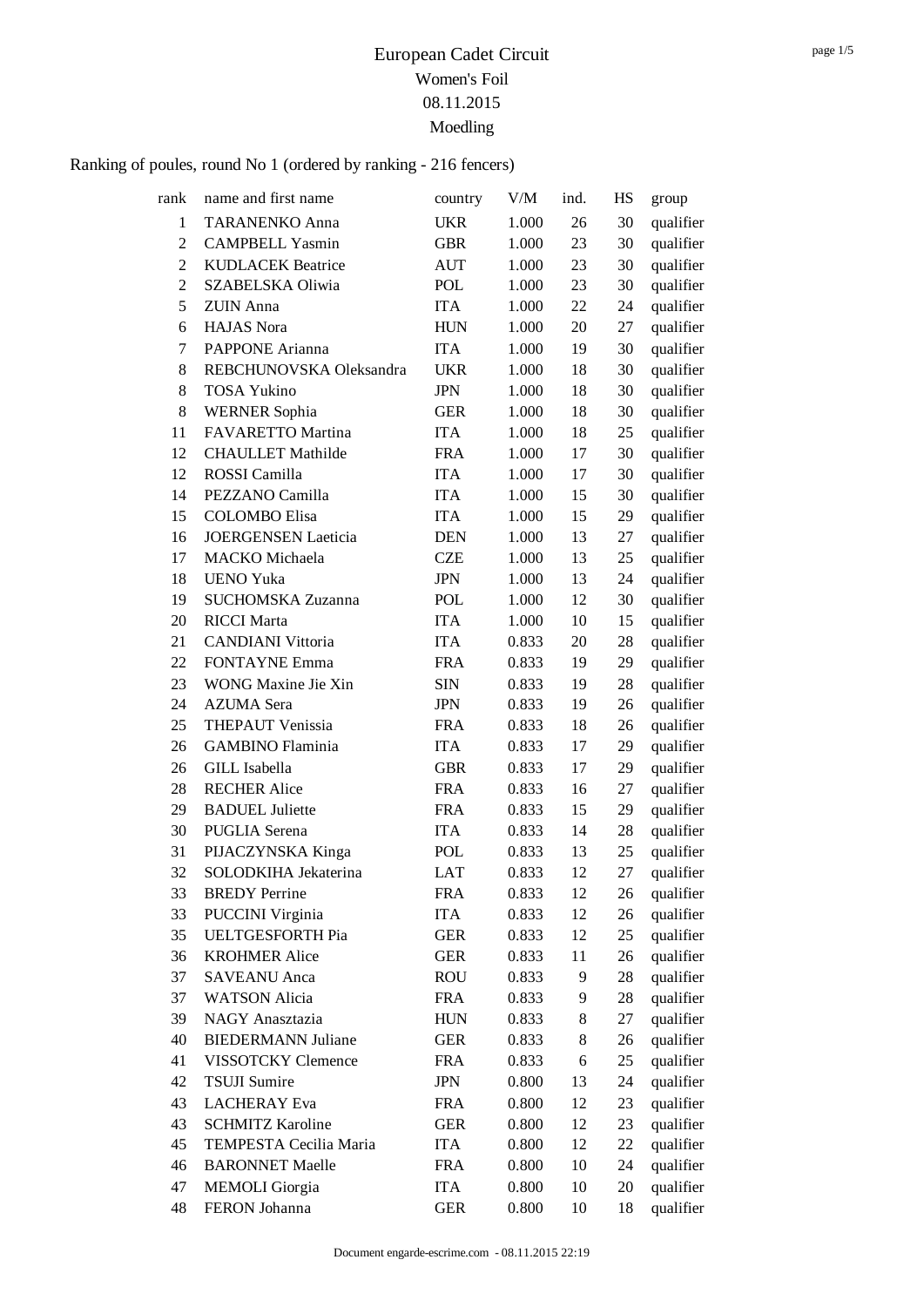| rank | name and first name             | country    | V/M   | ind.             | HS | group     |
|------|---------------------------------|------------|-------|------------------|----|-----------|
| 49   | <b>WATSON Solene</b>            | <b>FRA</b> | 0.800 | 9                | 23 | qualifier |
| 50   | <b>BUDENKO</b> Oleksandra       | <b>UKR</b> | 0.800 | 9                | 22 | qualifier |
| 51   | MALASHINA Yuliya                | <b>BLR</b> | 0.800 | 8                | 22 | qualifier |
| 52   | <b>FRANCON Anais</b>            | <b>FRA</b> | 0.800 | 8                | 20 | qualifier |
| 53   | <b>LEVEILLEY Victoire</b>       | <b>FRA</b> | 0.800 | 6                | 22 | qualifier |
| 54   | <b>SCHNABEL Hanna</b>           | <b>GER</b> | 0.800 | $\overline{2}$   | 19 | qualifier |
| 55   | <b>DRAGHICI Raluca</b>          | <b>ROU</b> | 0.750 | 10               | 19 | qualifier |
| 56   | SEDLAKOVA Isabela               | <b>CZE</b> | 0.750 | 5                | 17 | qualifier |
| 57   | <b>RAUCHFUSS Michlle</b>        | <b>GER</b> | 0.667 | 13               | 26 | qualifier |
| 58   | <b>SZANTAY Anna</b>             | <b>HUN</b> | 0.667 | 12               | 26 | qualifier |
| 58   | <b>TEXIER Margaux</b>           | <b>FRA</b> | 0.667 | 12               | 26 | qualifier |
| 60   | <b>VOESTE Mara Sofie</b>        | <b>GER</b> | 0.667 | 10               | 25 | qualifier |
| 61   | <b>KALOCSAI</b> Virag           | <b>HUN</b> | 0.667 | 10               | 23 | qualifier |
| 62   | <b>TOMKA</b> Ivett              | <b>HUN</b> | 0.667 | 9                | 26 | qualifier |
| 63   | <b>OKUMUS Busra</b>             | <b>TUR</b> | 0.667 | 8                | 27 | qualifier |
| 64   | <b>CAMPBELL Alice</b>           | <b>GBR</b> | 0.667 | 7                | 25 | qualifier |
| 65   | <b>GRIMALDI</b> Lucrezia Andrea | <b>ITA</b> | 0.667 | 6                | 27 | qualifier |
| 66   | <b>WEINER Kari</b>              | <b>GER</b> | 0.667 | 6                | 26 | qualifier |
| 67   | LEVINA Liubou                   | <b>BLR</b> | 0.667 | 6                | 25 | qualifier |
| 67   | POLTZ Anna                      | <b>HUN</b> | 0.667 | 6                | 25 | qualifier |
| 69   | <b>CSIPAN Reka</b>              | <b>HUN</b> | 0.667 | 6                | 24 | qualifier |
| 70   | DHUIQUE-HEIN Aliya              | <b>USA</b> | 0.667 | 5                | 26 | qualifier |
| 71   | <b>OLIVEIRA</b> Carolina        | <b>POR</b> | 0.667 | 5                | 23 | qualifier |
| 72   | <b>TOMCZAK</b> Renata           | POL        | 0.667 | $\overline{4}$   | 23 | qualifier |
| 73   | <b>KIRSCH</b> Anne              | <b>GER</b> | 0.667 | 4                | 11 | qualifier |
| 74   | NAGYOVA Kitti                   | <b>SVK</b> | 0.667 | 3                | 25 | qualifier |
| 75   | <b>BORISENKO</b> Anastasia      | <b>RUS</b> | 0.667 | 3                | 24 | qualifier |
| 76   | PASCHE Alyssa                   | SUI        | 0.667 | $\boldsymbol{0}$ | 24 | qualifier |
| 77   | <b>BARALDI</b> Bianca           | <b>ITA</b> | 0.600 | 9                | 22 | qualifier |
| 78   | <b>GRANVILLE Bronwen</b>        | <b>GBR</b> | 0.600 | 7                | 18 | qualifier |
| 79   | <b>WASILCZUK Dominika</b>       | POL        | 0.600 | 6                | 20 | qualifier |
| 80   | <b>KRALIKOVA Viktoria</b>       | <b>SVK</b> | 0.600 | 6                | 19 | qualifier |
| 81   | <b>BATTISTONI Matilde</b>       | <b>ITA</b> | 0.600 | 5                | 19 | qualifier |
| 81   | <b>PATEL Serena</b>             | <b>GBR</b> | 0.600 | 5                | 19 | qualifier |
| 83   | KORABLINA Aleksandra            | <b>RUS</b> | 0.600 | 5                | 16 | qualifier |
| 84   | SPINA Giulia                    | <b>ITA</b> | 0.600 | $\overline{4}$   | 20 | qualifier |
| 85   | <b>CAUJOLLE Emeline</b>         | <b>FRA</b> | 0.600 | 3                | 16 | qualifier |
| 86   | <b>VACARASU Raluca</b>          | <b>ROU</b> | 0.600 | $\overline{2}$   | 20 | qualifier |
| 87   | <b>KRYVONOS Mariya</b>          | <b>UKR</b> | 0.600 | $\overline{2}$   | 19 | qualifier |
| 88   | <b>KORLAT Nikoletta</b>         | <b>UKR</b> | 0.600 | $\mathfrak{2}$   | 17 | qualifier |
| 89   | <b>STEPHAN Mona</b>             | <b>GER</b> | 0.600 | $-2$             | 16 | qualifier |
| 90   | NECZYNSKA Adrianna              | POL        | 0.600 | $-3$             | 17 | qualifier |
| 91   | COZII Alexandra                 | <b>MDA</b> | 0.600 | $-3$             | 15 | qualifier |
| 92   | <b>GHEORGHE Andreea</b>         | <b>ROU</b> | 0.500 | 8                | 25 | qualifier |
| 93   | <b>MARAZZINI</b> Giorgia        | <b>ITA</b> | 0.500 | 6                | 25 | qualifier |
| 94   | <b>GULEN</b> Fatmanur           | <b>TUR</b> | 0.500 | 5                | 25 | qualifier |
| 95   | ANDREYENKA Yana                 | <b>BLR</b> | 0.500 | 5                | 22 | qualifier |
| 96   | <b>CANDESCU Rebeca</b>          | <b>ROU</b> | 0.500 | $\overline{4}$   | 24 | qualifier |
| 96   | HABASHITA Kanna                 | JPN        | 0.500 | $\overline{4}$   | 24 | qualifier |
| 98   | <b>TOVTYN</b> Daniyela          | <b>UKR</b> | 0.500 | $\overline{4}$   | 23 | qualifier |
| 99   | <b>OGAR</b> Marina              | <b>RUS</b> | 0.500 | 3                | 24 | qualifier |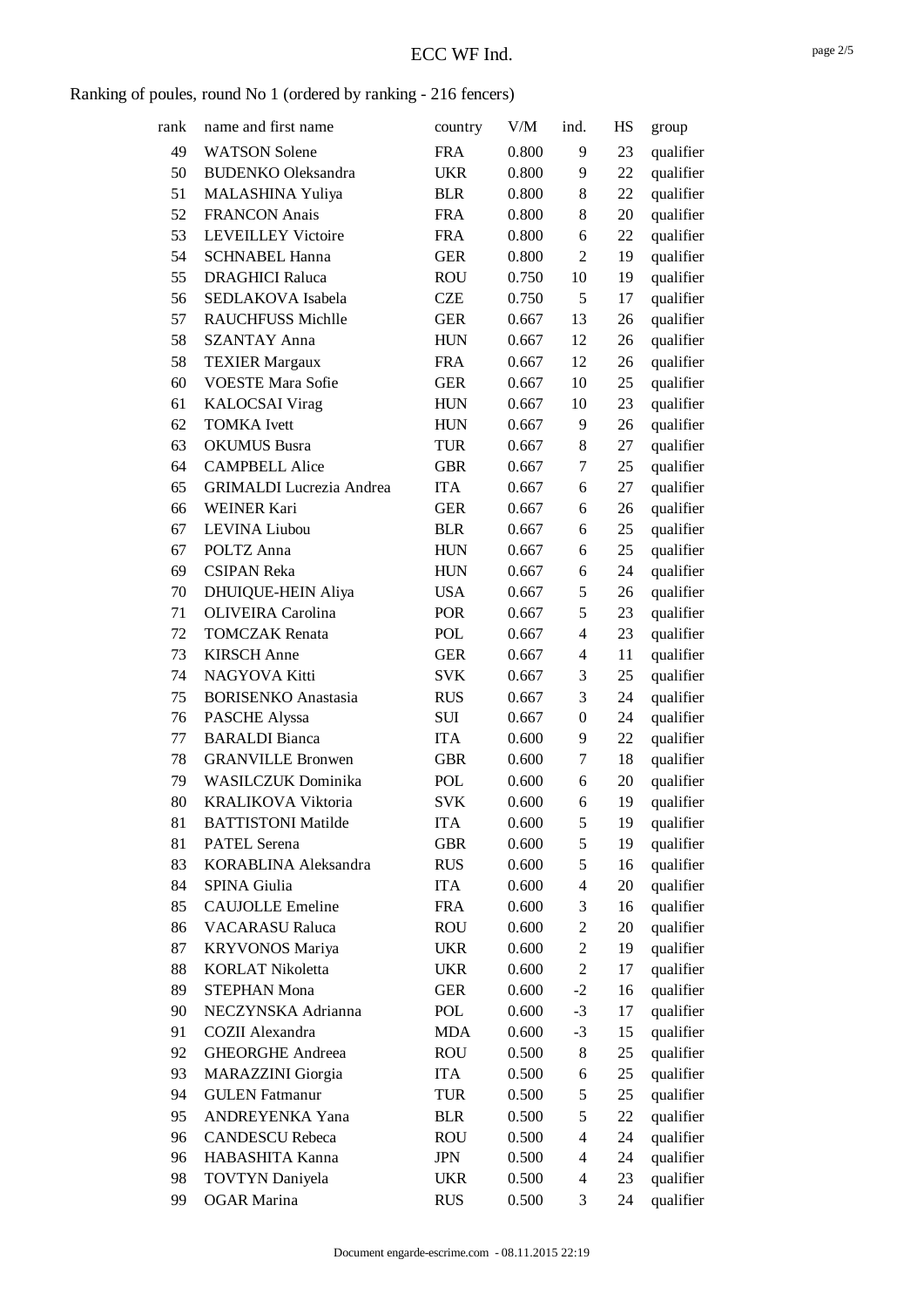### Ranking of poules, round No 1 (ordered by ranking - 216 fencers)

| rank | name and first name       | country    | V/M   | ind.             | HS | group     |
|------|---------------------------|------------|-------|------------------|----|-----------|
| 100  | DE LANGE Kayleigh         | <b>GBR</b> | 0.500 | 3                | 23 | qualifier |
| 101  | ZAKHARAVA Dziyana         | <b>BLR</b> | 0.500 | 3                | 20 | qualifier |
| 102  | FOURNIGUET Josephine      | <b>FRA</b> | 0.500 | 3                | 19 | qualifier |
| 103  | FUKUTSUKA Tokiho          | <b>JPN</b> | 0.500 | $\overline{2}$   | 21 | qualifier |
| 103  | <b>JADERLING Miranda</b>  | <b>SWE</b> | 0.500 | $\overline{2}$   | 21 | qualifier |
| 105  | <b>CARRER Benedetta</b>   | <b>ITA</b> | 0.500 | $\mathbf{1}$     | 24 | qualifier |
| 106  | <b>KARNATH Nathalie</b>   | <b>GER</b> | 0.500 | $\mathbf{1}$     | 23 | qualifier |
| 107  | JEGLINSKA Aleksandra      | <b>POL</b> | 0.500 | $\mathbf{1}$     | 22 | qualifier |
| 108  | <b>GUBA Bibor</b>         | <b>HUN</b> | 0.500 | $\mathbf{1}$     | 17 | qualifier |
| 109  | <b>CERES</b> Anastasia    | <b>MDA</b> | 0.500 | $\boldsymbol{0}$ | 23 | qualifier |
| 110  | <b>BLACK Mirren</b>       | <b>GBR</b> | 0.500 | $\mathbf{0}$     | 22 | qualifier |
| 111  | <b>CAFFIER Melanie</b>    | <b>FRA</b> | 0.500 | $\boldsymbol{0}$ | 19 | qualifier |
| 112  | HANZL Lilla Zsofia        | <b>HUN</b> | 0.500 | $\mathbf{0}$     | 18 | qualifier |
| 112  | LAZAREVA-SKRANZHEVSKA     | <b>BLR</b> | 0.500 | $\boldsymbol{0}$ | 18 | qualifier |
| 114  | <b>GRUM-SCHWENSEN Sol</b> | <b>DEN</b> | 0.500 | $-1$             | 23 | qualifier |
| 115  | <b>JANSEN</b> Greta       | <b>GER</b> | 0.500 | $-1$             | 22 | qualifier |
| 116  | <b>VOELKER Johanna</b>    | <b>GER</b> | 0.500 | $-1$             | 20 | qualifier |
| 117  | <b>HUGHES Phoebe</b>      | <b>GBR</b> | 0.500 | $-1$             | 18 | qualifier |
| 118  | <b>THUERMER Caecilia</b>  | <b>GER</b> | 0.500 | $-1$             | 17 | qualifier |
| 119  | <b>KELEMEN Roza</b>       | <b>HUN</b> | 0.500 | $-1$             | 15 | qualifier |
| 120  | <b>ZOONS</b> Myrthe       | <b>NED</b> | 0.500 | $-3$             | 23 | qualifier |
| 121  | APIDOPOULOU Antonia       | <b>GRE</b> | 0.500 | $-3$             | 21 | qualifier |
| 122  | <b>UDVARDY</b> Jazmin     | <b>SVK</b> | 0.500 | $-3$             | 13 | qualifier |
| 123  | <b>MARGETICH Iris</b>     | <b>AUT</b> | 0.500 | $-4$             | 20 | qualifier |
| 123  | MOMONOVA Sofiia           | <b>UKR</b> | 0.500 | $-4$             | 20 | qualifier |
| 125  | <b>SIKE Nora</b>          | <b>HUN</b> | 0.500 | $-4$             | 19 | qualifier |
| 126  | <b>BODA</b> Barbara       | <b>SVK</b> | 0.500 | $-4$             | 18 | qualifier |
| 126  | <b>OLEWSKI</b> Sophie     | <b>GER</b> | 0.500 | -4               | 18 | qualifier |
| 128  | NEMCOVA Stepanka          | <b>CZE</b> | 0.500 | $-4$             | 17 | qualifier |
| 129  | SADOWSKA Maria            | POL        | 0.500 | $-4$             | 16 | qualifier |
| 130  | ALIOGLU Nazli Ceren       | <b>TUR</b> | 0.500 | $-6$             | 20 | qualifier |
| 131  | <b>ALLEGRINI Ludovica</b> | <b>ITA</b> | 0.400 | $\overline{4}$   | 21 | qualifier |
| 132  | DE BREM Aude              | <b>FRA</b> | 0.400 | $\overline{c}$   | 21 | qualifier |
| 133  | KRALIKOVA Veronika        | <b>SVK</b> | 0.400 | $-2$             | 18 | qualifier |
| 134  | <b>KANO</b> Arisa         | <b>JPN</b> | 0.400 | $-2$             | 17 | qualifier |
| 135  | <b>HOME Amy</b>           | <b>GBR</b> | 0.400 | $-3$             | 16 | qualifier |
| 136  | <b>KACZMAREK Marta</b>    | POL        | 0.400 | $-5$             | 14 | qualifier |
| 136  | LEVI Lea                  | TUR        | 0.400 | $-5$             | 14 | qualifier |
| 138  | DYBA Jagoda               | POL        | 0.400 | $-7$             | 13 | qualifier |
| 139  | MAZLUMOGLU Zeynep Su      | <b>TUR</b> | 0.400 | $-8$             | 12 | qualifier |
| 140  | <b>MARONET</b> Andrea     | <b>BEL</b> | 0.333 | $\mathbf{1}$     | 23 | qualifier |
| 141  | ANDREYENKA Hanna          | <b>BLR</b> | 0.333 | $-1$             | 19 | qualifier |
| 141  | <b>BARRETT Sarah</b>      | <b>GBR</b> | 0.333 | $-1$             | 19 | qualifier |
| 143  | <b>FEKETE Hanga</b>       | <b>HUN</b> | 0.333 | $-3$             | 20 | qualifier |
| 144  | <b>MALICKOVA Eliska</b>   | CZE        | 0.333 | $-3$             | 18 | qualifier |
| 145  | <b>TOSON Caroline</b>     | <b>FRA</b> | 0.333 | $-3$             | 7  | qualifier |
| 146  | <b>FAIRMAN</b> Charlotte  | <b>GBR</b> | 0.333 | $-4$             | 22 | qualifier |
| 146  | <b>KIRSTEN</b> Ines       | <b>AUT</b> | 0.333 | $-4$             | 22 | qualifier |
| 148  | KOZLOVA Anastasiya        | <b>UKR</b> | 0.333 | $-4$             | 17 | qualifier |
| 148  | SADII Anastasiia          | <b>UKR</b> | 0.333 | $-4$             | 17 | qualifier |
| 150  | <b>TEMIZU Rina</b>        | <b>JPN</b> | 0.333 | $-5$             | 22 | qualifier |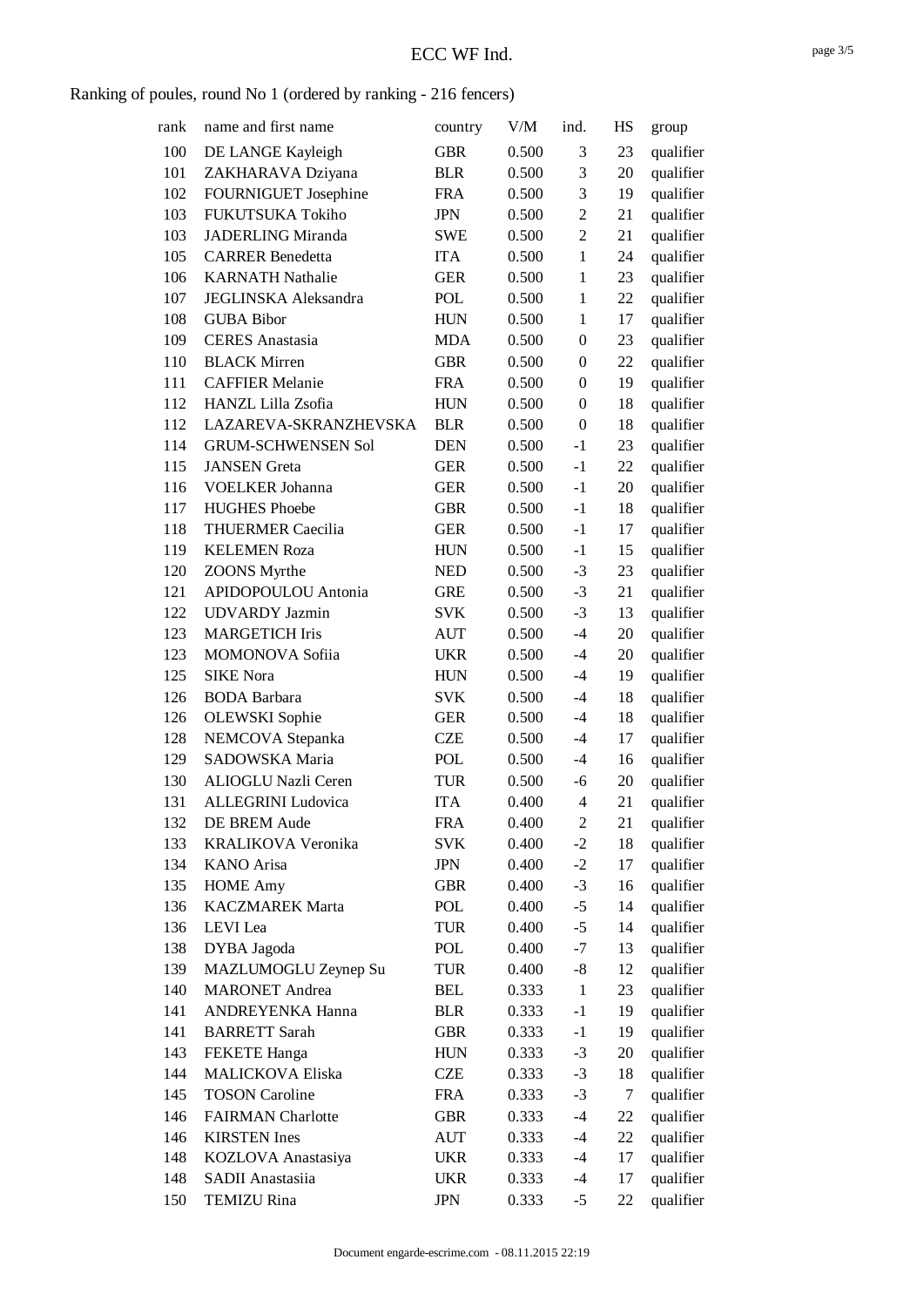### Ranking of poules, round No 1 (ordered by ranking - 216 fencers)

| rank | name and first name        | country    | V/M   | ind.  | HS                       | group      |
|------|----------------------------|------------|-------|-------|--------------------------|------------|
| 151  | <b>IVANOVA</b> Daniella    | LAT        | 0.333 | $-5$  | 18                       | qualifier  |
| 152  | <b>SHAW Rachel</b>         | <b>GBR</b> | 0.333 | $-6$  | 17                       | qualifier  |
| 153  | <b>SAKAI Mako</b>          | <b>JPN</b> | 0.333 | $-7$  | 18                       | qualifier  |
| 154  | <b>ROM Florentine</b>      | <b>AUT</b> | 0.333 | $-7$  | 16                       | qualifier  |
| 155  | <b>ERHARDT</b> Maike       | <b>GER</b> | 0.333 | $-8$  | 16                       | qualifier  |
| 156  | NIECIECKA Aleksandra       | POL        | 0.333 | $-10$ | 17                       | qualifier  |
| 157  | <b>NEMETH</b> Luca         | <b>HUN</b> | 0.333 | $-12$ | 14                       | qualifier  |
| 158  | KARAYAZI Leyla Suzan       | <b>TUR</b> | 0.333 | $-13$ | 11                       | qualifier  |
| 159  | REISE Maria-Laura          | <b>BEL</b> | 0.200 | $-4$  | 18                       | qualifier  |
| 160  | DE HAUWER Claire           | <b>BEL</b> | 0.200 | $-5$  | 17                       | qualifier  |
| 161  | <b>OZKURT Elif</b>         | <b>TUR</b> | 0.200 | $-6$  | 14                       | qualifier  |
| 161  | PEDIADITAKI Marina Eleni   | <b>GRE</b> | 0.200 | $-6$  | 14                       | qualifier  |
| 163  | <b>MARKANTONAKI Maria</b>  | <b>GRE</b> | 0.200 | $-7$  | 15                       | qualifier  |
| 164  | <b>BABAEVA</b> Seville     | <b>GBR</b> | 0.200 | $-8$  | 16                       | qualifier  |
| 165  | ZSOLDOSI Karolina          | <b>HUN</b> | 0.200 | $-9$  | 13                       | qualifier  |
| 166  | <b>BANYIK</b> Dorina       | <b>HUN</b> | 0.200 | $-10$ | 13                       | qualifier  |
| 166  | <b>DRYBOOMS</b> Manon      | <b>BEL</b> | 0.200 | $-10$ | 13                       | qualifier  |
| 168  | <b>BROWN</b> Madeleine     | <b>GBR</b> | 0.200 | $-10$ | 12                       | qualifier  |
| 169  | <b>GEROSIDERI</b> Pinelopi | <b>GRE</b> | 0.200 | $-10$ | 11                       | qualifier  |
| 170  | <b>MARECHAL Jade</b>       | <b>FRA</b> | 0.200 | $-11$ | 10                       | qualifier  |
| 171  | SELIVONIK Khrystsina       | <b>BLR</b> | 0.200 | $-12$ | 8                        | qualifier  |
| 172  | <b>MORGUN Nadiya</b>       | <b>UKR</b> | 0.200 | $-13$ | 10                       | qualifier  |
| 173  | <b>ERTENLI Berna</b>       | <b>TUR</b> | 0.200 | $-14$ | 9                        | qualifier  |
| 174  | <b>BUDAY</b> Boglarka      | <b>SVK</b> | 0.167 | $-4$  | 19                       | qualifier  |
|      |                            |            |       |       |                          |            |
| 175  | <b>MEULENAAR Veerle</b>    | <b>NED</b> | 0.167 | $-7$  | 19                       | qualifier  |
| 176  | <b>CURWEN Becci</b>        | <b>GBR</b> | 0.167 | $-7$  | 18                       | eliminated |
| 176  | FIRAT Mehlika              | <b>TUR</b> | 0.167 | $-7$  | 18                       | eliminated |
| 178  | <b>BOEGLE Vivien</b>       | <b>AUT</b> | 0.167 | $-8$  | 20                       | eliminated |
| 179  | <b>SIRBU Teodora</b>       | <b>ROU</b> | 0.167 | $-10$ | 17                       | eliminated |
| 180  | CSEFALVAYOVA Karolina      | <b>SVK</b> | 0.167 | $-10$ | 16                       | eliminated |
| 180  | SHIGIHARA Annalena         | <b>GER</b> | 0.167 | $-10$ | 16                       | eliminated |
| 182  | HAVLICKOVA Anna            | <b>CZE</b> | 0.167 | -11   | 16                       | eliminated |
| 183  | STILIYANOVA Teya           | <b>BUL</b> | 0.167 | $-11$ | 15                       | eliminated |
| 184  | <b>MEBARKI</b> Meriem      | ALG        | 0.167 | $-12$ | 15                       | eliminated |
| 185  | <b>BARTALOVA Vivien</b>    | <b>SVK</b> | 0.167 | $-13$ | 12                       | eliminated |
| 186  | <b>ENGELKE</b> Isabelle    | <b>SWE</b> | 0.167 | $-14$ | 14                       | eliminated |
| 186  | KOLIBABKA Julia            | POL        | 0.167 | $-14$ | 14                       | eliminated |
| 188  | MIHALEVA Viktoriya         | <b>BUL</b> | 0.167 | $-14$ | 13                       | eliminated |
| 189  | MAZIC-HUBER Samia          | <b>AUT</b> | 0.167 | $-16$ | 12                       | eliminated |
| 189  | <b>TANTAST Yasmine</b>     | ALG        | 0.167 | $-16$ | 12                       | eliminated |
| 191  | PODSTATZKY Oktavia         | AUT        | 0.167 | $-16$ | 10                       | eliminated |
| 192  | MICOVIC Nina               | SRB        | 0.167 | $-17$ | 10                       | eliminated |
| 193  | <b>KUPFER</b> Ina          | <b>AUT</b> | 0.167 | $-18$ | 11                       | eliminated |
| 194  | PANDOVA Dobromira          | <b>BUL</b> | 0.167 | $-18$ | 10                       | eliminated |
| 195  | <b>VLCKOVA Lucie</b>       | <b>CZE</b> | 0.167 | $-21$ | 7                        | eliminated |
| 196  | TALAY Oya                  | TUR        | 0.167 | $-23$ | 6                        | eliminated |
| 197  | FILL Lena                  | <b>AUT</b> | 0.000 | $-11$ | 14                       | eliminated |
| 198  | KUDRNOVSKY Cleo            | AUT        | 0.000 | $-11$ | 9                        | eliminated |
| 199  | HORVATH Lilla              | <b>HUN</b> | 0.000 | $-11$ | $\overline{\mathcal{A}}$ | eliminated |
| 200  | <b>ORTLER Vanessa</b>      | <b>AUT</b> | 0.000 | $-14$ | 15                       | eliminated |
| 201  | <b>TOTH</b> Szonja         | <b>HUN</b> | 0.000 | -16   | 13                       | eliminated |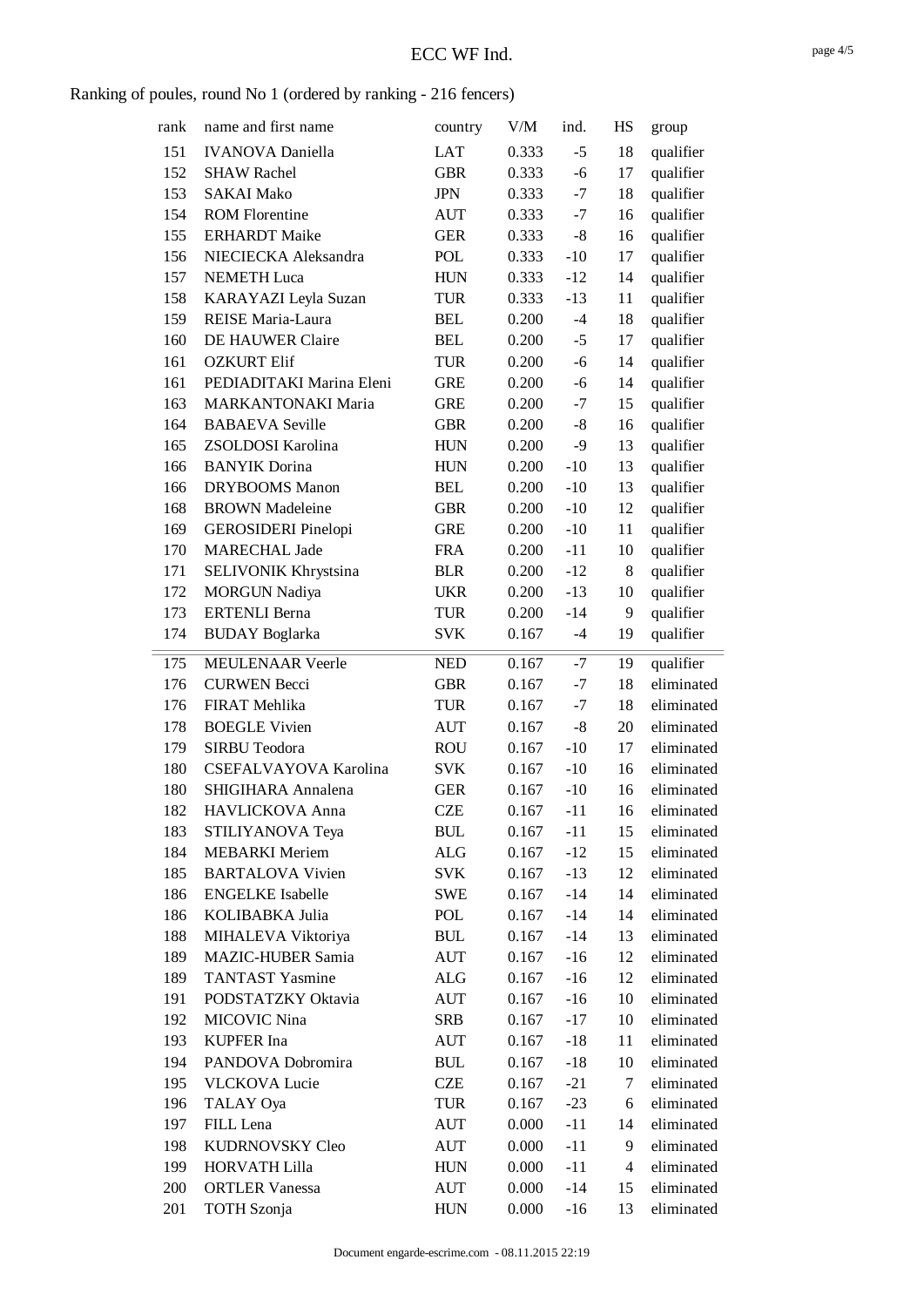### Ranking of poules, round No 1 (ordered by ranking - 216 fencers)

| rank | name and first name      | country    | V/M   | ind.  | HS | group      |
|------|--------------------------|------------|-------|-------|----|------------|
| 202  | GEORGOPOULOU Ekavi       | <b>GRE</b> | 0.000 | $-18$ | 12 | eliminated |
| 203  | KOSTOPOULOU Flora        | <b>GRE</b> | 0.000 | -18   | 7  | eliminated |
| 204  | PRUSOVA Kristyna         | CZE        | 0.000 | -19   | 11 | eliminated |
| 205  | <b>GYORGY Eszter</b>     | <b>SVK</b> | 0.000 | $-21$ | 9  | eliminated |
| 206  | <b>SOMMER Johanna</b>    | AUT        | 0.000 | $-22$ | 3  | eliminated |
| 207  | KOLEVA Gabriela          | BUL        | 0.000 | $-23$ | 7  | eliminated |
| 208  | DIMITRIADOU Monika       | <b>GRE</b> | 0.000 | $-23$ | 2  | eliminated |
| 209  | <b>BACHMANN</b> Lise     | SUI        | 0.000 | -24   | 6  | eliminated |
| 209  | <b>BURGET Theresa</b>    | AUT        | 0.000 | -24   | 6  | eliminated |
| 209  | <b>TEMEL Kubra</b>       | TUR        | 0.000 | $-24$ | 6  | eliminated |
| 212  | <b>ERIKSSON Mimi-Lee</b> | <b>SWE</b> | 0.000 | $-25$ | 5  | eliminated |
| 212  | <b>ISMEN</b> Imre        | TUR        | 0.000 | $-25$ | 5  | eliminated |
| 212  | KURESOVA Tamara          | CZE        | 0.000 | $-25$ | 5  | eliminated |
| 215  | <b>MENTESOGLU Defne</b>  | TUR        | 0.000 | -27   | 3  | eliminated |
| 215  | NIKOLAIDOU Aggeliki      | <b>GRE</b> | 0.000 | -27   | 3  | eliminated |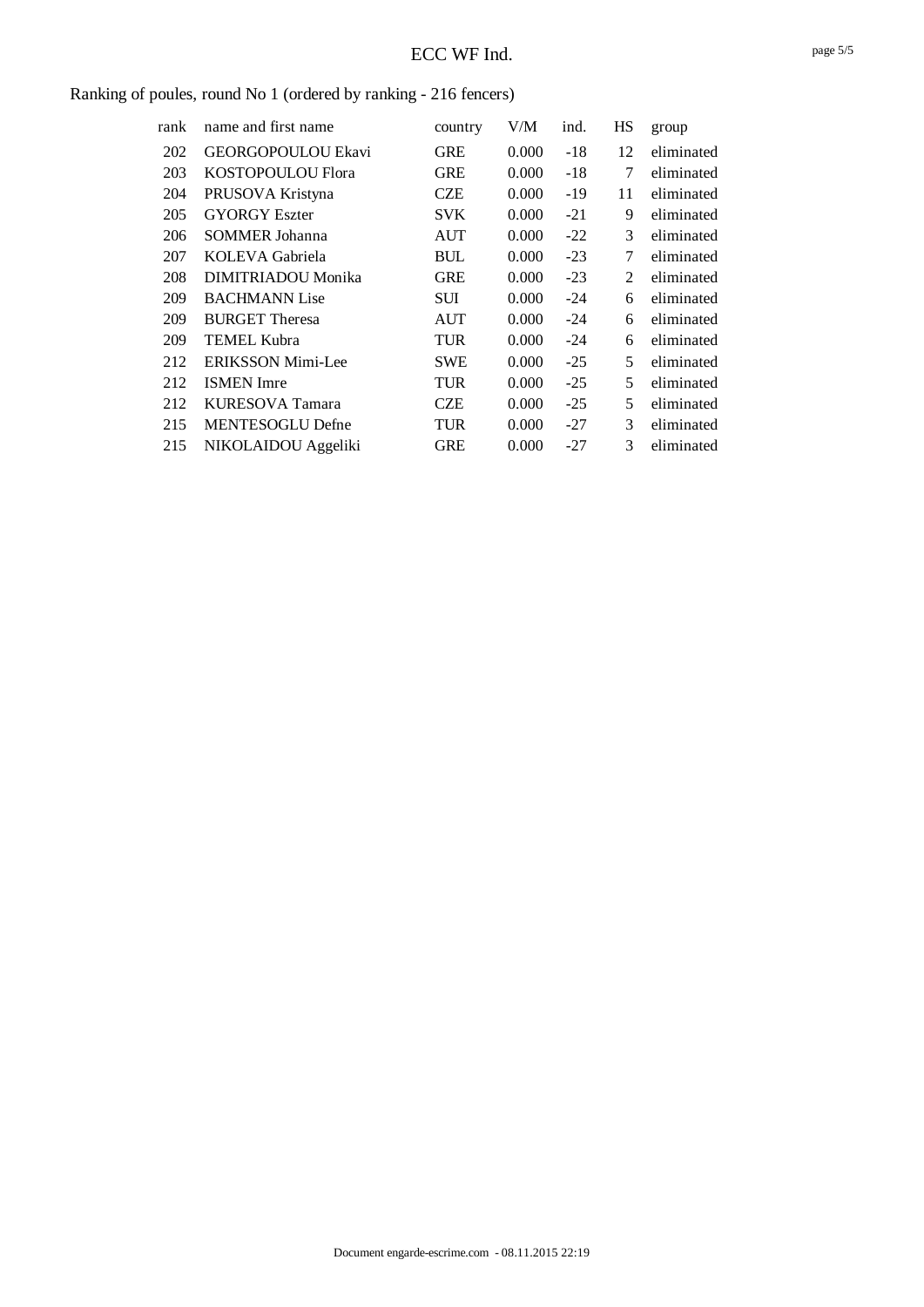| Tableau de 256                        |                     | Tableau de 128                  | Tableau de 64                   |                                        |
|---------------------------------------|---------------------|---------------------------------|---------------------------------|----------------------------------------|
| TARANENKO Anna<br>-1                  | <b>UKR</b>          |                                 |                                 |                                        |
| $256$ ---------                       |                     | <b>TARANENKO Anna</b>           |                                 |                                        |
|                                       | $---$               |                                 | <b>TARANENKO Anna</b>           |                                        |
| SADOWSKA Maria<br>129                 | POL                 | SADOWSKA Maria                  | 15/3                            |                                        |
| 128<br>NEMCOVA Stepanka               | <b>CZE</b>          | 15/14                           |                                 |                                        |
| <b>GRIMALDI</b> Lucrezia Andrea<br>65 | <b>ITA</b>          |                                 |                                 | <b>GRIMALDI</b> Lucrezia Andre<br>15/6 |
|                                       |                     | <b>GRIMALDI</b> Lucrezia Andrea |                                 |                                        |
| $192$ ---------                       | $\qquad \qquad - -$ |                                 | <b>GRIMALDI</b> Lucrezia Andrea |                                        |
| 193<br>---------                      | $---$               | <b>CAMPBELL Alice</b>           | 15/13                           |                                        |
| <b>CAMPBELL Alice</b><br>64           | <b>GBR</b>          |                                 |                                 |                                        |
| 33<br><b>BREDY</b> Perrine            | <b>FRA</b>          |                                 |                                 |                                        |
|                                       |                     | <b>BREDY</b> Perrine            |                                 |                                        |
| $224$ ---------                       | $\qquad \qquad - -$ |                                 | <b>BREDY</b> Perrine            |                                        |
| PEDIADITAKI Marina Eleni<br>161       | <b>GRE</b>          | <b>CANDESCU Rebeca</b>          | 15/3                            |                                        |
| <b>CANDESCU Rebeca</b><br>96          | <b>ROU</b>          | 14/10                           |                                 |                                        |
| HABASHITA Kanna<br>97                 | <b>JPN</b>          |                                 |                                 | <b>BREDY</b> Perrine                   |
|                                       |                     | HABASHITA Kanna                 |                                 | 15/14                                  |
| DE HAUWER Claire<br>160               | <b>BEL</b>          | 15/7                            | SOLODKIHA Jekaterina            |                                        |
| 225                                   | $---$               |                                 | 15/6                            |                                        |
| 32<br>SOLODKIHA Jekaterina            | LAT                 | SOLODKIHA Jekaterina            |                                 |                                        |
| MACKO Michaela<br>17                  | <b>CZE</b>          |                                 |                                 |                                        |
|                                       |                     | MACKO Michaela                  |                                 |                                        |
| 240 ---------                         | $\frac{1}{2}$       |                                 | MACKO Michaela                  |                                        |
| 145 TOSON Caroline                    | <b>FRA</b>          |                                 | 15/10                           |                                        |
| 112 HANZL Lilla Zsofia                | <b>HUN</b>          | <b>TOSON</b> Caroline<br>15/13  |                                 |                                        |
| PATEL Serena<br>81                    | <b>GBR</b>          |                                 |                                 | FERON Johanna<br>15/9                  |
|                                       |                     | PATEL Serena                    |                                 |                                        |
| $176$ ---------                       | $\qquad \qquad - -$ |                                 | FERON Johanna                   |                                        |
| 209                                   | $---$               |                                 | 15/8                            |                                        |
| FERON Johanna<br>48                   | <b>GER</b>          | FERON Johanna                   |                                 |                                        |
| <b>WATSON</b> Solene<br>49            | <b>FRA</b>          |                                 |                                 |                                        |
|                                       |                     | <b>WATSON Solene</b>            |                                 |                                        |
| 208<br>----------                     | $\qquad \qquad - -$ |                                 | KRALIKOVA Viktoria              |                                        |
| 177<br>----------                     | $---$               |                                 | 15/4                            |                                        |
| 80<br>KRALIKOVA Viktoria              | <b>SVK</b>          | KRALIKOVA Viktoria              |                                 |                                        |
| 113 LAZAREVA-SKRANZHEVS               | <b>BLR</b>          |                                 |                                 | JOERGENSEN Laeticia<br>15/6            |
|                                       |                     | LAZAREVA-SKRANZHEVS             |                                 |                                        |
| 144 MALICKOVA Eliska                  | <b>CZE</b>          | 15/9                            | <b>JOERGENSEN</b> Laeticia      |                                        |
| 241<br>----------                     | $---$               | <b>JOERGENSEN Laeticia</b>      | 15/11                           |                                        |
| JOERGENSEN Laeticia<br>16             | <b>DEN</b>          |                                 |                                 |                                        |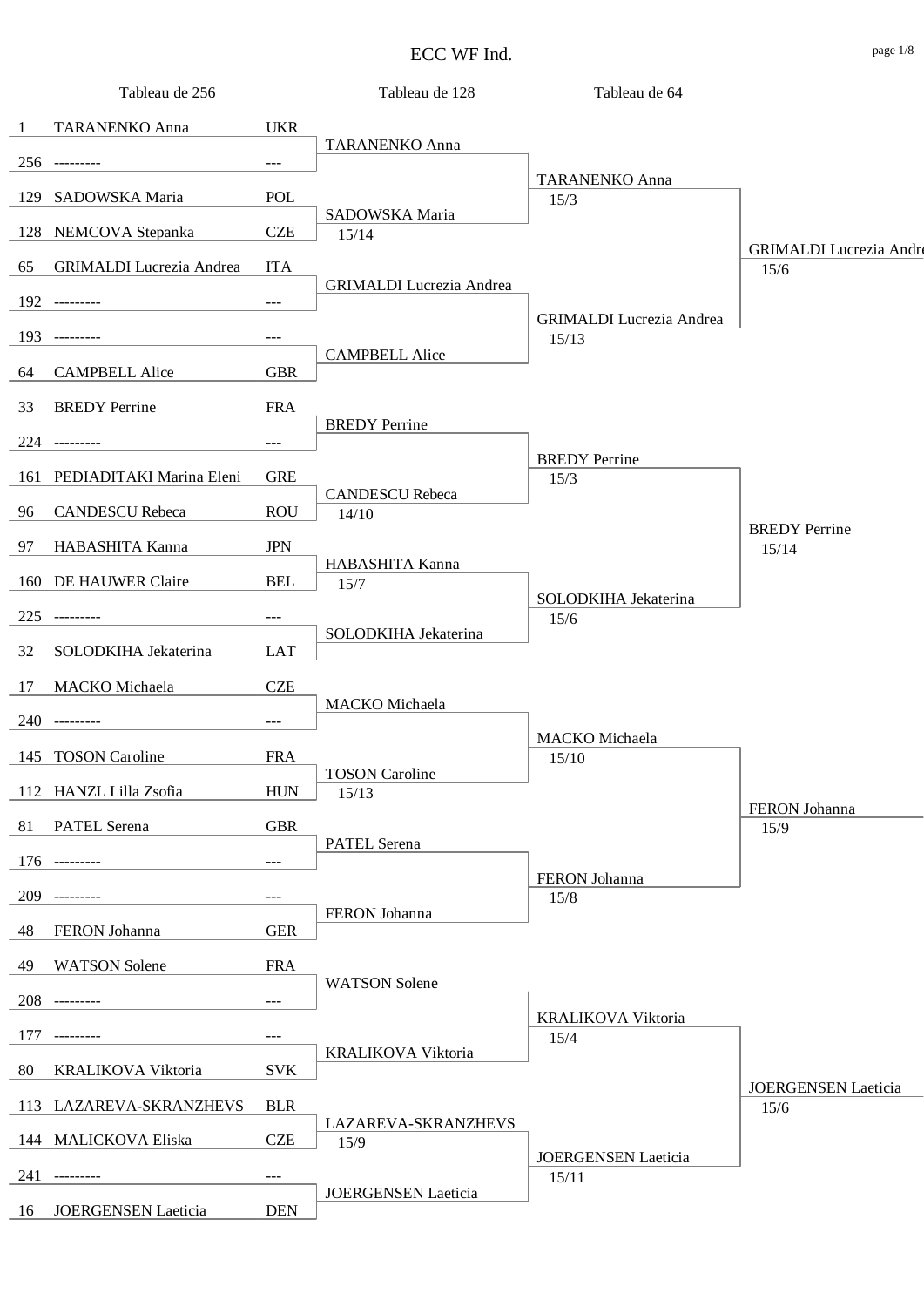|     | Tableau de 256            |                     | Tableau de 128            | Tableau de 64              |                             |
|-----|---------------------------|---------------------|---------------------------|----------------------------|-----------------------------|
| 9   | REBCHUNOVSKA Oleksand     | <b>UKR</b>          |                           |                            |                             |
|     | 248 ---------             | $---$               | REBCHUNOVSKA Oleksand     |                            |                             |
|     |                           |                     |                           | REBCHUNOVSKA Oleksand      |                             |
|     | 137 LEVI Lea              | <b>TUR</b>          | <b>ZOONS</b> Myrthe       | 15/10                      |                             |
|     | 120 ZOONS Myrthe          | <b>NED</b>          | 15/7                      |                            |                             |
| 73  | <b>KIRSCH</b> Anne        | <b>GER</b>          |                           |                            | <b>KIRSCH</b> Anne<br>15/12 |
|     | 184 ---------             | $---$               | <b>KIRSCH</b> Anne        |                            |                             |
| 201 |                           |                     |                           | <b>KIRSCH</b> Anne         |                             |
|     | ----------                | ---                 | SEDLAKOVA Isabela         | 15/7                       |                             |
| 56  | SEDLAKOVA Isabela         | <b>CZE</b>          |                           |                            |                             |
| 41  | VISSOTCKY Clemence        | <b>FRA</b>          |                           |                            |                             |
|     | $216$ ---------           | ---                 | VISSOTCKY Clemence        |                            |                             |
|     | 169 GEROSIDERI Pinelopi   | <b>GRE</b>          |                           | VISSOTCKY Clemence<br>15/6 |                             |
|     |                           |                     | <b>KORLAT Nikoletta</b>   |                            |                             |
| 88  | <b>KORLAT Nikoletta</b>   | <b>UKR</b>          | 15/1                      |                            | <b>AZUMA</b> Sera           |
|     | 105 CARRER Benedetta      | <b>ITA</b>          | <b>CARRER Benedetta</b>   |                            | 15/3                        |
|     | 152 SHAW Rachel           | <b>GBR</b>          | 15/8                      |                            |                             |
| 233 |                           | $---$               |                           | <b>AZUMA</b> Sera<br>15/6  |                             |
|     |                           |                     | <b>AZUMA</b> Sera         |                            |                             |
| 24  | <b>AZUMA</b> Sera         | <b>JPN</b>          |                           |                            |                             |
| 25  | THEPAUT Venissia          | <b>FRA</b>          | THEPAUT Venissia          |                            |                             |
|     | 232 ---------             | $---$               |                           |                            |                             |
|     | 153 SAKAI Mako            | <b>JPN</b>          |                           | THEPAUT Venissia<br>15/5   |                             |
|     | 104 FUKUTSUKA Tokiho      | <b>JPN</b>          | <b>SAKAI Mako</b><br>15/8 |                            |                             |
|     |                           |                     |                           |                            | <b>STEPHAN Mona</b>         |
| 89  | <b>STEPHAN Mona</b>       | <b>GER</b>          | STEPHAN Mona              |                            | 6/5                         |
|     | 168 BROWN Madeleine       | <b>GBR</b>          | 15/12                     | <b>STEPHAN Mona</b>        |                             |
| 217 |                           | $\qquad \qquad - -$ |                           | 15/9                       |                             |
| 40  | <b>BIEDERMANN Juliane</b> | <b>GER</b>          | <b>BIEDERMANN Juliane</b> |                            |                             |
| 57  | RAUCHFUSS Michlle         | <b>GER</b>          |                           |                            |                             |
|     |                           |                     | RAUCHFUSS Michlle         |                            |                             |
| 200 | ----------                | $---$               |                           | <b>RAUCHFUSS Michlle</b>   |                             |
| 185 |                           | ---                 | <b>TOMCZAK</b> Renata     | 15/14                      |                             |
| 72  | <b>TOMCZAK</b> Renata     | POL                 |                           |                            |                             |
|     | 121 APIDOPOULOU Antonia   | <b>GRE</b>          |                           |                            | <b>TOSA Yukino</b><br>15/8  |
|     | 136 KACZMAREK Marta       | <b>POL</b>          | APIDOPOULOU Antonia       |                            |                             |
|     |                           |                     | 13/12                     | <b>TOSA Yukino</b>         |                             |
| 249 | ---------                 | $\qquad \qquad - -$ | <b>TOSA Yukino</b>        | 15/7                       |                             |
| 8   | <b>TOSA Yukino</b>        | <b>JPN</b>          |                           |                            |                             |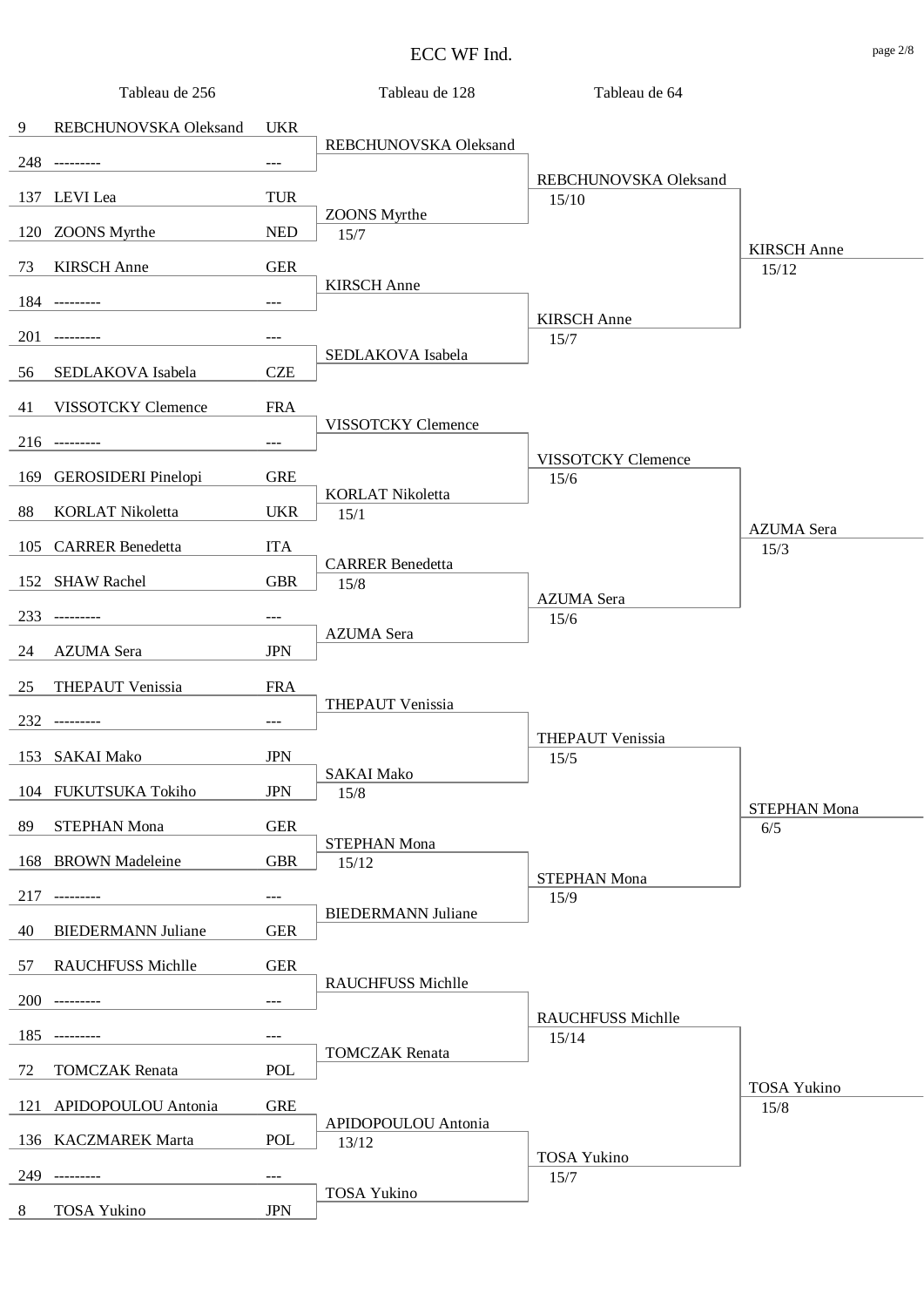| Tableau de 256                  |                     | Tableau de 128              | Tableau de 64                     |                             |
|---------------------------------|---------------------|-----------------------------|-----------------------------------|-----------------------------|
| ZUIN Anna<br>5                  | <b>ITA</b>          |                             |                                   |                             |
| 252 ---------                   | $\qquad \qquad - -$ | <b>ZUIN</b> Anna            |                                   |                             |
| 133 KRALIKOVA Veronika          | <b>SVK</b>          |                             | <b>ZUIN</b> Anna                  |                             |
|                                 |                     | KRALIKOVA Veronika          | 15/11                             |                             |
| 124 MARGETICH Iris              | <b>AUT</b>          | 14/9                        |                                   | <b>ZUIN</b> Anna            |
| <b>CSIPAN Reka</b><br>69        | <b>HUN</b>          | <b>CSIPAN Reka</b>          |                                   | 15/5                        |
| 188 ---------                   | $---$               |                             |                                   |                             |
| 197<br>$- - - - - - - - -$      | $---$               |                             | <b>CSIPAN Reka</b><br>15/9        |                             |
| <b>VOESTE Mara Sofie</b><br>60  | <b>GER</b>          | <b>VOESTE Mara Sofie</b>    |                                   |                             |
|                                 |                     |                             |                                   |                             |
| 37<br><b>WATSON</b> Alicia      | <b>FRA</b>          | <b>WATSON Alicia</b>        |                                   |                             |
| 220<br>$- - - - - - - - -$      | $\qquad \qquad - -$ |                             | <b>WATSON</b> Alicia              |                             |
| ZSOLDOSI Karolina<br>165        | <b>HUN</b>          | ZSOLDOSI Karolina           | 15/12                             |                             |
| <b>GHEORGHE Andreea</b><br>92   | <b>ROU</b>          | 15/12                       |                                   |                             |
| 101 ZAKHARAVA Dziyana           | <b>BLR</b>          |                             |                                   | <b>RECHER Alice</b><br>15/7 |
| 156 NIECIECKA Aleksandra        | POL                 | ZAKHARAVA Dziyana<br>13/7   |                                   |                             |
|                                 |                     |                             | <b>RECHER Alice</b>               |                             |
| 229<br>---------                | $---$               | <b>RECHER Alice</b>         | 15/6                              |                             |
| <b>RECHER Alice</b><br>28       | <b>FRA</b>          |                             |                                   |                             |
| <b>CANDIANI</b> Vittoria<br>21  | <b>ITA</b>          | <b>CANDIANI Vittoria</b>    |                                   |                             |
| 236 ---------                   | $\qquad \qquad - -$ |                             |                                   |                             |
| 149 KOZLOVA Anastasiya          | <b>UKR</b>          |                             | <b>CANDIANI Vittoria</b><br>15/4  |                             |
| <b>GUBA Bibor</b><br>108        | <b>HUN</b>          | KOZLOVA Anastasiya<br>14/10 |                                   |                             |
|                                 |                     |                             |                                   | <b>CANDIANI</b> Vittoria    |
| <b>CAUJOLLE</b> Emeline<br>85   | <b>FRA</b>          | <b>CAUJOLLE Emeline</b>     |                                   | 15/8                        |
| <b>MORGUN Nadiya</b><br>172     | <b>UKR</b>          | 15/5                        | <b>CAUJOLLE</b> Emeline           |                             |
| 213<br>----------               | $---$               | <b>SCHMITZ Karoline</b>     | 15/3                              |                             |
| <b>SCHMITZ Karoline</b><br>44   | <b>GER</b>          |                             |                                   |                             |
| <b>LEVEILLEY Victoire</b><br>53 | <b>FRA</b>          |                             |                                   |                             |
| 204 ---------                   | $---$               | <b>LEVEILLEY Victoire</b>   |                                   |                             |
|                                 |                     |                             | <b>LEVEILLEY Victoire</b>         |                             |
| 181<br>----------               | $---$               | PASCHE Alyssa               | 15/3                              |                             |
| PASCHE Alyssa<br>76             | SUI                 |                             |                                   | <b>CHAULLET Mathilde</b>    |
| <b>HUGHES Phoebe</b><br>117     | <b>GBR</b>          | <b>MARONET</b> Andrea       |                                   | 15/7                        |
| 140 MARONET Andrea              | <b>BEL</b>          | 15/5                        |                                   |                             |
| 245<br>---------                | $---$               |                             | <b>CHAULLET</b> Mathilde<br>15/11 |                             |
|                                 |                     | <b>CHAULLET</b> Mathilde    |                                   |                             |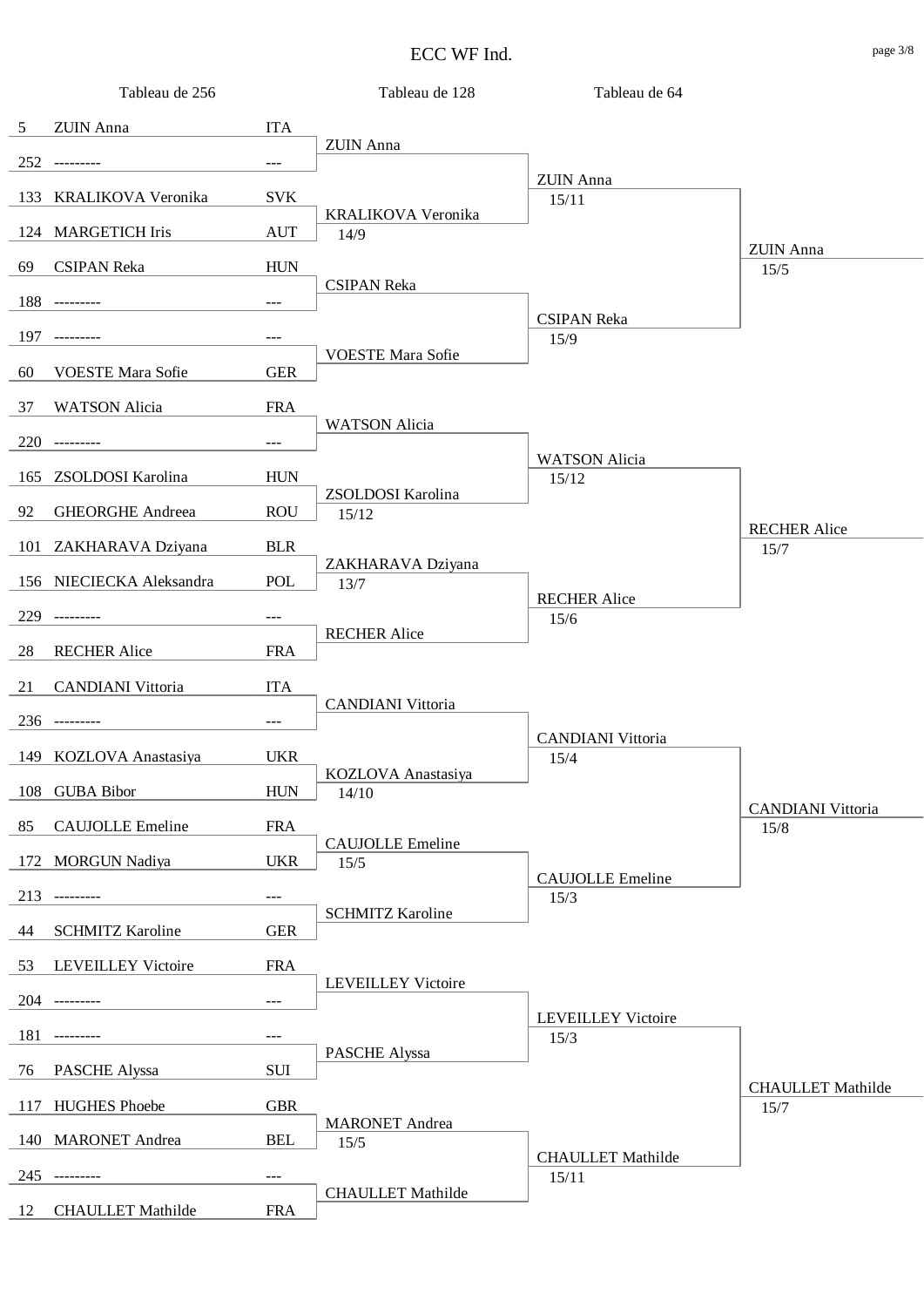|    | Tableau de 256           |                      | Tableau de 128                    | Tableau de 64                 |                          |
|----|--------------------------|----------------------|-----------------------------------|-------------------------------|--------------------------|
|    | 13 ROSSI Camilla         | <b>ITA</b>           |                                   |                               |                          |
|    | 244 ---------            | $\sim$ $\sim$ $\sim$ | ROSSI Camilla                     |                               |                          |
|    | 141 ANDREYENKA Hanna     | <b>BLR</b>           |                                   | ROSSI Camilla                 |                          |
|    |                          |                      | ANDREYENKA Hanna                  | 15/7                          |                          |
|    | 116 VOELKER Johanna      | <b>GER</b>           | 15/13                             |                               | <b>BARALDI</b> Bianca    |
|    | 77 BARALDI Bianca        | <b>ITA</b>           | <b>BARALDI</b> Bianca             |                               | 15/6                     |
|    | 180 ---------            | $---$                |                                   |                               |                          |
|    | 205 ---------            | $\qquad \qquad - -$  |                                   | <b>BARALDI</b> Bianca<br>15/7 |                          |
| 52 | <b>FRANCON</b> Anais     | <b>FRA</b>           | <b>FRANCON</b> Anais              |                               |                          |
|    |                          |                      |                                   |                               |                          |
| 45 | TEMPESTA Cecilia Maria   | <b>ITA</b>           | TEMPESTA Cecilia Maria            |                               |                          |
|    | 212 ---------            | $\qquad \qquad - -$  |                                   | TEMPESTA Cecilia Maria        |                          |
|    | 173 ERTENLI Berna        | <b>TUR</b>           |                                   | 15/6                          |                          |
| 84 | SPINA Giulia             | <b>ITA</b>           | SPINA Giulia<br>15/7              |                               |                          |
|    | 109 CERES Anastasia      | <b>MDA</b>           |                                   |                               | <b>RICCI</b> Marta       |
|    |                          |                      | SADII Anastasiia                  |                               | 15/8                     |
|    | 148 SADII Anastasiia     | <b>UKR</b>           | 15/12                             | <b>RICCI</b> Marta            |                          |
|    | 237 ---------            | $---$                | <b>RICCI</b> Marta                | 15/6                          |                          |
| 20 | <b>RICCI</b> Marta       | <b>ITA</b>           |                                   |                               |                          |
| 29 | <b>BADUEL</b> Juliette   | <b>FRA</b>           |                                   |                               |                          |
|    | 228 ---------            | $\qquad \qquad - -$  | <b>BADUEL</b> Juliette            |                               |                          |
|    |                          |                      |                                   | <b>BADUEL</b> Juliette        |                          |
|    | 157 NEMETH Luca          | <b>HUN</b>           | DE LANGE Kayleigh                 | 15/5                          |                          |
|    | 100 DE LANGE Kayleigh    | <b>GBR</b>           | 15/3                              |                               | <b>BADUEL</b> Juliette   |
| 93 | <b>MARAZZINI</b> Giorgia | <b>ITA</b>           |                                   |                               | 15/3                     |
|    | 164 BABAEVA Seville      | <b>GBR</b>           | <b>MARAZZINI</b> Giorgia<br>15/10 |                               |                          |
|    | 221 ---------            | $---$                |                                   | <b>KROHMER Alice</b><br>15/12 |                          |
|    |                          |                      | <b>KROHMER Alice</b>              |                               |                          |
| 36 | <b>KROHMER Alice</b>     | <b>GER</b>           |                                   |                               |                          |
| 61 | <b>KALOCSAI</b> Virag    | <b>HUN</b>           | <b>KALOCSAI</b> Virag             |                               |                          |
|    | 196 ---------            | $---$                |                                   |                               |                          |
|    | 189 ---------            | $---$                |                                   | POLTZ Anna<br>15/11           |                          |
| 68 | POLTZ Anna               | <b>HUN</b>           | POLTZ Anna                        |                               |                          |
|    | 125 SIKE Nora            | <b>HUN</b>           |                                   |                               | <b>KUDLACEK Beatrice</b> |
|    |                          |                      | DE BREM Aude                      |                               | 15/12                    |
|    | 132 DE BREM Aude         | <b>FRA</b>           | 15/8                              | <b>KUDLACEK Beatrice</b>      |                          |
|    | 253 ---------            | $---$                | <b>KUDLACEK Beatrice</b>          | 15/10                         |                          |
|    |                          |                      |                                   |                               |                          |

4 KUDLACEK Beatrice AUT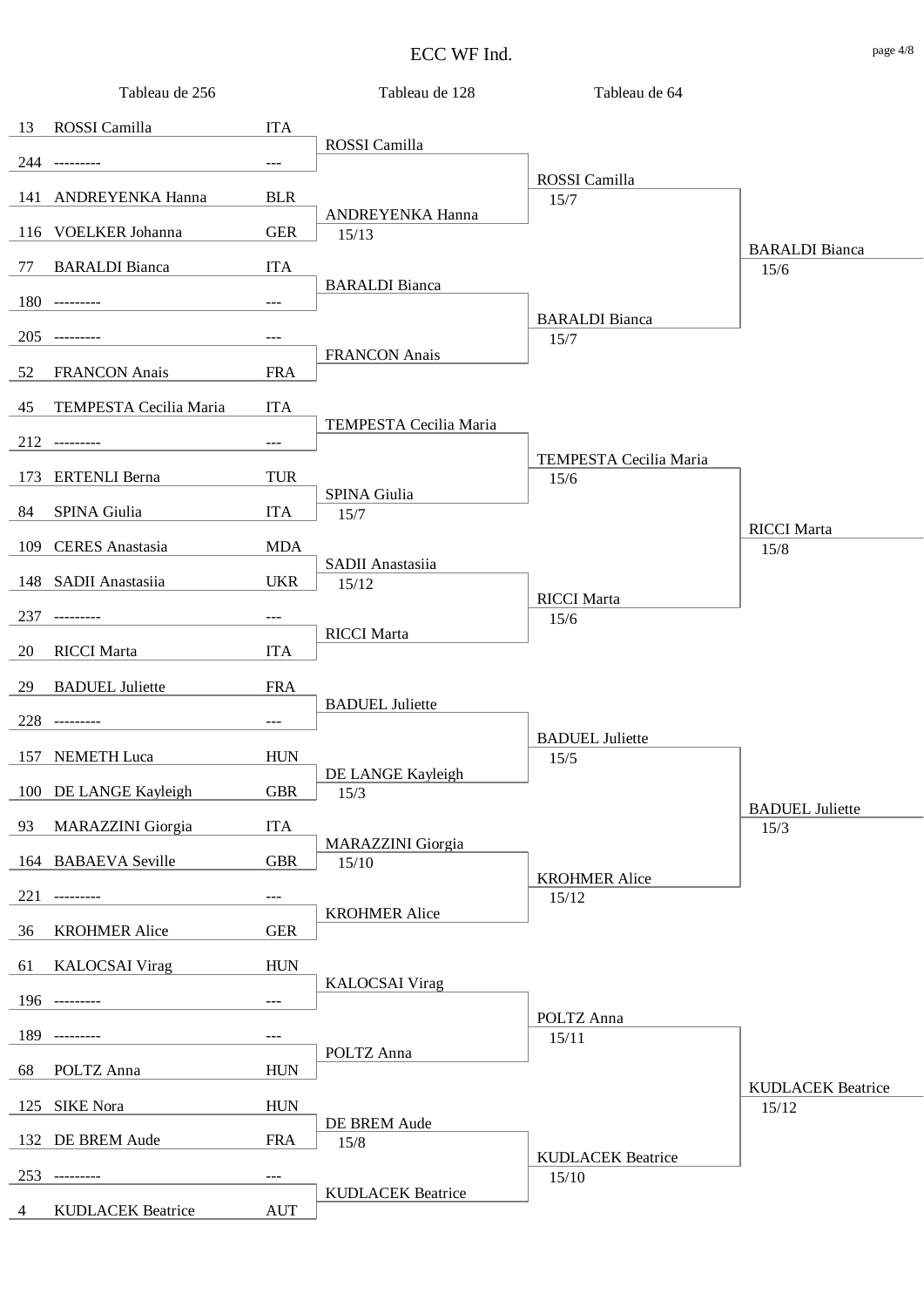|                | Tableau de 256           |            | Tableau de 128               | Tableau de 64               |                              |
|----------------|--------------------------|------------|------------------------------|-----------------------------|------------------------------|
| $\mathfrak{Z}$ | <b>CAMPBELL Yasmin</b>   | <b>GBR</b> |                              |                             |                              |
|                | 254 ---------            | ---        | <b>CAMPBELL Yasmin</b>       |                             |                              |
|                | 131 ALLEGRINI Ludovica   | <b>ITA</b> |                              | ALLEGRINI Ludovica<br>15/13 |                              |
|                | 126 OLEWSKI Sophie       | <b>GER</b> | ALLEGRINI Ludovica<br>15/4   |                             |                              |
|                |                          |            |                              |                             | <b>ALLEGRINI</b> Ludovica    |
| 67             | LEVINA Liubou            | <b>BLR</b> | LEVINA Liubou                |                             | 15/7                         |
|                | 190 ---------            | $---$      |                              | <b>TOMKA</b> Ivett          |                              |
| 195            | ----------               | ---        | <b>TOMKA</b> Ivett           | 15/11                       |                              |
| 62             | <b>TOMKA</b> Ivett       | <b>HUN</b> |                              |                             |                              |
| 35             | UELTGESFORTH Pia         | <b>GER</b> |                              |                             |                              |
|                | 222 ---------            | ---        | UELTGESFORTH Pia             |                             |                              |
|                |                          |            |                              | UELTGESFORTH Pia            |                              |
|                | 163 MARKANTONAKI Maria   | <b>GRE</b> | <b>GULEN</b> Fatmanur        | 15/7                        |                              |
| 94             | <b>GULEN</b> Fatmanur    | <b>TUR</b> | 15/7                         |                             | <b>UELTGESFORTH Pia</b>      |
| 99             | <b>OGAR</b> Marina       | <b>RUS</b> |                              |                             | 15/14                        |
|                | 158 KARAYAZI Leyla Suzan | <b>TUR</b> | <b>OGAR</b> Marina<br>15/1   |                             |                              |
| 227            | ---------                | ---        |                              | PUGLIA Serena<br>15/12      |                              |
|                |                          |            | PUGLIA Serena                |                             |                              |
| 30             | PUGLIA Serena            | <b>ITA</b> |                              |                             |                              |
| 19             | SUCHOMSKA Zuzanna        | POL        | SUCHOMSKA Zuzanna            |                             |                              |
|                | 238 ---------            | ---        |                              | SUCHOMSKA Zuzanna           |                              |
|                | 147 FAIRMAN Charlotte    | <b>GBR</b> |                              | 15/5                        |                              |
|                | 110 BLACK Mirren         | <b>GBR</b> | <b>BLACK Mirren</b><br>12/11 |                             |                              |
| 83             | KORABLINA Aleksandra     | <b>RUS</b> |                              |                             | KORABLINA Aleksandra<br>14/9 |
|                |                          |            | KORABLINA Aleksandra         |                             |                              |
|                | 174 BUDAY Boglarka       | <b>SVK</b> | 15/4                         | KORABLINA Aleksandra        |                              |
| 211            |                          | ---        | <b>BARONNET Maelle</b>       | 15/10                       |                              |
| 46             | <b>BARONNET Maelle</b>   | <b>FRA</b> |                              |                             |                              |
| 51             | MALASHINA Yuliya         | <b>BLR</b> |                              |                             |                              |
|                | 206 ---------            | $---$      | MALASHINA Yuliya             |                             |                              |
| 179            |                          | $---$      |                              | MALASHINA Yuliya            |                              |
|                |                          |            | <b>GRANVILLE Bronwen</b>     | 15/11                       |                              |
| 78             | <b>GRANVILLE Bronwen</b> | <b>GBR</b> |                              |                             | PEZZANO Camilla              |
|                | 115 JANSEN Greta         | <b>GER</b> | <b>BARRETT</b> Sarah         |                             | 15/10                        |
|                | 142 BARRETT Sarah        | <b>GBR</b> | 14/11                        |                             |                              |
| 243            | ---------                | ---        |                              | PEZZANO Camilla<br>15/8     |                              |
| 14             | PEZZANO Camilla          | <b>ITA</b> | PEZZANO Camilla              |                             |                              |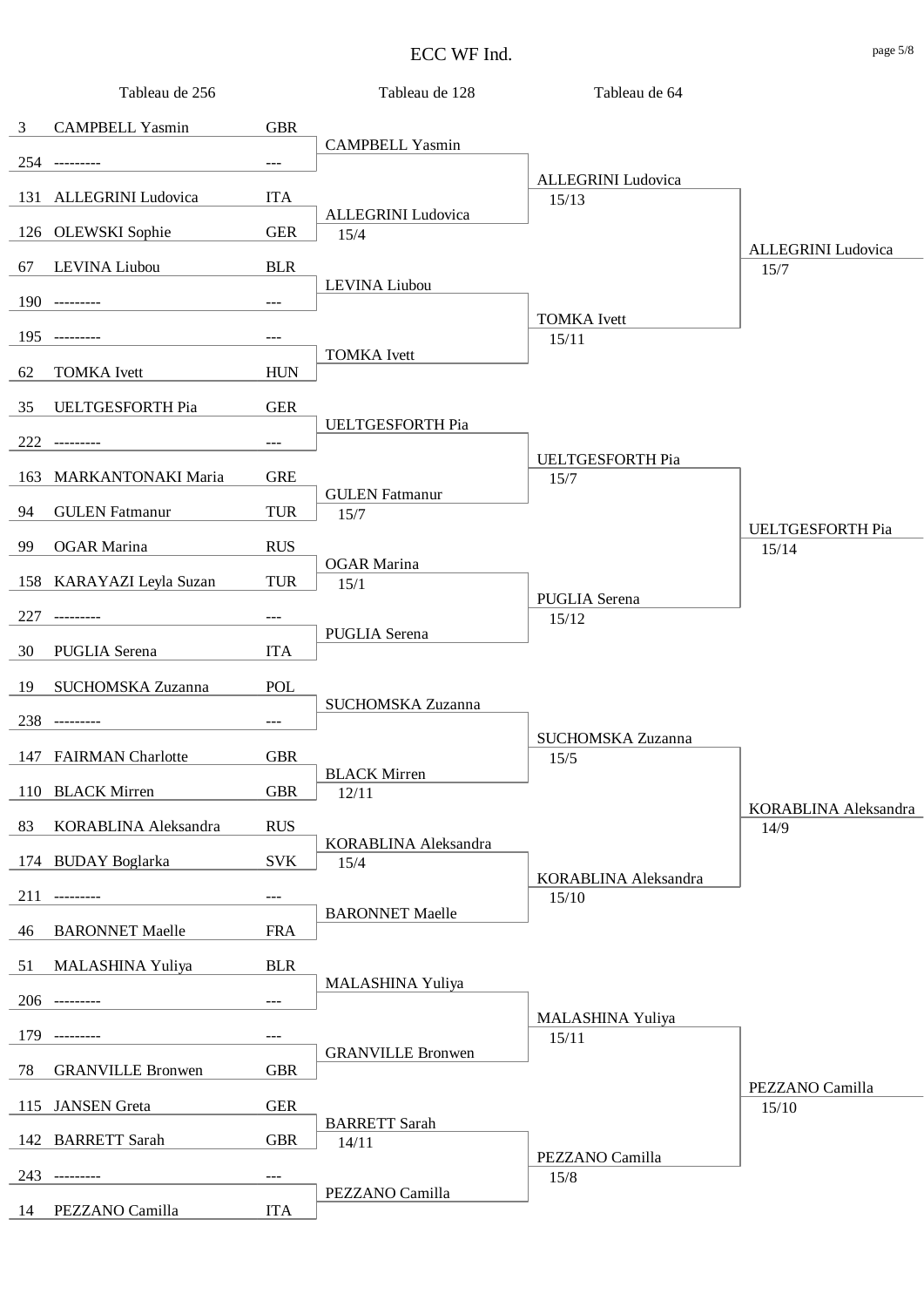| Tableau de 256                     |                     | Tableau de 128             | Tableau de 64                |                           |
|------------------------------------|---------------------|----------------------------|------------------------------|---------------------------|
| FAVARETTO Martina<br>-11           | <b>ITA</b>          |                            |                              |                           |
| 246 ---------                      | $---$               | FAVARETTO Martina          |                              |                           |
| 139<br>MAZLUMOGLU Zeynep Su        | <b>TUR</b>          |                            | FAVARETTO Martina<br>$15/2$  |                           |
|                                    |                     | <b>THUERMER Caecilia</b>   |                              |                           |
| <b>THUERMER Caecilia</b><br>118    | <b>GER</b>          | 15/7                       |                              | FAVARETTO Martina         |
| <b>BORISENKO</b> Anastasia<br>75   | <b>RUS</b>          | <b>BORISENKO</b> Anastasia |                              | 15/4                      |
| 182 ---------                      | $---$               |                            | <b>SCHNABEL Hanna</b>        |                           |
| 203                                | $\qquad \qquad - -$ |                            | 12/11                        |                           |
| <b>SCHNABEL Hanna</b><br>54        | <b>GER</b>          | <b>SCHNABEL Hanna</b>      |                              |                           |
| <b>LACHERAY</b> Eva<br>43          | <b>FRA</b>          |                            |                              |                           |
| 214 ---------                      | $\qquad \qquad - -$ | <b>LACHERAY</b> Eva        |                              |                           |
|                                    |                     |                            | <b>LACHERAY</b> Eva          |                           |
| 171<br><b>SELIVONIK Khrystsina</b> | <b>BLR</b>          | <b>VACARASU Raluca</b>     | 15/3                         |                           |
| <b>VACARASU Raluca</b><br>86       | <b>ROU</b>          | 15/3                       |                              | <b>LACHERAY</b> Eva       |
| JEGLINSKA Aleksandra<br>107        | POL                 | <b>TEMIZU Rina</b>         |                              | 15/10                     |
| <b>TEMIZU Rina</b><br>150          | <b>JPN</b>          | 15/11                      |                              |                           |
| 235<br>---------                   | $---$               |                            | <b>FONTAYNE Emma</b><br>15/5 |                           |
| <b>FONTAYNE Emma</b><br>22         | <b>FRA</b>          | <b>FONTAYNE Emma</b>       |                              |                           |
| <b>GILL</b> Isabella<br>27         | <b>GBR</b>          |                            |                              |                           |
| 230<br>$- - - - - - - -$           |                     | <b>GILL</b> Isabella       |                              |                           |
|                                    | $\qquad \qquad - -$ |                            | <b>GILL</b> Isabella         |                           |
| 155 ERHARDT Maike                  | <b>GER</b>          | <b>ERHARDT</b> Maike       | 15/9                         |                           |
| 102 FOURNIGUET Josephine           | <b>FRA</b>          | 15/13                      |                              | <b>GILL</b> Isabella      |
| COZII Alexandra<br>91              | <b>MDA</b>          |                            |                              | 15/13                     |
| <b>DRYBOOMS</b> Manon<br>166       | <b>BEL</b>          | COZII Alexandra<br>15/7    |                              |                           |
| 219<br>----------                  | $---$               |                            | <b>SAVEANU</b> Anca<br>15/11 |                           |
| 38<br><b>SAVEANU</b> Anca          | <b>ROU</b>          | <b>SAVEANU</b> Anca        |                              |                           |
|                                    |                     |                            |                              |                           |
| <b>SZANTAY Anna</b><br>59          | <b>HUN</b>          | <b>SZANTAY Anna</b>        |                              |                           |
| 198 ---------                      | $---$               |                            | <b>SZANTAY Anna</b>          |                           |
| 187<br>----------                  | $---$               | <b>DHUIQUE-HEIN Aliya</b>  | 15/14                        |                           |
| DHUIQUE-HEIN Aliya<br>70           | <b>USA</b>          |                            |                              |                           |
| 123 MOMONOVA Sofiia                | <b>UKR</b>          |                            |                              | <b>HAJAS</b> Nora<br>15/8 |
| 134 KANO Arisa                     | <b>JPN</b>          | <b>KANO</b> Arisa<br>15/7  |                              |                           |
| 251<br>---------                   | $---$               |                            | <b>HAJAS</b> Nora<br>15/7    |                           |
|                                    |                     | HAJAS Nora                 |                              |                           |
| HAJAS Nora<br>6                    | <b>HUN</b>          |                            |                              |                           |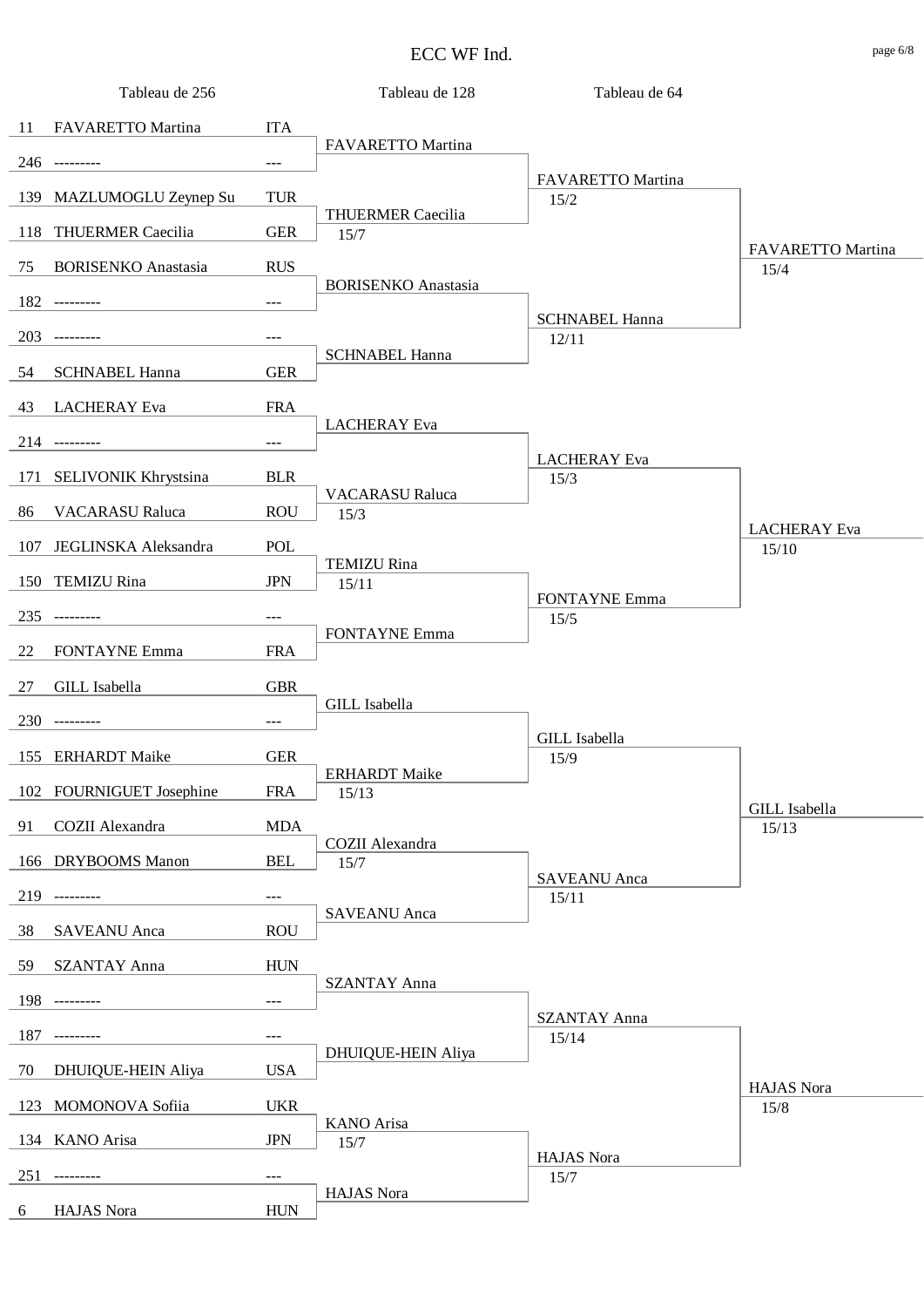| Tableau de 256                |                     | Tableau de 128               | Tableau de 64                |                          |
|-------------------------------|---------------------|------------------------------|------------------------------|--------------------------|
| PAPPONE Arianna<br>7          | <b>ITA</b>          |                              |                              |                          |
| $250$ ---------               | $---$               | PAPPONE Arianna              |                              |                          |
|                               |                     |                              | PAPPONE Arianna              |                          |
| 135 HOME Amy                  | <b>GBR</b>          | <b>HOME Amy</b>              | 14/13                        |                          |
| <b>UDVARDY</b> Jazmin<br>122  | <b>SVK</b>          | 15/14                        |                              | PAPPONE Arianna          |
| OLIVEIRA Carolina<br>71       | POR                 |                              |                              | 15/9                     |
| $186$ ---------               | $---$               | <b>OLIVEIRA</b> Carolina     |                              |                          |
| 199<br>----------             | $---$               |                              | OLIVEIRA Carolina<br>15/6    |                          |
| 58<br><b>TEXIER Margaux</b>   | <b>FRA</b>          | <b>TEXIER Margaux</b>        |                              |                          |
|                               |                     |                              |                              |                          |
| NAGY Anasztazia<br>39         | <b>HUN</b>          | NAGY Anasztazia              |                              |                          |
| $218$ ---------               | $---$               |                              | NAGY Anasztazia              |                          |
| <b>BANYIK</b> Dorina<br>167   | <b>HUN</b>          |                              | 15/12                        |                          |
| NECZYNSKA Adrianna<br>90      | POL                 | NECZYNSKA Adrianna<br>14/13  |                              |                          |
| JADERLING Miranda<br>103      | <b>SWE</b>          |                              |                              | NAGY Anasztazia<br>15/10 |
| 154 ROM Florentine            | <b>AUT</b>          | <b>ROM Florentine</b>        |                              |                          |
|                               |                     | 15/7                         | <b>GAMBINO</b> Flaminia      |                          |
| 231<br>__________             | $---$               | <b>GAMBINO</b> Flaminia      | 15/2                         |                          |
| <b>GAMBINO</b> Flaminia<br>26 | <b>ITA</b>          |                              |                              |                          |
| 23<br>WONG Maxine Jie Xin     | <b>SIN</b>          |                              |                              |                          |
| 234 ---------                 | $\qquad \qquad - -$ | WONG Maxine Jie Xin          |                              |                          |
| 151 IVANOVA Daniella          | <b>LAT</b>          |                              | WONG Maxine Jie Xin<br>15/2  |                          |
| 106 KARNATH Nathalie          | <b>GER</b>          | <b>IVANOVA</b> Daniella      |                              |                          |
|                               |                     | 15/6                         |                              | <b>TSUJI Sumire</b>      |
| 87<br><b>KRYVONOS Mariya</b>  | <b>UKR</b>          | <b>MARECHAL Jade</b>         |                              | 15/10                    |
| 170<br><b>MARECHAL Jade</b>   | <b>FRA</b>          | 15/10                        | <b>TSUJI Sumire</b>          |                          |
| 215<br>$- - - - - - - - -$    | ---                 |                              | 15/4                         |                          |
| 42<br><b>TSUJI</b> Sumire     | <b>JPN</b>          | <b>TSUJI Sumire</b>          |                              |                          |
| <b>DRAGHICI Raluca</b><br>55  | <b>ROU</b>          |                              |                              |                          |
| 202 ---------                 | $\qquad \qquad - -$ | <b>DRAGHICI Raluca</b>       |                              |                          |
|                               |                     |                              | <b>DRAGHICI Raluca</b>       |                          |
| 183<br>---------              | ---                 | NAGYOVA Kitti                | 15/11                        |                          |
| NAGYOVA Kitti<br>74           | <b>SVK</b>          |                              |                              | <b>WERNER Sophia</b>     |
| <b>KELEMEN Roza</b><br>119    | <b>HUN</b>          |                              |                              | 15/14                    |
| DYBA Jagoda<br>138            | POL                 | <b>KELEMEN Roza</b><br>15/10 |                              |                          |
| 247<br>---------              | $---$               |                              | <b>WERNER Sophia</b><br>15/2 |                          |
| <b>WERNER Sophia</b><br>10    | <b>GER</b>          | <b>WERNER Sophia</b>         |                              |                          |
|                               |                     |                              |                              |                          |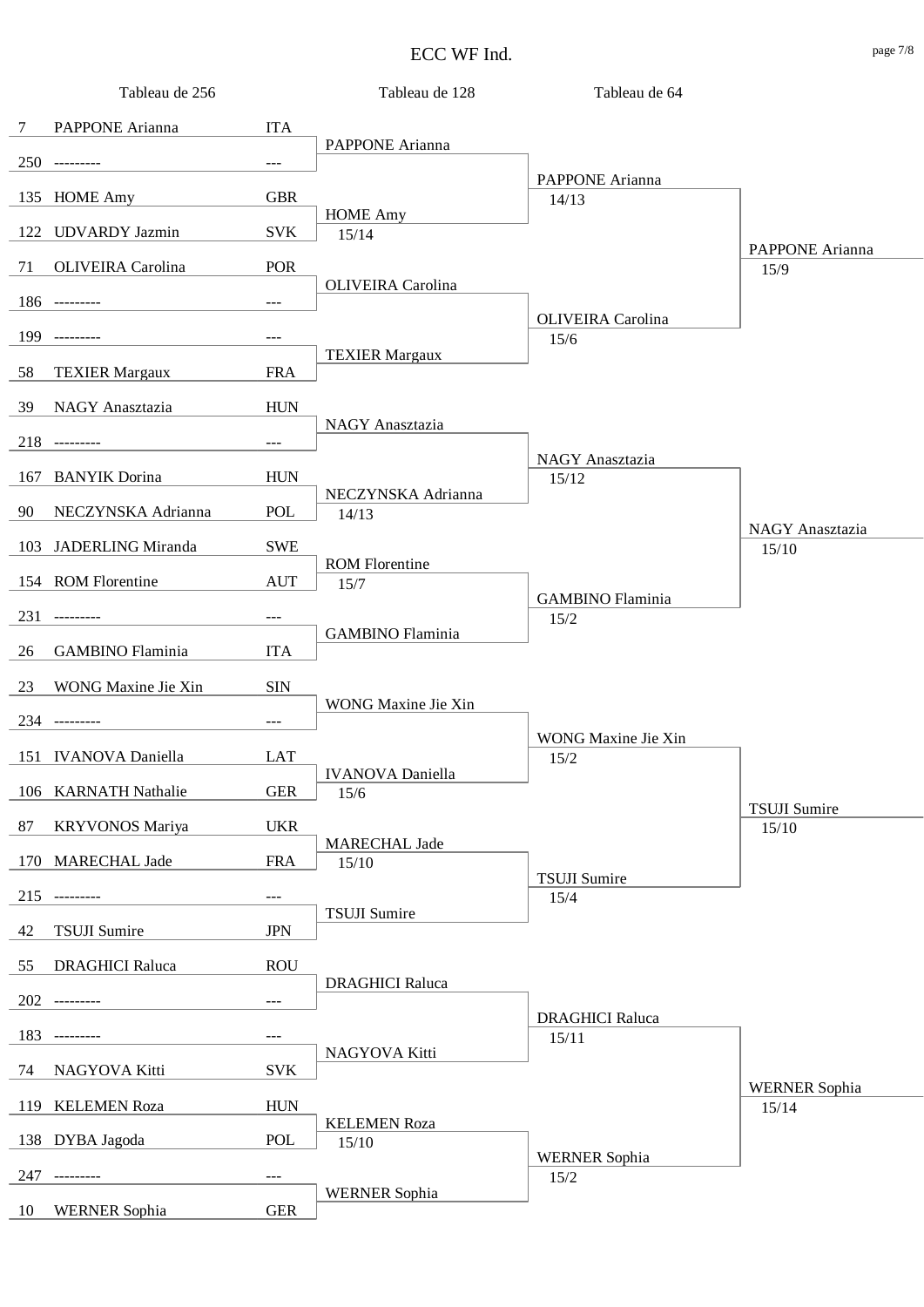| 15 COLOMBO Elisa<br><b>ITA</b><br><b>COLOMBO</b> Elisa<br>242 ---------<br>$\overline{a}$<br><b>COLOMBO</b> Elisa<br><b>HUN</b><br>143 FEKETE Hanga<br>9/7<br><b>GRUM-SCHWENSEN Sol</b><br>114 GRUM-SCHWENSEN Sol<br><b>DEN</b><br>15/8<br><b>BUDENKO</b> Oleksandra<br>79 WASILCZUK Dominika<br>POL<br>15/10<br>WASILCZUK Dominika<br>178 ---------<br><b>BUDENKO</b> Oleksandra<br>207 ---------<br>15/10<br>$---$<br><b>BUDENKO</b> Oleksandra<br>50<br><b>BUDENKO Oleksandra</b><br><b>UKR</b><br>47<br><b>MEMOLI</b> Giorgia<br><b>ITA</b><br><b>MEMOLI</b> Giorgia<br>210 ---------<br>$\overline{a}$<br><b>MEMOLI</b> Giorgia<br>175 MEULENAAR Veerle<br><b>NED</b><br>15/2<br>MEULENAAR Veerle<br>82 BATTISTONI Matilde<br><b>ITA</b><br>15/6<br><b>UENO Yuka</b><br>111 CAFFIER Melanie<br><b>FRA</b><br>5/4<br><b>CAFFIER Melanie</b> |  |
|-------------------------------------------------------------------------------------------------------------------------------------------------------------------------------------------------------------------------------------------------------------------------------------------------------------------------------------------------------------------------------------------------------------------------------------------------------------------------------------------------------------------------------------------------------------------------------------------------------------------------------------------------------------------------------------------------------------------------------------------------------------------------------------------------------------------------------------------------|--|
|                                                                                                                                                                                                                                                                                                                                                                                                                                                                                                                                                                                                                                                                                                                                                                                                                                                 |  |
|                                                                                                                                                                                                                                                                                                                                                                                                                                                                                                                                                                                                                                                                                                                                                                                                                                                 |  |
|                                                                                                                                                                                                                                                                                                                                                                                                                                                                                                                                                                                                                                                                                                                                                                                                                                                 |  |
|                                                                                                                                                                                                                                                                                                                                                                                                                                                                                                                                                                                                                                                                                                                                                                                                                                                 |  |
|                                                                                                                                                                                                                                                                                                                                                                                                                                                                                                                                                                                                                                                                                                                                                                                                                                                 |  |
|                                                                                                                                                                                                                                                                                                                                                                                                                                                                                                                                                                                                                                                                                                                                                                                                                                                 |  |
|                                                                                                                                                                                                                                                                                                                                                                                                                                                                                                                                                                                                                                                                                                                                                                                                                                                 |  |
|                                                                                                                                                                                                                                                                                                                                                                                                                                                                                                                                                                                                                                                                                                                                                                                                                                                 |  |
|                                                                                                                                                                                                                                                                                                                                                                                                                                                                                                                                                                                                                                                                                                                                                                                                                                                 |  |
|                                                                                                                                                                                                                                                                                                                                                                                                                                                                                                                                                                                                                                                                                                                                                                                                                                                 |  |
|                                                                                                                                                                                                                                                                                                                                                                                                                                                                                                                                                                                                                                                                                                                                                                                                                                                 |  |
|                                                                                                                                                                                                                                                                                                                                                                                                                                                                                                                                                                                                                                                                                                                                                                                                                                                 |  |
|                                                                                                                                                                                                                                                                                                                                                                                                                                                                                                                                                                                                                                                                                                                                                                                                                                                 |  |
|                                                                                                                                                                                                                                                                                                                                                                                                                                                                                                                                                                                                                                                                                                                                                                                                                                                 |  |
| 146 KIRSTEN Ines<br><b>AUT</b><br>15/10<br><b>UENO Yuka</b>                                                                                                                                                                                                                                                                                                                                                                                                                                                                                                                                                                                                                                                                                                                                                                                     |  |
| 239 ---------<br>15/3<br>$---$<br><b>UENO Yuka</b>                                                                                                                                                                                                                                                                                                                                                                                                                                                                                                                                                                                                                                                                                                                                                                                              |  |
| 18<br><b>JPN</b><br><b>UENO Yuka</b>                                                                                                                                                                                                                                                                                                                                                                                                                                                                                                                                                                                                                                                                                                                                                                                                            |  |
| 31 PIJACZYNSKA Kinga<br>POL<br>PIJACZYNSKA Kinga                                                                                                                                                                                                                                                                                                                                                                                                                                                                                                                                                                                                                                                                                                                                                                                                |  |
| 226 ---------<br>$\frac{1}{2}$                                                                                                                                                                                                                                                                                                                                                                                                                                                                                                                                                                                                                                                                                                                                                                                                                  |  |
| PIJACZYNSKA Kinga<br>159 REISE Maria-Laura<br><b>BEL</b><br>15/8                                                                                                                                                                                                                                                                                                                                                                                                                                                                                                                                                                                                                                                                                                                                                                                |  |
| <b>TOVTYN</b> Daniyela<br>98<br><b>TOVTYN</b> Daniyela<br><b>UKR</b><br>15/13                                                                                                                                                                                                                                                                                                                                                                                                                                                                                                                                                                                                                                                                                                                                                                   |  |
| ANDREYENKA Yana<br>95<br>ANDREYENKA Yana<br><b>BLR</b><br>15/11                                                                                                                                                                                                                                                                                                                                                                                                                                                                                                                                                                                                                                                                                                                                                                                 |  |
| ANDREYENKA Yana<br>162 OZKURT Elif<br><b>TUR</b><br>15/9                                                                                                                                                                                                                                                                                                                                                                                                                                                                                                                                                                                                                                                                                                                                                                                        |  |
| ANDREYENKA Yana<br>223 ---------<br>14/10                                                                                                                                                                                                                                                                                                                                                                                                                                                                                                                                                                                                                                                                                                                                                                                                       |  |
| PUCCINI Virginia<br>34<br><b>PUCCINI</b> Virginia<br><b>ITA</b>                                                                                                                                                                                                                                                                                                                                                                                                                                                                                                                                                                                                                                                                                                                                                                                 |  |
| 63<br><b>OKUMUS</b> Busra<br><b>TUR</b>                                                                                                                                                                                                                                                                                                                                                                                                                                                                                                                                                                                                                                                                                                                                                                                                         |  |
| <b>OKUMUS</b> Busra<br>194 ---------                                                                                                                                                                                                                                                                                                                                                                                                                                                                                                                                                                                                                                                                                                                                                                                                            |  |
| WEINER Kari<br>191 ---------<br>15/5<br>$---$                                                                                                                                                                                                                                                                                                                                                                                                                                                                                                                                                                                                                                                                                                                                                                                                   |  |
| WEINER Kari<br><b>WEINER Kari</b><br><b>GER</b><br>66                                                                                                                                                                                                                                                                                                                                                                                                                                                                                                                                                                                                                                                                                                                                                                                           |  |
| <b>WEINER Kari</b>                                                                                                                                                                                                                                                                                                                                                                                                                                                                                                                                                                                                                                                                                                                                                                                                                              |  |
| 127<br><b>BODA</b> Barbara<br><b>SVK</b><br>10/7<br><b>BODA</b> Barbara                                                                                                                                                                                                                                                                                                                                                                                                                                                                                                                                                                                                                                                                                                                                                                         |  |
| 130 ALIOGLU Nazli Ceren<br><b>TUR</b><br>15/12<br>SZABELSKA Oliwia                                                                                                                                                                                                                                                                                                                                                                                                                                                                                                                                                                                                                                                                                                                                                                              |  |
| 255 ---------<br>15/6<br>$---$<br>SZABELSKA Oliwia                                                                                                                                                                                                                                                                                                                                                                                                                                                                                                                                                                                                                                                                                                                                                                                              |  |

2 SZABELSKA Oliwia POL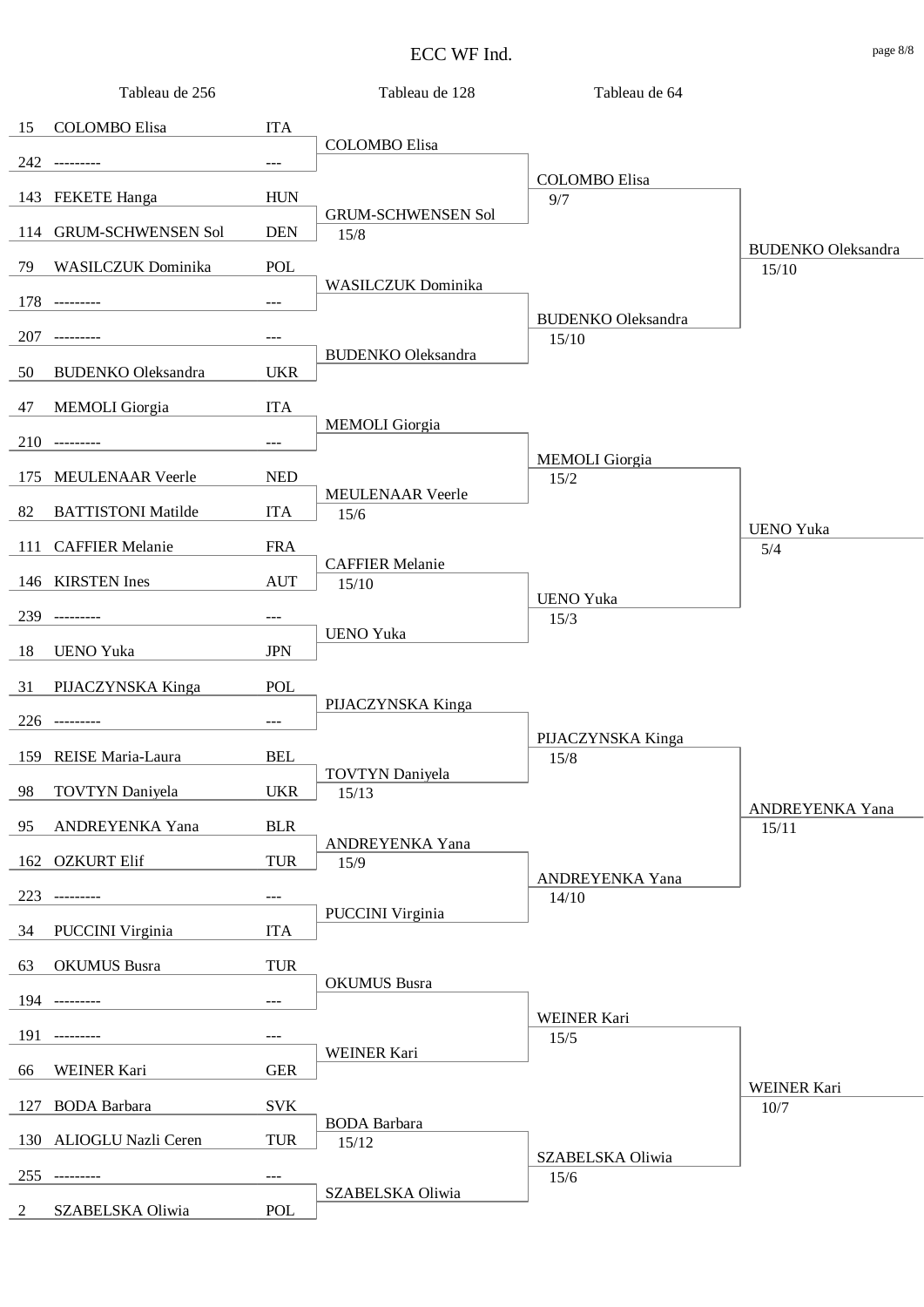|                | Tableau de 32                   |            | Tableau de 16                     | Tableau de 8          |                           |
|----------------|---------------------------------|------------|-----------------------------------|-----------------------|---------------------------|
| $\mathbf{1}$   | <b>GRIMALDI</b> Lucrezia Andrea | <b>ITA</b> |                                   |                       |                           |
| 32             | <b>BREDY</b> Perrine            | <b>FRA</b> | <b>BREDY</b> Perrine              |                       |                           |
|                |                                 |            | 15/11                             | <b>BREDY</b> Perrine  |                           |
| 17             | FERON Johanna                   | <b>GER</b> | FERON Johanna                     | 15/5                  |                           |
| 16             | <b>JOERGENSEN Laeticia</b>      | <b>DEN</b> | 15/11                             |                       |                           |
| 9              | <b>KIRSCH</b> Anne              | <b>GER</b> |                                   |                       | <b>AZUMA</b> Sera<br>15/5 |
|                |                                 |            | <b>AZUMA</b> Sera                 |                       |                           |
| 24             | <b>AZUMA</b> Sera               | <b>JPN</b> | 15/10                             | <b>AZUMA</b> Sera     |                           |
| 25             | <b>STEPHAN Mona</b>             | <b>GER</b> | <b>TOSA Yukino</b>                | 15/8                  |                           |
| 8              | <b>TOSA Yukino</b>              | <b>JPN</b> | 15/8                              |                       |                           |
| 5              | <b>ZUIN</b> Anna                | <b>ITA</b> |                                   |                       |                           |
|                |                                 |            | <b>RECHER Alice</b>               |                       |                           |
| 28             | <b>RECHER Alice</b>             | <b>FRA</b> | 15/8                              | <b>RECHER Alice</b>   |                           |
| 21             | <b>CANDIANI</b> Vittoria        | <b>ITA</b> |                                   | 15/9                  |                           |
| 12             | <b>CHAULLET Mathilde</b>        | <b>FRA</b> | <b>CANDIANI Vittoria</b><br>15/13 |                       |                           |
| 13             | <b>BARALDI</b> Bianca           | <b>ITA</b> |                                   |                       | <b>BARALDI</b> Bianca     |
|                |                                 |            | <b>BARALDI</b> Bianca             |                       | 15/10                     |
| 20             | <b>RICCI</b> Marta              | <b>ITA</b> | 15/10                             | <b>BARALDI</b> Bianca |                           |
| 29             | <b>BADUEL Juliette</b>          | <b>FRA</b> |                                   | 15/9                  |                           |
| $\overline{4}$ | <b>KUDLACEK Beatrice</b>        | <b>AUT</b> | <b>KUDLACEK Beatrice</b><br>13/5  |                       |                           |
| 3              | ALLEGRINI Ludovica              | <b>ITA</b> |                                   |                       |                           |
|                |                                 |            | <b>ALLEGRINI</b> Ludovica         |                       |                           |
| 30             | UELTGESFORTH Pia                | <b>GER</b> | 15/10                             | KORABLINA Aleksandra  |                           |
| 19             | KORABLINA Aleksandra            | <b>RUS</b> |                                   | 15/6                  |                           |
| 14             | PEZZANO Camilla                 | <b>ITA</b> | KORABLINA Aleksandra<br>15/4      |                       |                           |
|                | FAVARETTO Martina               | <b>ITA</b> |                                   |                       | <b>HAJAS</b> Nora         |
| 11             |                                 |            | FAVARETTO Martina                 |                       | 12/8                      |
| 22             | <b>LACHERAY</b> Eva             | <b>FRA</b> | 15/11                             | <b>HAJAS</b> Nora     |                           |
| 27             | GILL Isabella                   | <b>GBR</b> |                                   | 15/12                 |                           |
| 6              | HAJAS Nora                      | <b>HUN</b> | <b>HAJAS</b> Nora<br>15/14        |                       |                           |
| $\tau$         | PAPPONE Arianna                 | <b>ITA</b> |                                   |                       |                           |
|                |                                 |            | PAPPONE Arianna                   |                       |                           |
| 26             | NAGY Anasztazia                 | <b>HUN</b> | 15/3                              | PAPPONE Arianna       |                           |
| 23             | <b>TSUJI Sumire</b>             | <b>JPN</b> |                                   | 15/13                 |                           |
| 10             | <b>WERNER Sophia</b>            | <b>GER</b> | <b>WERNER Sophia</b><br>15/10     |                       |                           |
|                |                                 |            |                                   |                       | <b>UENO Yuka</b>          |
| 15             | <b>BUDENKO</b> Oleksandra       | <b>UKR</b> | <b>UENO Yuka</b>                  |                       | 15/6                      |
| 18             | <b>UENO Yuka</b>                | <b>JPN</b> | $15/8$                            | <b>UENO Yuka</b>      |                           |
| 31             | ANDREYENKA Yana                 | <b>BLR</b> |                                   | $10/8$                |                           |
| 2              | WEINER Kari                     | <b>GER</b> | <b>WEINER Kari</b><br>15/9        |                       |                           |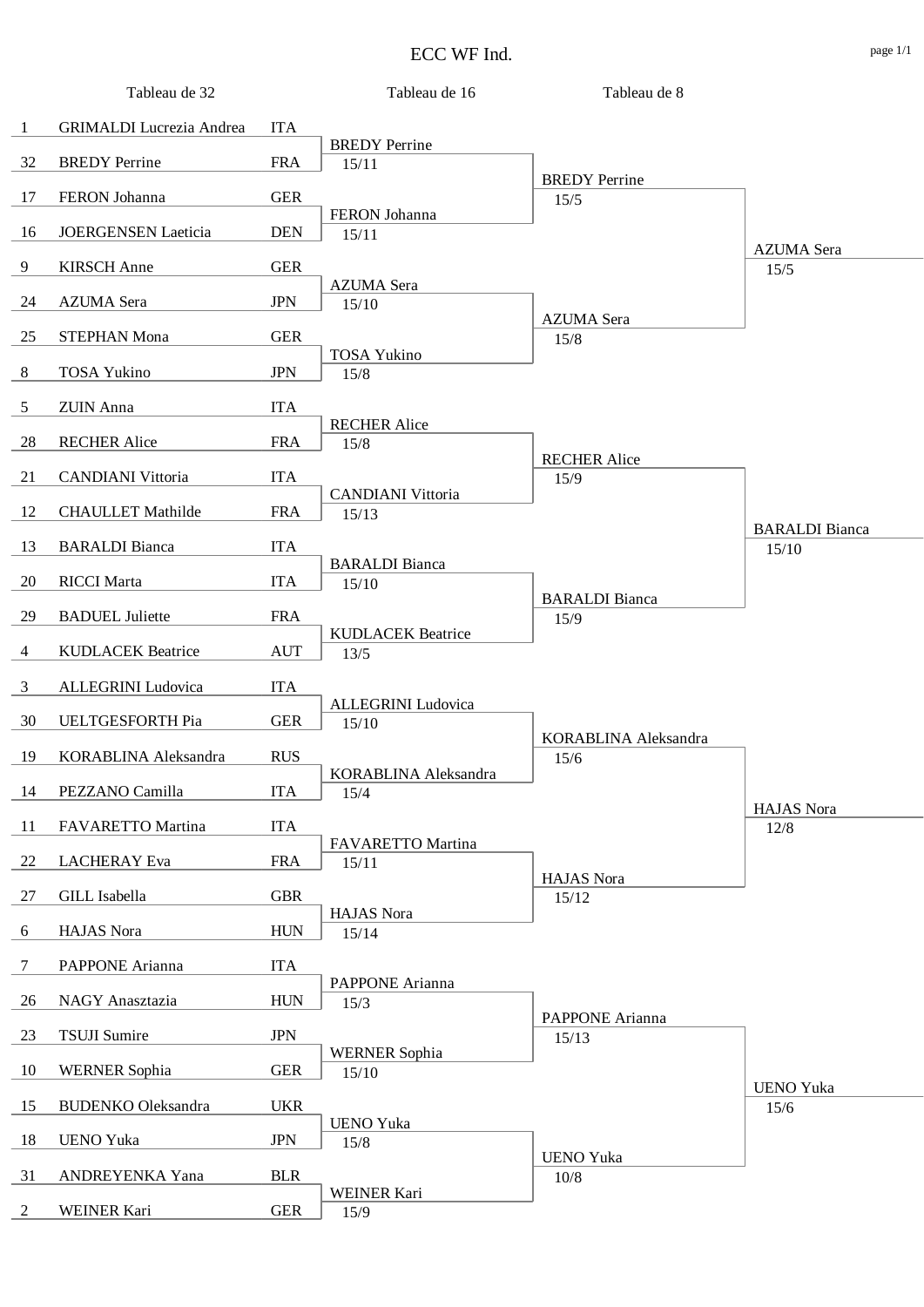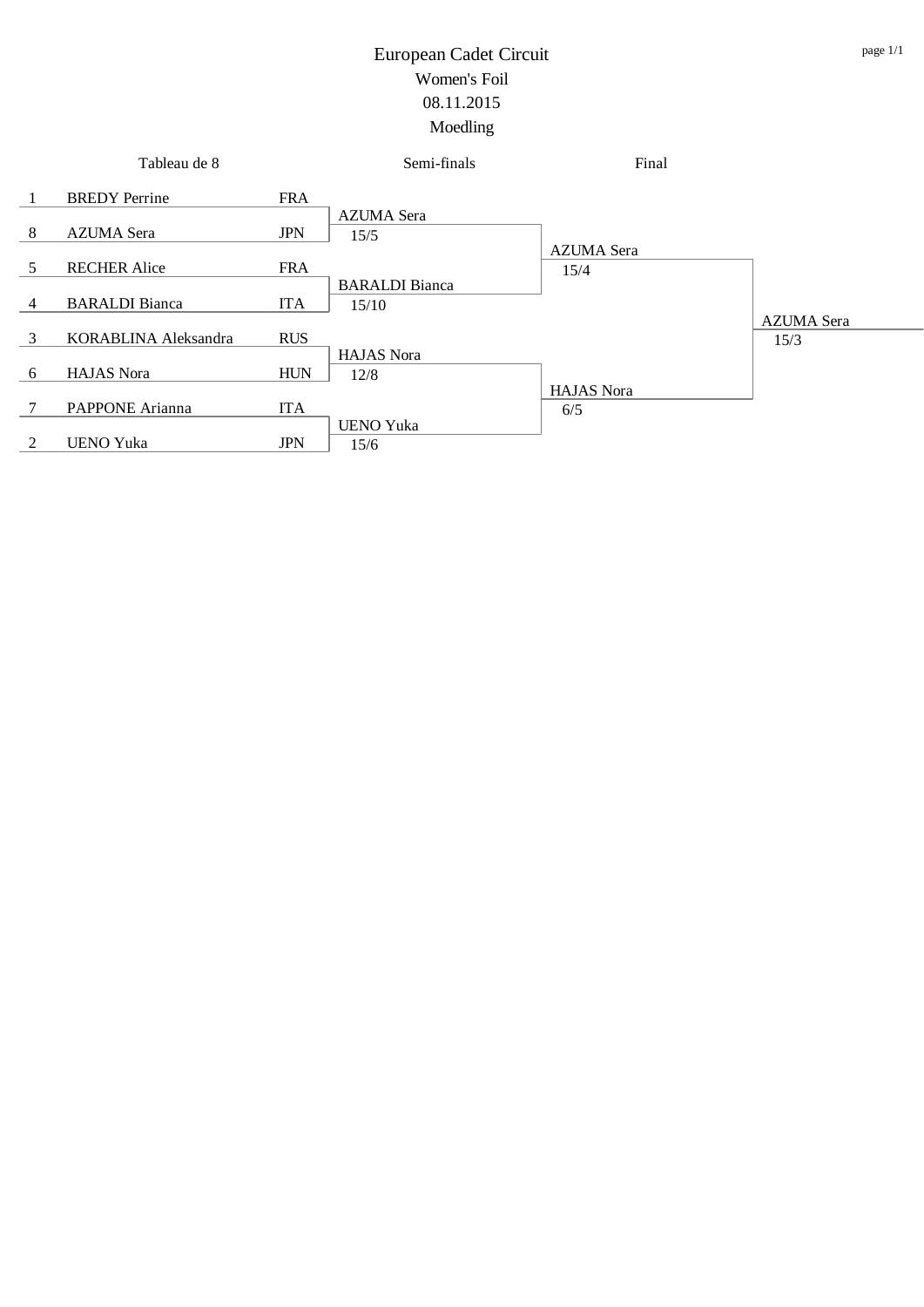| rank    | name and first name             | flag         | country    | club                  | d.o.b.     | licence  |
|---------|---------------------------------|--------------|------------|-----------------------|------------|----------|
| 1       | <b>AZUMA</b> Sera               | $\bullet$    | <b>JPN</b> |                       | 20/8/1999  | 00835203 |
| 2       | <b>HAJAS</b> Nora               |              | <b>HUN</b> | <b>TOREKVES</b>       | 3/10/2000  | 00835145 |
| 3       | <b>BARALDI</b> Bianca           |              | <b>ITA</b> |                       | 2/4/1999   | 00837229 |
| 3       | <b>UENO Yuka</b>                | $\bullet$    | <b>JPN</b> |                       | 28/11/2001 | 00839824 |
| 5       | PAPPONE Arianna                 |              | <b>ITA</b> |                       | 12/4/1999  | 00837594 |
| 6       | <b>RECHER Alice</b>             |              | <b>FRA</b> | PARIS ST FRA          | 6/4/1999   | 00787409 |
| 7       | <b>BREDY</b> Perrine            |              | <b>FRA</b> | <b>LYON MDF</b>       | 2/6/2000   | 00823488 |
| $\,8\,$ | KORABLINA Aleksandra            |              | <b>RUS</b> | NATIONAL TEAM         | 15/10/2002 | 00841263 |
| 9       | <b>KUDLACEK Beatrice</b>        |              | <b>AUT</b> | FGS STOCKERAU         | 3/3/1999   | 00832472 |
| 10      | <b>TOSA Yukino</b>              | $\bullet$    | <b>JPN</b> |                       | 3/10/2001  | 00841089 |
| 10      | <b>WERNER Sophia</b>            |              | <b>GER</b> | <b>OSC BERLIN</b>     | 14/6/1999  | 00701385 |
| 12      | FAVARETTO Martina               | Н            | <b>ITA</b> |                       | 15/11/2001 | 00839287 |
| 13      | <b>CANDIANI</b> Vittoria        |              | <b>ITA</b> |                       | 17/3/1999  | 00835178 |
| 14      | FERON Johanna                   |              | <b>GER</b> | FC MOERS              | 29/11/2000 | 00838301 |
| 15      | WEINER Kari                     |              | <b>GER</b> | OFC BONN              | 9/11/1999  | 00700453 |
| 16      | ALLEGRINI Ludovica              | П            | <b>ITA</b> |                       | 24/3/1999  | 00835240 |
| 17      | <b>ZUIN</b> Anna                |              | <b>ITA</b> |                       | 15/3/1999  | 00838540 |
| 18      | <b>CHAULLET</b> Mathilde        |              | <b>FRA</b> |                       |            |          |
| 19      | PEZZANO Camilla                 | Ш            | <b>ITA</b> |                       | 28/4/1999  | 00835288 |
| 20      | <b>JOERGENSEN Laeticia</b>      | ╉═           | <b>DEN</b> | <b>HFK HELLERUP</b>   | 2/11/1999  | 00834155 |
| 21      | <b>RICCI</b> Marta              |              | <b>ITA</b> |                       | 24/5/2000  | 00835205 |
| 22      | <b>GILL</b> Isabella            | XK           | <b>GBR</b> | <b>SALLE PAUL FC</b>  | 11/4/2000  | 00835500 |
| 23      | <b>BADUEL Juliette</b>          |              | <b>FRA</b> | PETIT BOURG           | 11/1/2000  | 00822857 |
| 24      | UELTGESFORTH Pia                |              | <b>GER</b> | FC MOERS              | 1/1/1900   | 00832262 |
| 25      | NAGY Anasztazia                 |              | <b>HUN</b> | <b>UTE</b>            | 10/1/1999  | 00835980 |
| 26      | <b>TSUJI Sumire</b>             | $\bullet$    | <b>JPN</b> |                       | 29/11/1999 | 00834370 |
| 27      | <b>LACHERAY</b> Eva             |              | <b>FRA</b> | <b>SOCHAUX MONT</b>   | 11/3/2000  | 00821707 |
| 28      | <b>BUDENKO</b> Oleksandra       |              | <b>UKR</b> | <b>KIEW</b>           | 2/11/2000  | 00837989 |
| 29      | <b>GRIMALDI</b> Lucrezia Andrea | Ш            | <b>ITA</b> |                       | 8/2/1999   | 00836722 |
| 30      | <b>KIRSCH</b> Anne              |              | <b>GER</b> | <b>TSG WEINHEIM</b>   | 25/12/1999 | 00699794 |
| 31      | <b>STEPHAN Mona</b>             |              | <b>GER</b> | <b>OFC BONN</b>       | 8/2/1999   | 00703149 |
| 32      | ANDREYENKA Yana                 |              | <b>BLR</b> | <b>SCAF RB</b>        | 21/7/2000  | 00834211 |
| 33      | TARANENKO Anna                  |              | <b>UKR</b> | <b>KIEW</b>           | 27/12/2000 | 00838480 |
| 34      | SZABELSKA Oliwia                |              | POL        | KU AZS UK BYDGOSZCZ   | 4/4/2000   | 00834961 |
| 35      | REBCHUNOVSKA Oleksandra         |              | <b>UKR</b> | <b>KIEW</b>           | 6/4/2001   | 00838478 |
| 36      | ROSSI Camilla                   |              | <b>ITA</b> |                       | 17/1/2000  | 00834596 |
| 37      | <b>COLOMBO</b> Elisa            |              | <b>ITA</b> |                       | 16/1/1999  | 00837238 |
| 38      | MACKO Michaela                  |              | <b>CZE</b> | <b>SOKOL BRNO</b>     | 23/2/2000  | 00837951 |
| 39      | <b>SUCHOMSKA Zuzanna</b>        |              | POL        | <b>AZS AWF POZNAN</b> | 16/6/2000  | 00840783 |
| 40      | <b>FONTAYNE Emma</b>            | Н            | <b>FRA</b> | <b>RUEIL MALMAI</b>   | 26/3/1999  | 00787667 |
| 41      | WONG Maxine Jie Xin             | $\mathbb{G}$ | <b>SIN</b> | <b>YMC</b>            | 3/2/2001   | 00836638 |
| 42      | <b>THEPAUT Venissia</b>         |              | <b>FRA</b> |                       | 2/7/2002   | 00841341 |
| 43      | <b>GAMBINO</b> Flaminia         |              | <b>ITA</b> |                       | 24/6/1999  | 00835232 |
| 44      | <b>PUGLIA</b> Serena            |              | <b>ITA</b> |                       | 29/4/1999  | 00835235 |
| 45      | PIJACZYNSKA Kinga               |              | POL        | POLONIA LESZNO        | 25/10/2000 | 00839663 |
| 46      | SOLODKIHA Jekaterina            |              | LAT        | RIGAS 3. BJSS         | 13/3/2002  | 00840282 |
| 47      | <b>KROHMER Alice</b>            |              | <b>GER</b> | <b>CTG KOBLENZ</b>    | 16/2/1999  | 00698196 |
| 48      | <b>SAVEANU</b> Anca             |              | <b>ROU</b> | CSA STEAUA BUCURESTI  | 13/4/2000  | 00835111 |
|         |                                 |              |            |                       |            |          |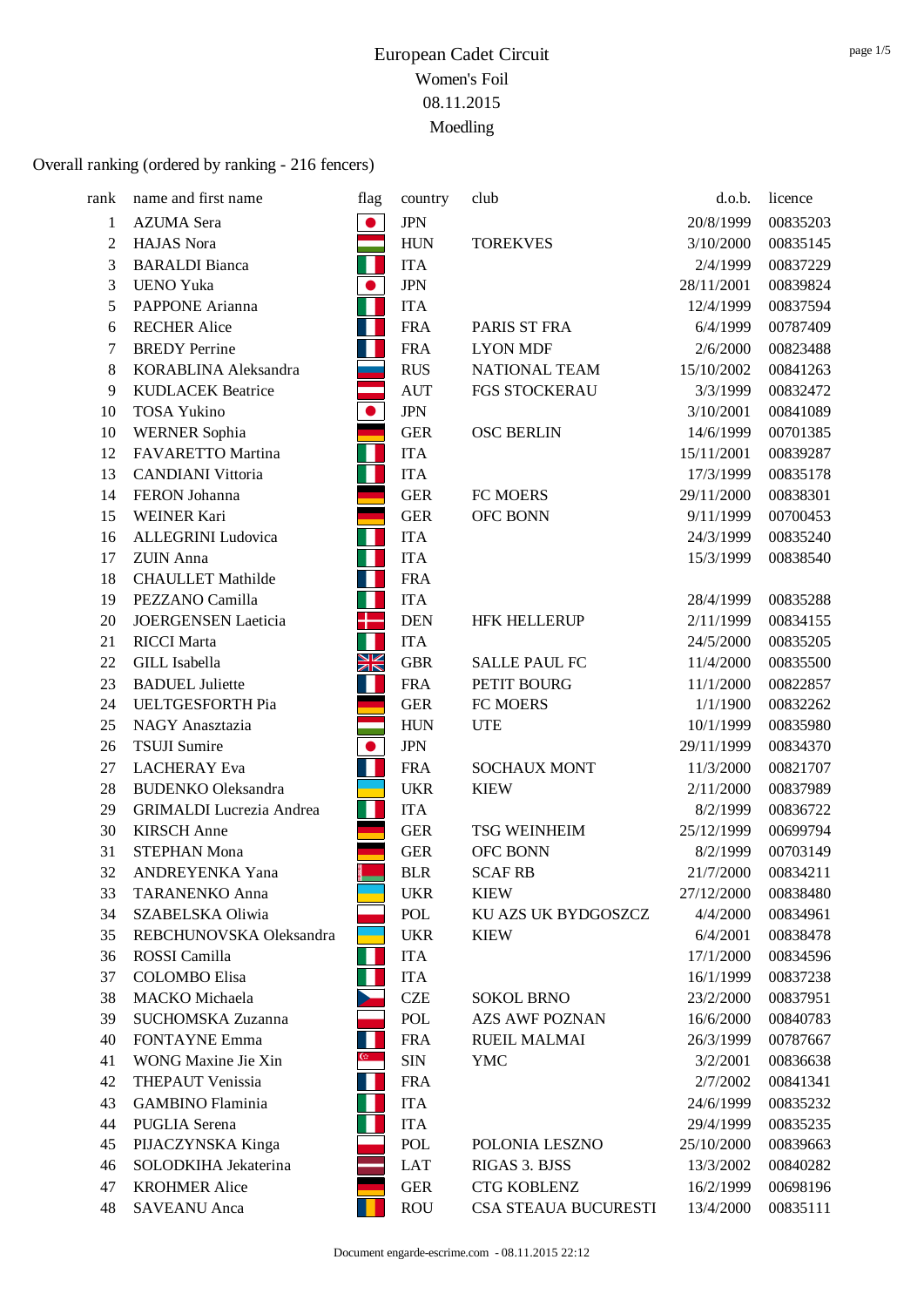| rank | name and first name        | flag                 | country    | club                        | d.o.b.     | licence  |
|------|----------------------------|----------------------|------------|-----------------------------|------------|----------|
| 48   | <b>WATSON Alicia</b>       | W                    | <b>FRA</b> | <b>VAL DE SEINE</b>         | 1/4/1999   | 00787320 |
| 50   | VISSOTCKY Clemence         | Ш                    | <b>FRA</b> |                             | 31/5/1999  | 00841342 |
| 51   | TEMPESTA Cecilia Maria     | Ш                    | <b>ITA</b> |                             | 29/4/1999  | 00836698 |
| 52   | <b>MEMOLI</b> Giorgia      | Н                    | <b>ITA</b> |                             | 27/7/2000  | 00839274 |
| 53   | MALASHINA Yuliya           |                      | <b>BLR</b> |                             | 6/9/2000   | 00839678 |
| 54   | <b>LEVEILLEY Victoire</b>  | Ш                    | <b>FRA</b> | <b>PARIS TA</b>             | 24/6/1999  | 00826441 |
| 55   | <b>SCHNABEL Hanna</b>      |                      | <b>GER</b> | <b>SC BERLIN</b>            | 21/8/2000  | 00836633 |
| 56   | <b>DRAGHICI Raluca</b>     |                      | <b>ROU</b> | CS FARUL CONSTANTA          | 16/9/2000  | 00835110 |
| 57   | <b>RAUCHFUSS Michlle</b>   |                      | <b>GER</b> | FECHTCLUB SCHKEUDITZ        | 10/7/2000  | 00704684 |
| 58   | <b>SZANTAY Anna</b>        | er<br>19             | <b>HUN</b> | <b>BHSE</b>                 | 16/8/1999  | 00833864 |
| 59   | <b>TOMKA</b> Ivett         |                      | <b>HUN</b> | <b>MTK</b>                  | 2/8/2000   | 00835938 |
| 60   | POLTZ Anna                 |                      | <b>HUN</b> | <b>MTK</b>                  | 16/4/2000  | 00833784 |
| 61   | <b>CSIPAN Reka</b>         |                      | <b>HUN</b> | SZIGETSZENTMIKLOSI T        | 29/5/2000  | 00840367 |
| 62   | <b>OLIVEIRA</b> Carolina   |                      | <b>POR</b> |                             | 2/7/1999   | 00835501 |
| 63   | <b>KRALIKOVA Viktoria</b>  | $\mathbb{B}$ .       | <b>SVK</b> | <b>SLAVIA STU BRATISLAV</b> | 2/9/1999   | 00777508 |
| 64   | <b>CAUJOLLE Emeline</b>    | Ш                    | <b>FRA</b> | <b>COMBS VILLE</b>          | 15/8/2000  | 00825714 |
| 65   | <b>CAMPBELL Yasmin</b>     | <u>Ж</u>             | <b>GBR</b> | FIGHTING FIT FC             | 17/6/2000  | 00833512 |
| 66   | PUCCINI Virginia           | Н                    | <b>ITA</b> |                             | 31/12/1999 | 00837232 |
| 67   | <b>BIEDERMANN Juliane</b>  |                      | <b>GER</b> | <b>SC BERLIN</b>            | 7/6/1999   | 00703019 |
| 68   | <b>SCHMITZ Karoline</b>    |                      | <b>GER</b> | <b>OFC BONN</b>             | 22/7/2000  | 00700688 |
| 69   | <b>BARONNET Maelle</b>     | Ш                    | <b>FRA</b> |                             |            |          |
| 70   | <b>WATSON Solene</b>       | Ш                    | <b>FRA</b> | VAL DE SEINE                | 11/8/2000  | 00787342 |
| 71   | <b>FRANCON</b> Anais       | Ш                    | <b>FRA</b> | <b>NOISY BAILLY</b>         | 12/5/1999  | 00787637 |
| 72   | SEDLAKOVA Isabela          |                      | <b>CZE</b> | SOKOL BYSTRICE NAD P        | 25/7/2003  | 00840384 |
| 73   | <b>TEXIER Margaux</b>      | Ш                    | <b>FRA</b> | <b>POITIERS</b>             | 2/6/2000   | 00824902 |
| 74   | <b>VOESTE Mara Sofie</b>   |                      | <b>GER</b> | FC TAUBERBISCHOFSHEI        | 11/12/2001 | 00840769 |
| 75   | <b>KALOCSAI</b> Virag      | an<br>Tan            | <b>HUN</b> | <b>TOREKVES</b>             | 10/11/2001 | 00840368 |
| 76   | <b>OKUMUS</b> Busra        | $\mathsf{C}^\star$   | <b>TUR</b> |                             | 12/12/2000 | 00836064 |
| 77   | <b>CAMPBELL Alice</b>      | NK<br>Ak             | <b>GBR</b> | NEWHAM SWORDS               | 7/8/2000   | 00835502 |
| 78   | LEVINA Liubou              |                      | <b>BLR</b> |                             | 28/6/1999  | 00838350 |
| 79   | DHUIQUE-HEIN Aliya         |                      | <b>USA</b> |                             | 8/7/2001   | 00840051 |
| 80   | <b>TOMCZAK</b> Renata      |                      | POL        | <b>IKS JAMALEX LESZNO</b>   | 29/5/1999  | 00835916 |
| 81   | NAGYOVA Kitti              | $+$                  | <b>SVK</b> | <b>KS SAMORIN</b>           | 3/5/2000   | 00836011 |
| 82   | <b>BORISENKO</b> Anastasia |                      | <b>RUS</b> | NATIONAL TEAM               | 18/4/2000  | 00840286 |
| 83   | PASCHE Alyssa              | ٠                    | SUI        | <b>CEM MORGES</b>           | 13/1/2002  | 00840619 |
| 84   | <b>GRANVILLE Bronwen</b>   | XK                   | <b>GBR</b> | <b>BATH SWORD CLUB</b>      | 28/8/2001  | 00838234 |
| 85   | WASILCZUK Dominika         |                      | POL        | <b>UKS PM SYRENA</b>        | 20/8/2000  | 00839664 |
| 86   | <b>PATEL Serena</b>        | NK<br>Ak             | <b>GBR</b> | ALDERSHOT FC                | 3/7/1999   | 00833530 |
| 87   | SPINA Giulia               |                      | <b>ITA</b> |                             | 27/4/2001  | 00839289 |
| 88   | <b>VACARASU Raluca</b>     |                      | <b>ROU</b> | <b>CS FARUL CONSTANTA</b>   | 2/4/1999   | 00834246 |
| 89   | <b>KORLAT Nikoletta</b>    |                      | <b>UKR</b> | <b>UZHGOROD</b>             | 11/2/2002  | 00841033 |
| 90   | NECZYNSKA Adrianna         |                      | POL        | <b>IKS JAMALEX LESZNO</b>   | 22/10/2001 | 00840347 |
| 91   | COZII Alexandra            | 图                    | <b>MDA</b> | <b>SCOALA DE SCRIMA</b>     | 14/6/2000  | 00838441 |
| 92   | <b>MARAZZINI</b> Giorgia   | Ш                    | <b>ITA</b> |                             | 20/1/2001  | 00839086 |
| 93   | <b>GULEN</b> Fatmanur      | $\mathsf{C}^{\star}$ | <b>TUR</b> | <b>KARESI SK</b>            | 3/4/1999   | 00836048 |
| 94   | <b>CANDESCU Rebeca</b>     | O                    | <b>ROU</b> | CSA STEAUA BUCURESTI        | 6/10/2001  | 00836375 |
| 94   | HABASHITA Kanna            | $\bullet$            | <b>JPN</b> |                             | 25/6/2001  | 00841090 |
| 96   | <b>TOVTYN</b> Daniyela     |                      | <b>UKR</b> | <b>UZHGOROD</b>             | 18/4/2000  | 00836171 |
| 97   | <b>OGAR</b> Marina         |                      | <b>RUS</b> | NATIONAL TEAM               | 5/5/2000   | 00840268 |
| 98   | DE LANGE Kayleigh          | XK                   | <b>GBR</b> | <b>SALLE OXON</b>           | 26/4/1999  | 00835736 |
| 99   | ZAKHARAVA Dziyana          |                      | <b>BLR</b> | <b>SCAF RB</b>              | 30/3/1999  | 00834212 |

page 2/5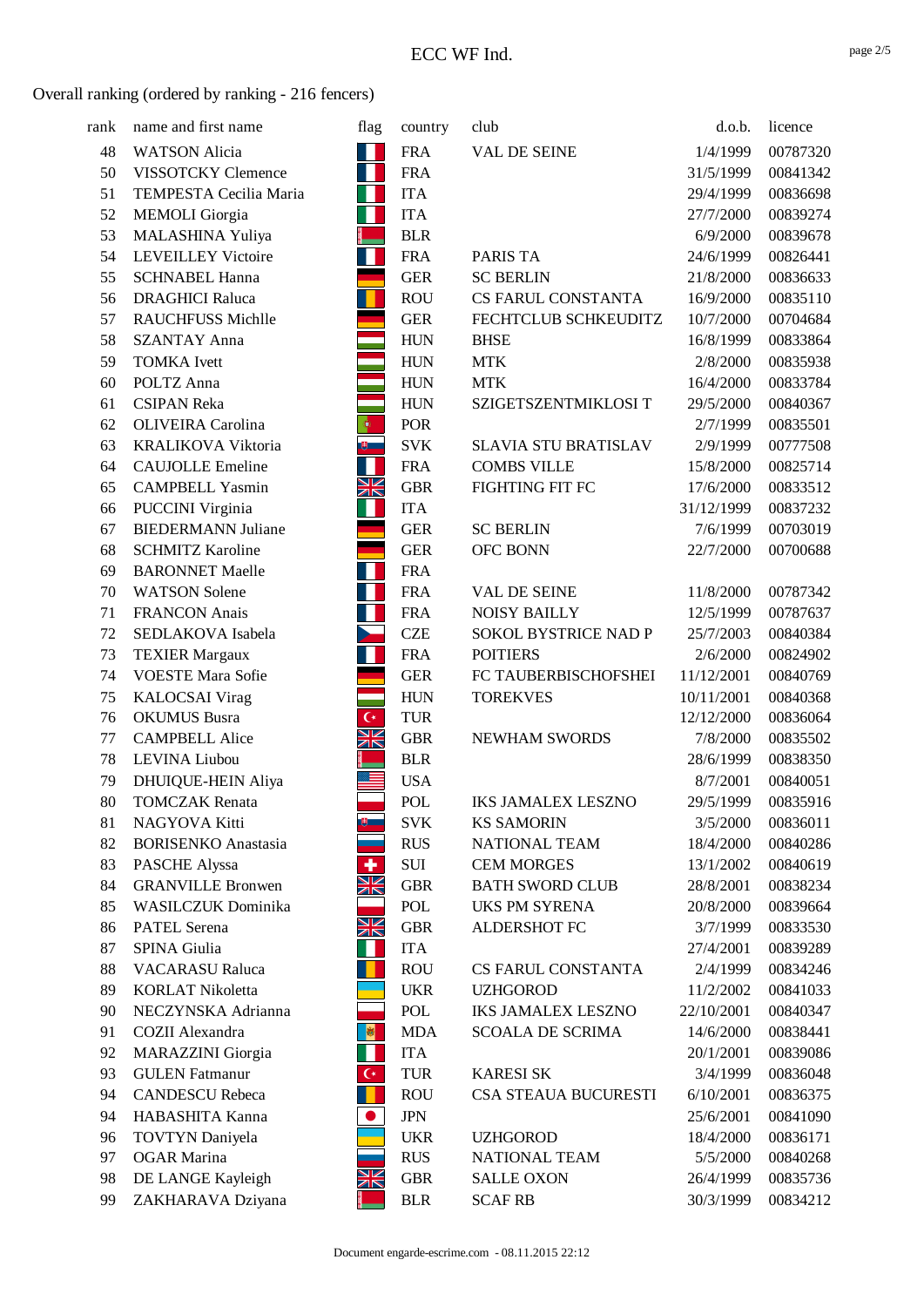| rank | name and first name         | flag               | country    | club                        | d.o.b.     | licence  |
|------|-----------------------------|--------------------|------------|-----------------------------|------------|----------|
| 100  | <b>CARRER Benedetta</b>     | Ш                  | <b>ITA</b> |                             | 16/2/2001  | 00841043 |
| 101  | <b>BLACK Mirren</b>         | XK                 | <b>GBR</b> | <b>COBHAM</b>               | 5/11/2001  | 00837728 |
| 102  | <b>CAFFIER Melanie</b>      | Ш                  | <b>FRA</b> | <b>VILLEFONTAIN</b>         | 23/9/1999  | 00709309 |
| 103  | LAZAREVA-SKRANZHEVSK        |                    | <b>BLR</b> | <b>SCAF RB</b>              | 12/7/2000  | 00839679 |
| 104  | <b>GRUM-SCHWENSEN Sol</b>   | ╉                  | <b>DEN</b> | <b>HFK HELLERUP</b>         | 4/4/2000   | 00777729 |
| 105  | <b>THUERMER Caecilia</b>    |                    | <b>GER</b> | FC TAUBERBISCHOFSHEI        | 22/8/2000  | 00698135 |
| 106  | <b>KELEMEN Roza</b>         |                    | <b>HUN</b> | <b>SZTE</b>                 | 13/5/2001  | 00840373 |
| 107  | <b>ZOONS</b> Myrthe         |                    | <b>NED</b> | <b>SCHERMCENTRUM AMST</b>   | 20/4/1999  | 00778122 |
| 108  | APIDOPOULOU Antonia         | E                  | <b>GRE</b> | <b>OXI FLORINAS</b>         | 8/1/2001   | 00835963 |
| 109  | <b>BODA</b> Barbara         | ⇒ □                | <b>SVK</b> | <b>KS SAMORIN</b>           | 2/3/2003   | 00839834 |
| 110  | SADOWSKA Maria              |                    | POL        | POLONIA LESZNO              | 4/1/2000   | 00837132 |
| 111  | DE BREM Aude                | ш                  | <b>FRA</b> | <b>LIMOGES CE</b>           | 2/2/2000   | 00782792 |
| 112  | <b>KRALIKOVA Veronika</b>   | U.                 | <b>SVK</b> | SLAVIA STU BRATISLAV        | 7/11/2001  | 00835242 |
| 113  | KANO Arisa                  | $\bullet$          | <b>JPN</b> |                             | 2/6/2000   | 00841092 |
| 114  | <b>HOME Amy</b>             | XK                 | <b>GBR</b> |                             | 2/8/2001   | 00837750 |
| 115  | <b>MARONET</b> Andrea       |                    | <b>BEL</b> |                             | 25/10/2000 | 00836032 |
| 116  | ANDREYENKA Hanna            |                    | <b>BLR</b> | <b>SCAF RB</b>              | 21/7/2000  | 00834210 |
| 116  | <b>BARRETT Sarah</b>        | XK                 | <b>GBR</b> | WEST FIFE FENCING CL        | 24/7/1999  | 00837727 |
| 118  | <b>TOSON Caroline</b>       | Н                  | <b>FRA</b> | <b>CANNES CE</b>            | 4/2/2000   | 00783301 |
| 119  | KOZLOVA Anastasiya          |                    | <b>UKR</b> | <b>KIEW</b>                 | 31/1/2001  | 00837992 |
| 119  | SADII Anastasiia            |                    | <b>UKR</b> | <b>KIEW</b>                 | 22/8/2001  | 00840487 |
| 121  | <b>TEMIZU Rina</b>          | $\bullet$          | <b>JPN</b> |                             | 16/7/1999  | 00841082 |
| 122  | <b>IVANOVA</b> Daniella     |                    | <b>LAT</b> | RIGAS 3. BJSS               | 22/10/2000 | 00840576 |
| 123  | <b>SAKAI Mako</b>           | $\bullet$          | <b>JPN</b> |                             | 9/10/1999  | 00841093 |
| 124  | <b>ROM Florentine</b>       |                    | <b>AUT</b> | <b>STLFC STEIERMARK</b>     | 21/3/2000  | 00838305 |
| 125  | <b>ERHARDT</b> Maike        |                    | <b>GER</b> | <b>TSG WEINHEIM</b>         | 26/5/2000  | 00702161 |
| 126  | ZSOLDOSI Karolina           |                    | <b>HUN</b> | <b>TEREZVAROS</b>           | 18/10/2001 | 00840376 |
| 127  | <b>MARECHAL Jade</b>        | $\mathbb{R}^2$     | <b>FRA</b> |                             | 2/10/2000  | 00841418 |
| 128  | <b>MEULENAAR Veerle</b>     |                    | <b>NED</b> | <b>SC NOORD NEDERLAND</b>   | 26/2/2002  | 00840562 |
| 129  | <b>BATTISTONI Matilde</b>   | Н                  | <b>ITA</b> |                             | 4/12/2000  | 00838966 |
| 130  | <b>KRYVONOS Mariya</b>      |                    | <b>UKR</b> |                             | 17/5/2001  | 00838475 |
| 131  | <b>GHEORGHE Andreea</b>     |                    | <b>ROU</b> | <b>CSA STEAUA BUCURESTI</b> | 24/8/2001  | 00837935 |
| 132  | FOURNIGUET Josephine        |                    | <b>FRA</b> | <b>BELFORT ASM</b>          | 23/3/2001  | 00706614 |
| 133  | FUKUTSUKA Tokiho            | $\bullet$          | <b>JPN</b> |                             | 8/9/2000   | 00841091 |
| 133  | <b>JADERLING Miranda</b>    | ┞                  | <b>SWE</b> | <b>EGF</b>                  | 5/3/2000   | 00838153 |
| 135  | <b>KARNATH Nathalie</b>     |                    | <b>GER</b> | TG BIBERACH                 | 20/7/1999  | 00702529 |
| 136  | <b>JEGLINSKA</b> Aleksandra |                    | POL        | UKS SALLE GDANSK            | 27/12/1999 | 00833014 |
| 137  | <b>GUBA Bibor</b>           |                    | <b>HUN</b> | <b>BHSE</b>                 | 5/10/2001  | 00840369 |
| 138  | <b>CERES</b> Anastasia      | 图                  | <b>MDA</b> | <b>SCOALA DE SCRIMA</b>     | 27/1/1999  | 00835108 |
| 139  | HANZL Lilla Zsofia          |                    | <b>HUN</b> | <b>MTK</b>                  | 11/6/2000  | 00837955 |
| 140  | <b>JANSEN</b> Greta         |                    | <b>GER</b> | FC MOERS                    | 18/7/2001  | 00838300 |
| 141  | <b>VOELKER Johanna</b>      |                    | <b>GER</b> | <b>SC BERLIN</b>            | 13/4/1999  | 00703036 |
| 142  | <b>HUGHES Phoebe</b>        | XK                 | <b>GBR</b> | <b>LASZLOF</b>              | 1/6/2000   | 00837718 |
| 143  | <b>UDVARDY</b> Jazmin       | ய                  | <b>SVK</b> | <b>KS SAMORIN</b>           | 12/8/2001  | 00837845 |
| 144  | <b>MARGETICH Iris</b>       |                    | AUT        | <b>FUM MOEDLING</b>         | 21/8/1999  | 00834404 |
| 144  | MOMONOVA Sofiia             |                    | <b>UKR</b> |                             | 4/11/2001  | 00837993 |
| 146  | <b>SIKE</b> Nora            |                    | <b>HUN</b> | <b>SZEGED</b>               | 27/10/1999 | 00833632 |
| 147  | <b>OLEWSKI</b> Sophie       |                    | <b>GER</b> | TFC HANAU                   | 25/6/1999  | 00699777 |
| 148  | NEMCOVA Stepanka            |                    | <b>CZE</b> | LOKOMOTIVA LIBEREC          | 21/9/2000  | 00836101 |
| 149  | ALIOGLU Nazli Ceren         | $\mathsf{C}^\star$ | <b>TUR</b> | ANKARA ESKRIM S.K.          | 6/1/2003   | 00841422 |
| 150  | <b>KACZMAREK Marta</b>      |                    | POL        | <b>IKS JAMALEX LESZNO</b>   | 13/3/1999  | 00837127 |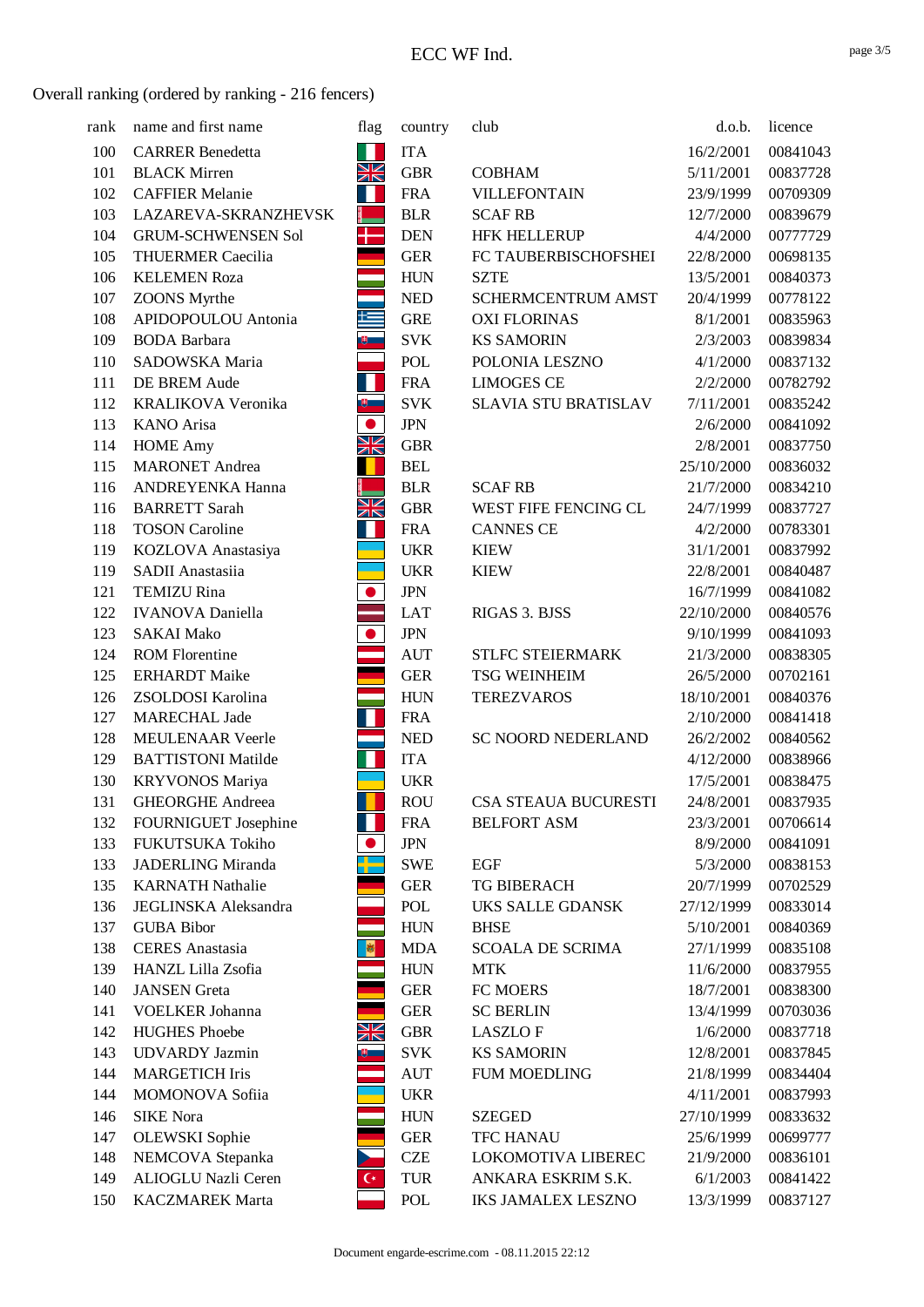| rank       | name and first name          | flag                    | country                          | club                        | d.o.b.                  | licence              |
|------------|------------------------------|-------------------------|----------------------------------|-----------------------------|-------------------------|----------------------|
| 150        | LEVI Lea                     | $\mathsf{C}^*$          | <b>TUR</b>                       |                             | 9/11/2002               | 00839239             |
| 152        | DYBA Jagoda                  |                         | POL                              | POLONIA LESZNO              | 22/9/1999               | 00837133             |
| 153        | MAZLUMOGLU Zeynep Su         | $\mathsf{C}^\star$      | <b>TUR</b>                       |                             | 17/9/2001               | 00839452             |
| 154        | <b>FEKETE</b> Hanga          | an<br>Tan               | <b>HUN</b>                       | <b>TEREZVAROS</b>           | 8/10/2002               | 00837890             |
| 155        | <b>MALICKOVA Eliska</b>      |                         | <b>CZE</b>                       | SOKOL BYSTRICE NAD P        | 2/6/2002                | 00840388             |
| 156        | <b>FAIRMAN</b> Charlotte     | XK                      | <b>GBR</b>                       | <b>CLUB ESCRIME WINCHES</b> | 14/11/1999              | 00835741             |
| 156        | <b>KIRSTEN</b> Ines          |                         | <b>AUT</b>                       | STLFC STEIERMARK            | 10/9/1999               | 00839215             |
| 158        | <b>SHAW Rachel</b>           | XK                      | <b>GBR</b>                       | NEWHAM SWORDS               | 4/7/1999                | 00835744             |
| 159        | NIECIECKA Aleksandra         |                         | POL                              | UKS ATENA GDANSK            | 9/4/1999                | 00839471             |
| 160        | <b>NEMETH Luca</b>           |                         | <b>HUN</b>                       | <b>BHSE</b>                 | 25/1/2001               | 00840383             |
| 161        | KARAYAZI Leyla Suzan         | $C^*$                   | <b>TUR</b>                       | FETHIYE ORMAN SK            | 23/10/1999              | 00838011             |
| 162        | REISE Maria-Laura            |                         | <b>BEL</b>                       | CE WOLUWE                   | 21/5/1999               | 00840357             |
| 163        | DE HAUWER Claire             | П                       | <b>BEL</b>                       | CE WOLUWE                   | 29/1/2001               | 00841265             |
| 164        | <b>OZKURT Elif</b>           | $\overline{\mathbf{G}}$ | <b>TUR</b>                       |                             | 8/3/1999                | 00834188             |
| 164        | PEDIADITAKI Marina Eleni     | E                       | <b>GRE</b>                       | <b>MESSARA</b>              | 9/3/2002                | 00840962             |
| 166        | <b>MARKANTONAKI Maria</b>    | N<br>N                  | <b>GRE</b>                       | ATHLITIKI LESCHI XIF        | 14/4/1999               | 00840723             |
| 167        | <b>BABAEVA Seville</b>       | ZN                      | <b>GBR</b>                       |                             | 8/7/2000                | 00835912             |
| 168        | <b>BANYIK</b> Dorina         |                         | <b>HUN</b>                       | <b>TEREZVAROS</b>           | 25/2/2001               | 00839995             |
| 168        | DRYBOOMS Manon               | П                       | <b>BEL</b>                       | CE LES 3 ARMES              | 30/7/2002               | 00841266             |
| 170        | <b>BROWN</b> Madeleine       | NK<br>NK                | <b>GBR</b>                       | <b>LASZLOF</b>              | 20/11/2000              | 00837714             |
| 171        | <b>GEROSIDERI</b> Pinelopi   | E                       | <b>GRE</b>                       | <b>OXI FLORINAS</b>         | 27/6/2001               | 00835964             |
| 172        | SELIVONIK Khrystsina         |                         | <b>BLR</b>                       |                             | 23/8/2000               | 00841362             |
| 173        | <b>MORGUN Nadiya</b>         |                         | <b>UKR</b>                       | <b>KIEW</b>                 | 4/9/2002                | 00841034             |
| 174        | <b>ERTENLI Berna</b>         | $\mathsf{C}^\star$      | <b>TUR</b>                       |                             | 26/7/2000               | 00841451             |
| 175        | <b>BUDAY</b> Boglarka        | 画                       | <b>SVK</b>                       | <b>KS SAMORIN</b>           | 8/10/2002               | 00837848             |
|            |                              |                         |                                  |                             |                         |                      |
|            |                              |                         |                                  |                             |                         |                      |
| 176        | <b>CURWEN Becci</b>          | XK                      | <b>GBR</b>                       | MILLFIELD SCHOOL            | 9/6/2001                | 00840530             |
| 176        | FIRAT Mehlika                | $C^*$                   | <b>TUR</b>                       | ADIYAMAN FERDI              | 27/3/1999               | 00833817             |
| 178        | <b>BOEGLE Vivien</b>         |                         | <b>AUT</b>                       |                             | 20/12/2001              | 00841155             |
| 179        | <b>SIRBU Teodora</b>         | $\blacksquare$          | <b>ROU</b>                       | <b>CSU TIMISOARA</b>        | 23/2/1999               | 00834276             |
| 180        | CSEFALVAYOVA Karolina        | ய                       | <b>SVK</b>                       | <b>KS SAMORIN</b>           | 19/7/1999               | 00832118             |
| 180        | SHIGIHARA Annalena           |                         | <b>GER</b>                       | OFC BONN                    | 25/10/2000              | 00700695             |
| 182        | HAVLICKOVA Anna              |                         | <b>CZE</b>                       | LOKOMOTIVA LIBEREC          | 10/9/1999               | 00834084             |
| 183        | STILIYANOVA Teya             |                         | $\mathbf{B}\mathbf{U}\mathbf{L}$ | <b>VOLOV</b>                | 20/7/2000               | 00840180             |
| 184        | <b>MEBARKI</b> Meriem        | $\bullet$               | $\rm ALG$                        |                             | 22/6/2003               | 00841387             |
| 185        | <b>BARTALOVA Vivien</b>      |                         | <b>SVK</b>                       | <b>KS SAMORIN</b>           | 3/7/2001                | 00837847             |
| 186        | <b>ENGELKE</b> Isabelle      |                         | <b>SWE</b>                       | EGF                         | 30/6/1999               | 00835579             |
| 186        | KOLIBABKA Julia              |                         | POL                              | <b>AZS AWF POZNAN</b>       | 4/1/2001                | 00841378             |
| 188        | MIHALEVA Viktoriya           |                         | <b>BUL</b>                       | <b>SHUMEN</b>               | 7/7/2001                | 00840219             |
| 189        | <b>MAZIC-HUBER Samia</b>     |                         | <b>AUT</b>                       |                             | 8/11/2001               | 00841369             |
| 189        | <b>TANTAST Yasmine</b>       | $\hat{\mathbf{e}}$      | <b>ALG</b>                       |                             | 2/5/2001                | 00839104             |
| 191        | PODSTATZKY Oktavia           |                         | <b>AUT</b>                       |                             | 7/3/2001                | 00841333             |
| 192        | <b>MICOVIC Nina</b>          | $\frac{a}{2}$           | <b>SRB</b>                       | MK CRVENA ZVEZDA            | 16/1/2003               | 00841377             |
| 193        | <b>KUPFER</b> Ina            |                         | <b>AUT</b>                       |                             | 13/10/2001              | 00841156             |
| 194        | PANDOVA Dobromira            |                         | <b>BUL</b>                       | <b>SHUMEN</b>               | 6/10/2000               | 00840220             |
| 195        | <b>VLCKOVA Lucie</b>         |                         | <b>CZE</b>                       | <b>SOKOL BRNO</b>           | 19/2/2001               | 00840385             |
| 196        | TALAY Oya                    | $\overline{C^*}$        | <b>TUR</b>                       |                             | 28/3/2001               | 00841445             |
| 197<br>198 | FILL Lena<br>KUDRNOVSKY Cleo |                         | <b>AUT</b>                       |                             | 11/10/2001<br>19/7/2002 | 00838713<br>00841370 |
| 199        | <b>HORVATH Lilla</b>         |                         | <b>AUT</b><br><b>HUN</b>         | <b>BHSE</b>                 | 17/4/2001               | 00838428             |
| 200        | <b>ORTLER Vanessa</b>        |                         | <b>AUT</b>                       |                             | 28/2/1999               | 00836500             |
| 201        | <b>TOTH</b> Szonja           |                         | <b>HUN</b>                       | <b>BHSE</b>                 | 10/2/2001               | 00840371             |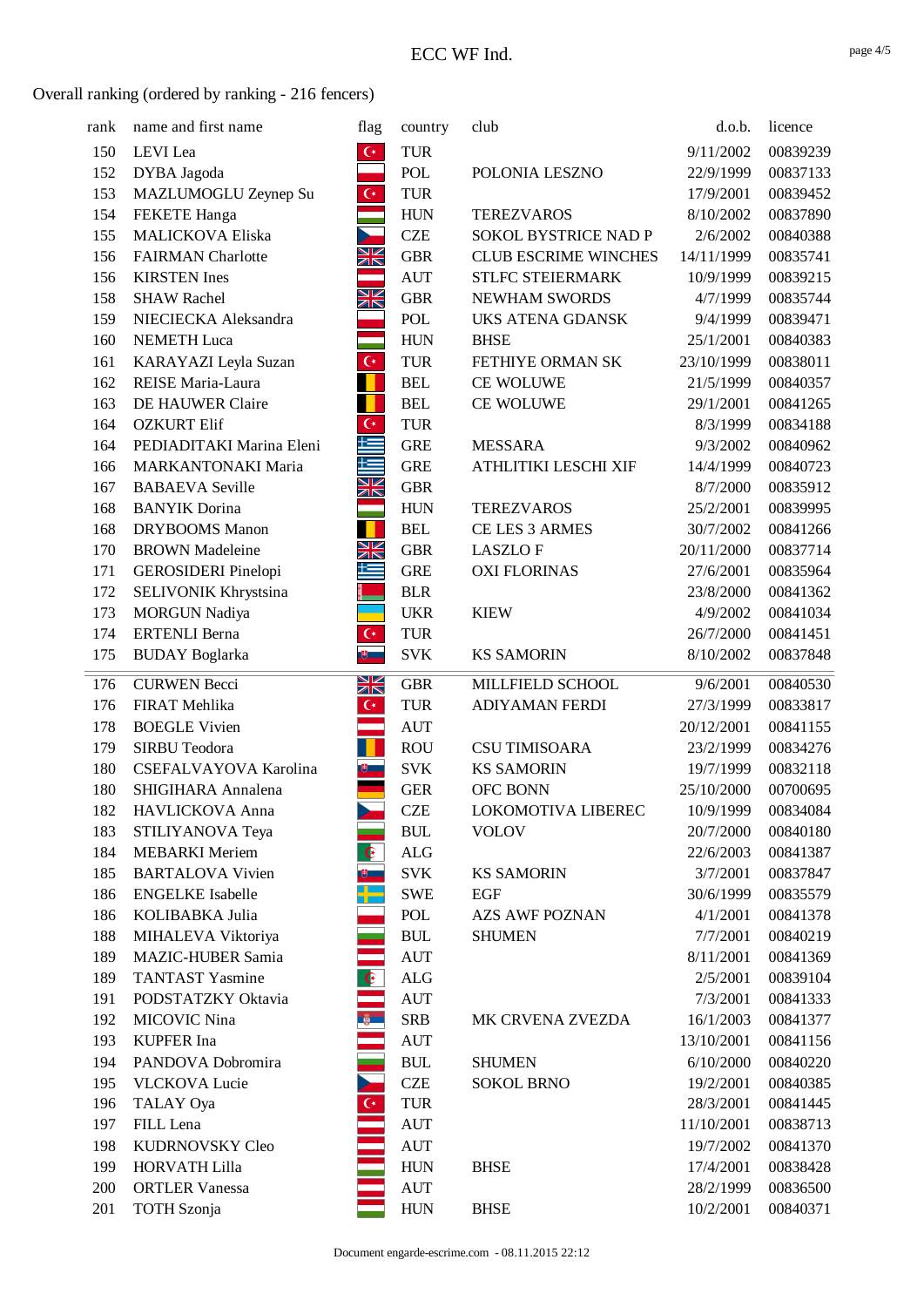| rank | name and first name      | flag           | country    | club                        | d.o.b.     | licence  |
|------|--------------------------|----------------|------------|-----------------------------|------------|----------|
| 202  | GEORGOPOULOU Ekavi       | 上三             | <b>GRE</b> | <b>OMILOS XIFASKIAS GLY</b> | 11/8/2000  | 00840894 |
| 203  | KOSTOPOULOU Flora        | 上三             | <b>GRE</b> | <b>OXI FLORINAS</b>         | 3/11/1999  | 00840579 |
| 204  | PRUSOVA Kristyna         |                | <b>CZE</b> | <b>USK PRAHA</b>            | 8/2/1999   | 00840996 |
| 205  | <b>GYORGY Eszter</b>     | 画              | <b>SVK</b> | <b>KS SAMORIN</b>           | 18/10/2002 | 00840267 |
| 206  | <b>SOMMER Johanna</b>    |                | <b>AUT</b> |                             | 12/6/2001  | 00840784 |
| 207  | KOLEVA Gabriela          |                | <b>BUL</b> | <b>SHUMEN</b>               | 17/3/2000  | 00840218 |
| 208  | DIMITRIADOU Monika       | 集              | <b>GRE</b> | <b>OXI FLORINAS</b>         | 26/6/1999  | 00840578 |
| 209  | <b>BACHMANN</b> Lise     | ٠              | <b>SUI</b> | <b>CEM MORGES</b>           | 28/4/2000  | 00838463 |
| 209  | <b>BURGET Theresa</b>    |                | <b>AUT</b> |                             | 21/5/2000  | 00838715 |
| 209  | <b>TEMEL Kubra</b>       | $\mathsf{C}^*$ | <b>TUR</b> | KOCAELI BUYUKSEHIR B        | 2/7/2003   | 00840904 |
| 212  | <b>ERIKSSON Mimi-Lee</b> |                | <b>SWE</b> | EGF                         | 5/11/2001  | 00840288 |
| 212  | <b>ISMEN</b> Imre        | $\mathsf{C}^*$ | <b>TUR</b> | <b>TED SK</b>               | 17/2/2001  | 00841421 |
| 212  | KURESOVA Tamara          |                | <b>CZE</b> | <b>SOKOL BRNO</b>           | 10/10/2001 | 00840387 |
| 215  | <b>MENTESOGLU Defne</b>  | $\mathsf{C}^*$ | <b>TUR</b> | <b>TED SK</b>               | 14/8/2001  | 00841420 |
| 215  | NIKOLAIDOU Aggeliki      | 上手             | <b>GRE</b> | <b>OXI FLORINAS</b>         | 3/11/1999  | 00840577 |